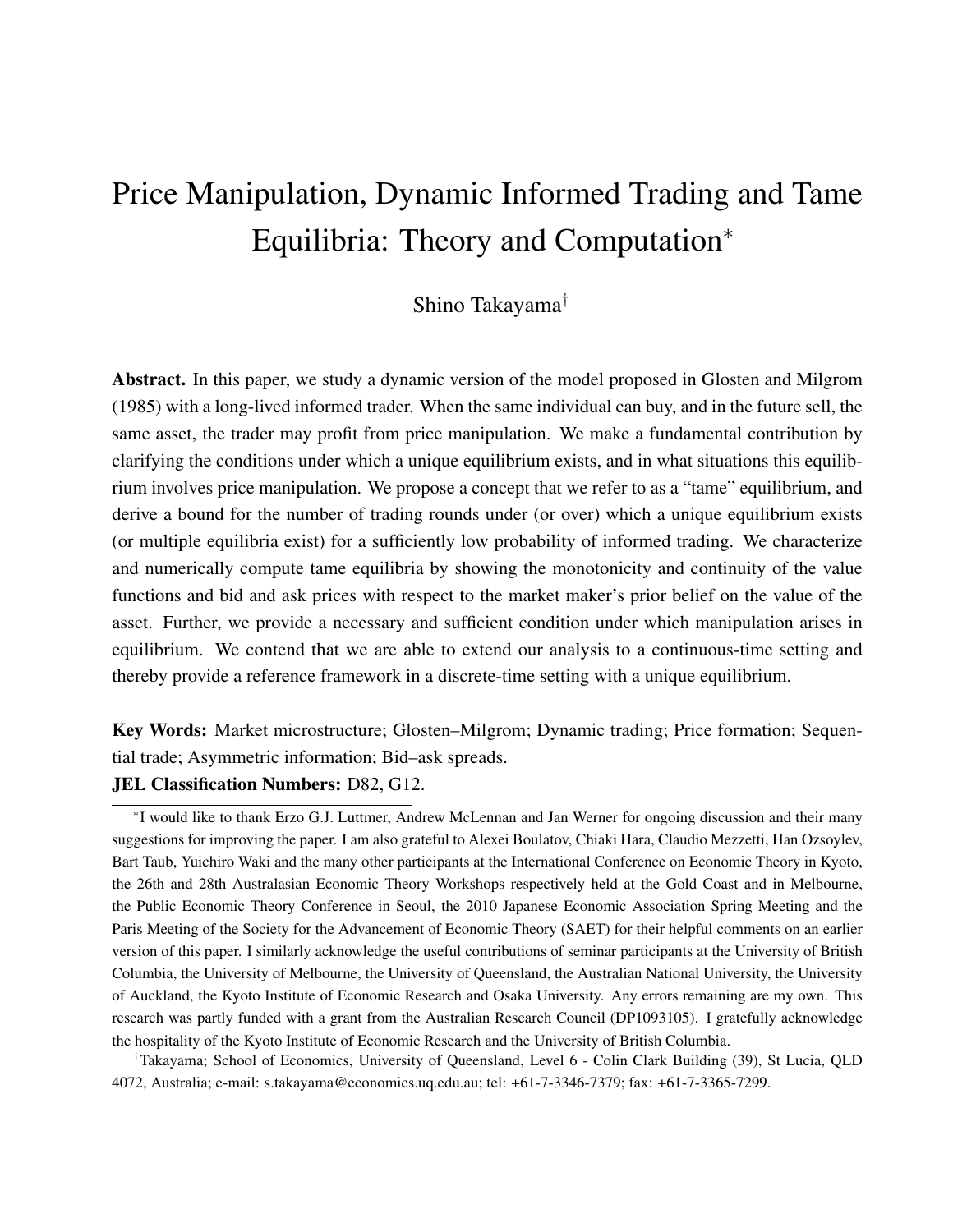## 1 Introduction

This paper considers dynamic trading in a model proposed by Glosten and Milgrom (1985) with a long-lived informed trader. When the same individual can buy, and in the future sell, the same asset, the trader may profit from this round-trip trade, which we refer to as price manipulation. To analyze dynamic informed trading, we propose the concept of a "tame equilibrium" with desirable properties, such as the continuity of the informed trader's value functions in the market maker's prior belief. We then provide the conditions under which a unique tame equilibrium exists, and under which the equilibrium involves price manipulation. Finally, we provide a method to compute the equilibrium. The possibility then exists to extend our analysis to a continuous-time setting and thereby provide a reference framework in a discrete-time setting with a unique equilibrium and manipulation.

In this paper, we adopt a sequential trade framework with the trading of a risky asset over finitely many periods between the competitive market maker, two types of strategic informed traders, and liquidity traders. At the beginning of the game, nature chooses the liquidation value of a risky asset to be high or low and informs the informed trader, who then trades dynamically. In each period, there is a random determination of whether the informed trader or a liquidity trader trades. To prove the existence of an equilibrium and obtain the conditions for the uniqueness of this equilibrium, we use the Markov equilibrium property and consider the equilibrium where the market maker's belief and the number of remaining trading rounds determine the equilibrium strategy. In this way, we truncate a T-period serial problem into that of two-period decision making.

The key element in the analysis is the probability of informed trading. Our approach is to split a unit time interval into subintervals, where the length of each subinterval is a function of the informed trading probability, and to consider the situation where the probability of informed trading is sufficiently small and the number of trading rounds is sufficiently large.

Our results show that when there are relatively few trading rounds, the equilibrium is unique, whereas when there are many trading rounds, there are multiple equilibria. The intuition is simple. As there are two types of informed trader, there are four possible regimes, depending on whether each type manipulates. By a single crossing property of the payoff difference between buy and sell orders, we can prove that there is one equilibrium strategy within each regime when only one type manipulates. However, when there are too many chances to re-trade, both types simultaneously manipulate and this gives more "freedom" for multiple regimes to coexist. This analysis explicitly derives bounds for the number of trading rounds for which these different situations arise.

Our analysis indicates that a tame equilibrium uniquely exists in a very subtle situation, even when the probability of informed trading is sufficiently small. We also demonstrate that when the informed trading probability is sufficiently high, a tame equilibrium may fail to exist. The characterization of a tame equilibrium is given by the following properties.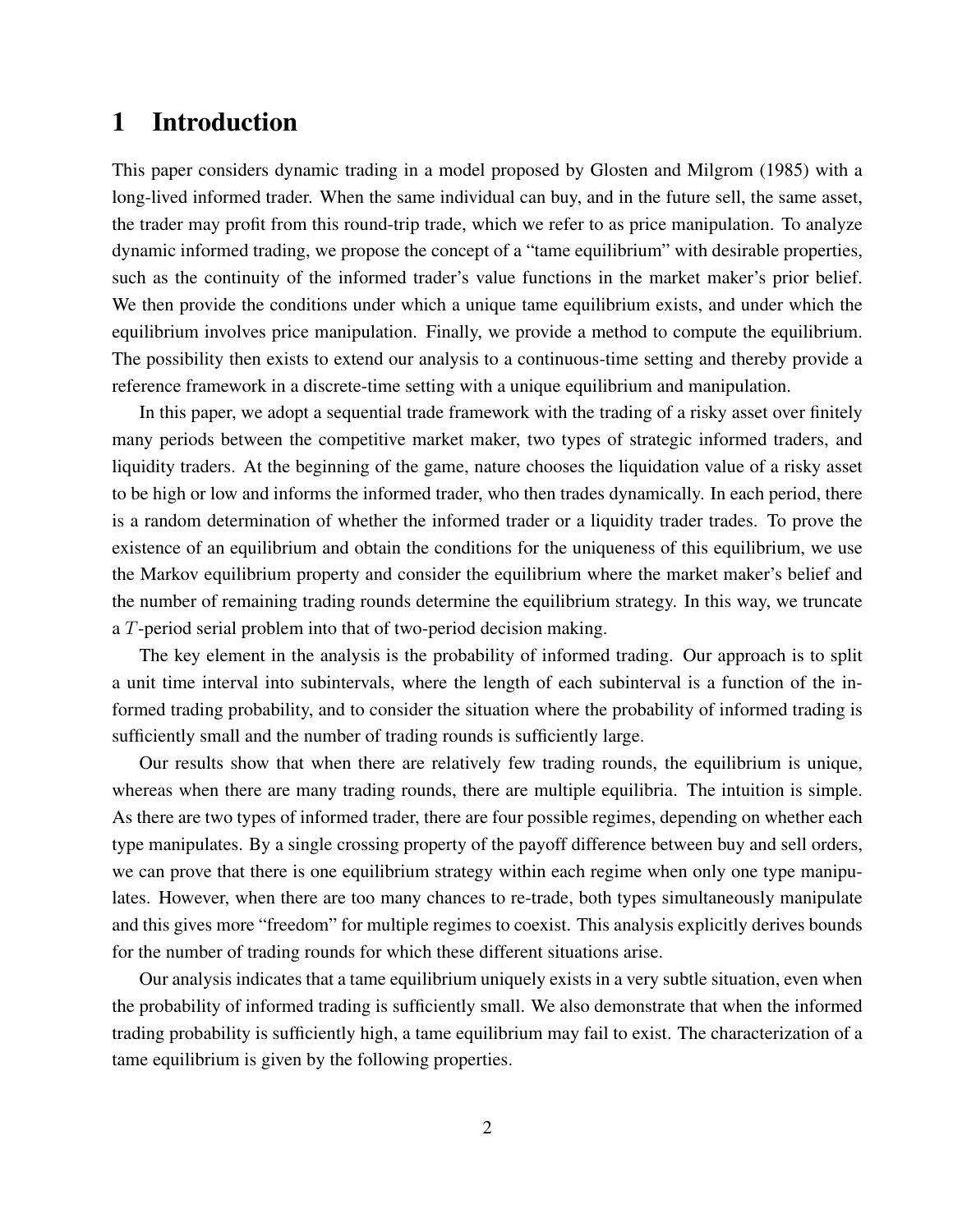- The value functions are continuous, piecewise differentiable and monotone with respect to the market maker's belief.
- There are two regions of the market maker's belief, depending on whether the slopes of the value functions are steeper than one. We show that when the informed trader manipulates in equilibrium, the slope needs to be steeper than one, because today he loses one dollar believing that the benefit that he can obtain on the future payoff (namely, the slope of the value function) is more than one dollar. This property specifies a region where manipulation can possibly arise in equilibrium.
- The value functions converge to linear functions when the probability of informed trading goes to 0.

Finally, in order to see whether a particular equilibrium is unique and compute the manipulation rate, we develop a computational method using linear interpolation. Our computer simulation numerically demonstrates the intuition for the theoretical results.

### 1.1 Related Literature

There is a vast empirical literature on market manipulation. For instance, Aggarwal and Wu (2006) suggest that stock market manipulation may have important impacts on market efficiency. For example, according to the empirical findings in Aggarwal and Wu (2006), while manipulative activities appear to have declined in the main security exchanges, they remain a serious issue in both developed and emerging financial markets, especially in over-the-counter markets.<sup>1</sup>

The theoretical literature begins with market manipulation by uninformed traders. Allen and Gale (1992) provide a model of strategic trading in which some equilibria involve manipulation. Furthermore, Allen and Gorton (1992) consider a model of pure trade-based uninformed manipulation in which asymmetry in buys and sells by liquidity traders creates the possibility of manipulation.

The first paper to consider manipulation by an informed agent within the discrete-time Glosten– Milgrom framework is Chakraborty and Yilmaz (2004). They show that when the market faces uncertainty about the existence of informed traders, and when there are many trading periods, long-lived informed traders will manipulate in every equilibrium. Takayama (2010) furthers this analysis by providing a lower bound for the number of trading periods necessary for the existence of manipulation in equilibrium and shows that if the number of trading periods exceeds this lower bound, every

<sup>&</sup>lt;sup>1</sup>See Jordan and Jordan (1996) on the cornering of the Treasury note auction market by Solomon Brothers in May 1991, Felixson and Pelli (1999) on closing price manipulation in the Finnish stock market, Mahoney (1999) on stock price manipulation leading up to the US Securities Exchange Act of 1934, Vitale (2000) on manipulation in the foreign exchange market and Merrick *et al.* (2005) on manipulation involving a delivery squeeze on a London-traded bond futures contract. For a useful survey, see Putninš (2011).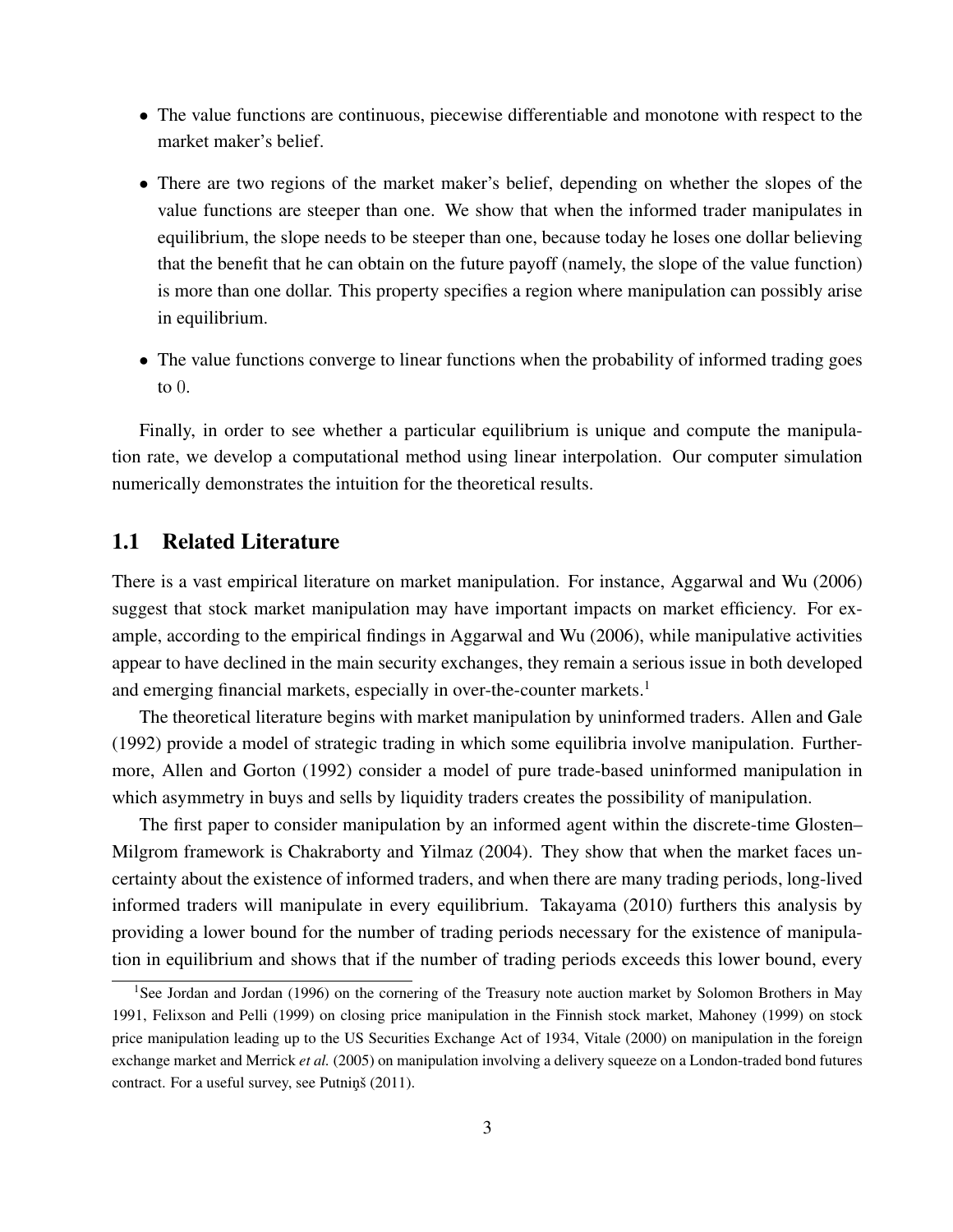equilibrium involves manipulation. Our results add to this work by showing that there are three possibilities. First, if the number of trading rounds is too small, the equilibrium is unique and manipulation does not arise. Second, if the number of trading rounds is too large, there are multiple equilibria with manipulation. Finally, we show that in the middle case, the equilibrium with manipulation is unique.

Although our main concern in this paper is the dynamic strategic informed trader, Calcagno and Lovo (2006) consider the dynamic informed market maker. In their model, a single market maker receives private information on the value of the asset and repeatedly competes with other uninformed market makers and liquidity traders. Further, in their model, the identity of the informed dealer is commonly known, and thus the uninformed market makers extract information on the value of the asset by observing past quotes posted by the informed market maker. They then show that there is an equilibrium where the informed market maker can possibly manipulate the market where the expected payoff is positive. The literature has investigated conditions based on the relations between prices and trades that rule out manipulation (Jarrow, 1992; Huberman and Stanzl, 2004). This paper also relates to that issue: that is, we start with the simplest possible model and study these relations. We then respond to the questions of when manipulation arises and when the equilibrium with manipulation is unique.

While our model uses a discrete setting, our paper also adds some insights to the literature on continuous-time models. Our analysis relates to two main strands of research. First, De Meyer (2010) studies an n-times repeated zero-sum game of incomplete information and shows that the asymptotics of the equilibrium price process converge to a Continuous Martingale of Maximal Variation (hereafter CMMV). One fundamental problem in financial econometrics is to accurately identify the stock price dynamics and analyze how a different market structure affects these dynamics. As De Meyer (2010) points out, this CMMV class could provide natural dynamics that may be useful in financial econometrics, although it remains an open question as to whether the equilibrium dynamics in a non-zerosum game still belong to the CMMV class. In our analysis, we consider a limit on the probability of informed trading, which could ultimately correspond to the continuous-time setting.

Second, in addition to the Glosten–Milgrom framework, another reference framework is proposed by Kyle (1985). Back (1992) extends the analysis in Kyle (1985) to a continuous-time version. While the uniqueness of the optimal informed trader's strategy either in the original Kyle model or Back (1992) remains unknown, Boulatov *et al.* (2005) and Boulatov and Taub (2013) prove the uniqueness under some technical assumptions. Back and Baruch (2004) study the equivalence of the Glosten– Milgrom model and the Kyle model in a continuous-time setting, and show that the equilibrium in the Glosten–Milgrom model is approximately the same as that in the Kyle model when the trade size is small and uninformed trades occur frequently. Given these two closely related frameworks, our analysis, as a proxy for a continuous-time model, shows the possibility of multiple equilibria and provides insights concerning uniqueness within these frameworks. Finally, Back and Baruch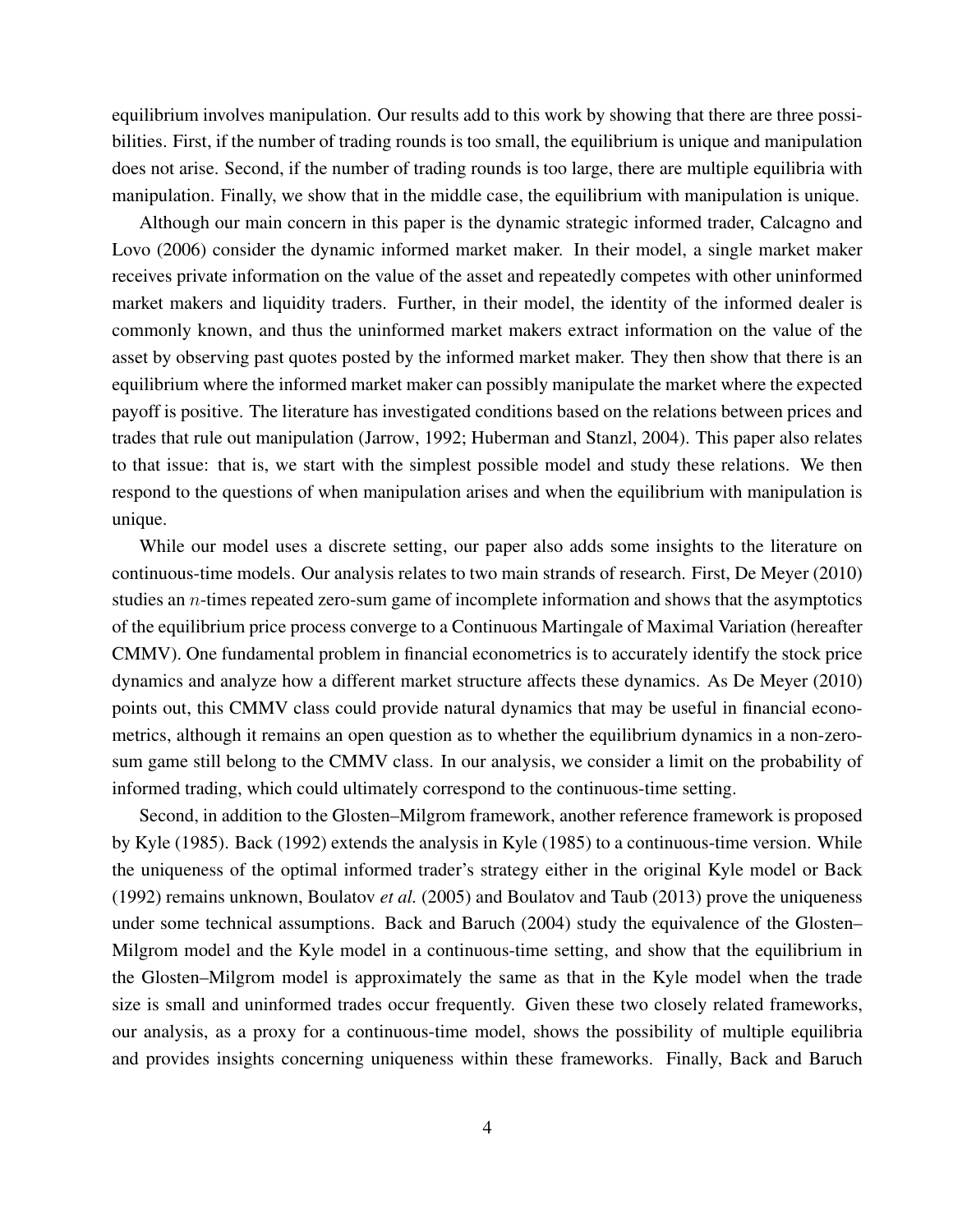(2004) conclude that the continuous-time Kyle model is more tractable than the Glosten–Milgrom model, although most markets follow a sequential trade model. This paper is therefore useful for opening the black box lying between these two alternative frameworks, and especially in considering the uniqueness of the informed trader's dynamic strategy and price manipulation in the presence of bid–ask spreads.

Finally, many more studies address the relationship between prices and dynamic trading in a continuous-time setting. For example, Brunnermeier and Pedersen (2005) consider the dynamic strategic behaviour of large traders and show that "overshooting" occurs in equilibrium, while Back and Baruch (2007) analyze different market systems by allowing the informed traders to trade continuously within the Glosten–Milgrom framework. Lastly, within an extended Kyle framework, Collin-Dufresne and Fos (2012) study insider trading where the liquidity provided by noise traders follows a general stochastic process, and show that even though the level of noise trading volatility is observable, in equilibrium the measured price impact is stochastic.

The remainder of the paper is organized as follows. Section 2 details the model and states the main theorems. Section 3 provides the proofs of the theorems and characterizes the tame equilibrium. Section 4 illustrates the results from the numerical simulations and the theoretical findings. The final section concludes.

### 2 The Model

There is a single risky asset and a numeraire. The terminal value of the risky asset, denoted  $\hat{\theta}$ , is a random variable that can take a low or high value, i.e., L or H, where  $L = 0$  and  $H = 1$ . We assume that  $Pr(\tilde{\theta} = H) = \delta_0$  for some  $\delta_0 \in (0, 1)$ . There is a single long-lived informed trader who learns  $\tilde{\theta}$ prior to the beginning of trading.

Trade occurs in finitely many periods  $t = 1, 2, \ldots, T$ . In each period, a single trader comes to the market, the market maker quotes bid and ask prices for the risky asset, and the trader either buys one unit or sells one unit. The agent who goes to the market in period  $t$  is a random variable unobserved by the market maker, such that with probability  $\mu$  the informed trader is selected. If the informed trader is not selected, the agent selected is a "noise" or "liquidity" trader who (regardless of the quoted prices) buys with probability  $\gamma$  and sells with probability  $1 - \gamma$ . The identities of the selected traders, and the values of the liquidity trader's trades, in the various periods are independent random variables. Prior to period  $t$ , there is no disclosure of information concerning the values of the random variables in that period.

We focus on equilibria where the market maker's belief and the number of remaining time periods determine an equilibrium strategy. The set of possible actions for the informed trader is denoted  ${B, S}$ , in which B is a buy order and S is a sell order. Here, the market maker's belief b is the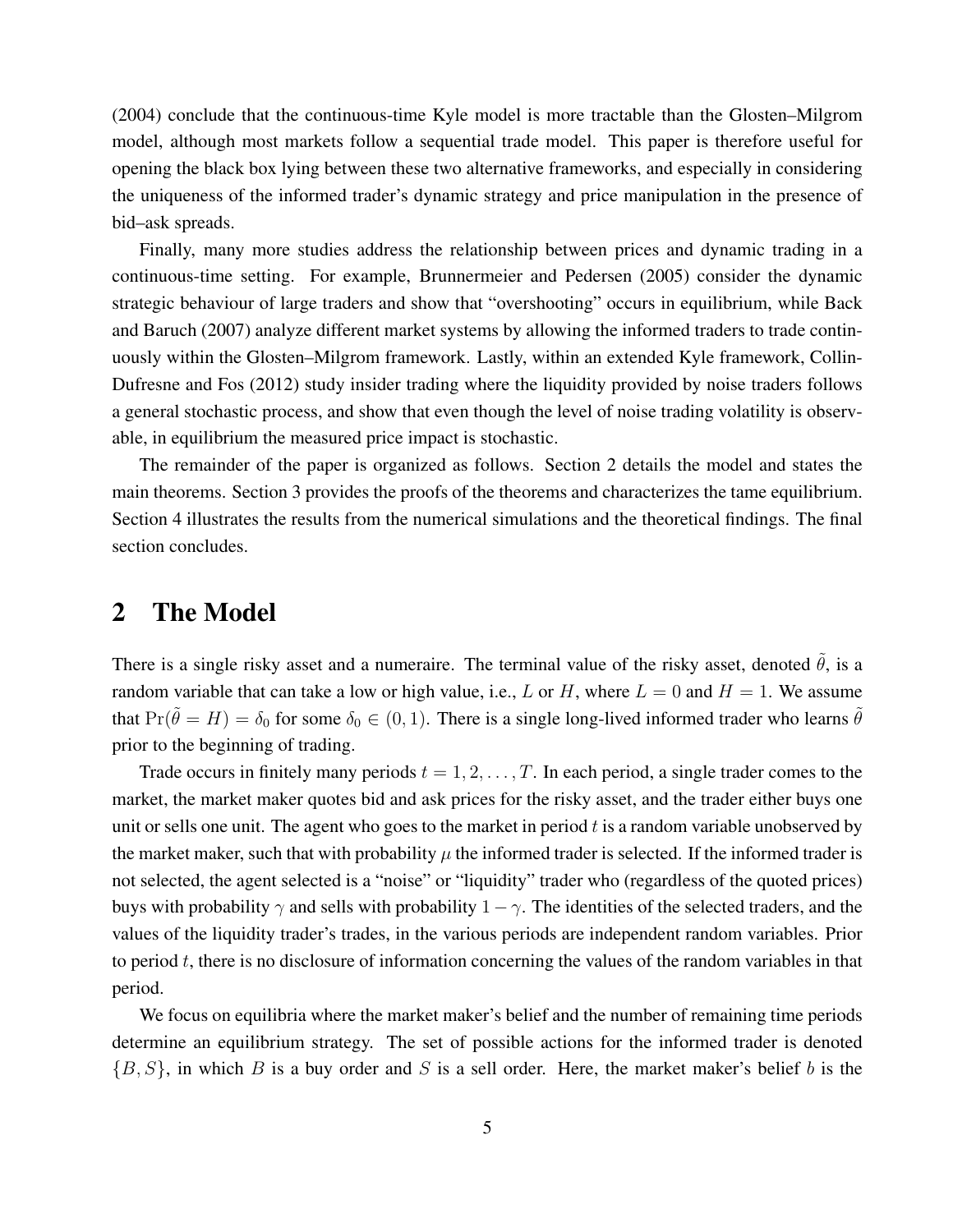probability, from the market maker's point of view, that the state is high,  $H$ , going into period t. The market maker's ask and bid prices are functions of the market maker's belief and given by the functions  $\alpha_t : [0,1] \to [0,1]$  and  $\beta_t : [0,1] \to [0,1]$ , respectively. For each type  $\theta$  of informed trader, a trading strategy  $\sigma_{\theta t} : [0, 1] \to \Delta({B, S})$  for  $\theta \in {H, L}$  specifies a probability distribution over trades in period t with respect to the bid and ask prices posted in period t. In period t, the type- $H$ informed trader buys the security with probability  $\sigma_{Ht}(b)$  and sells with probability  $1 - \sigma_{Ht}(b)$ , and the type-L trader buys and sells with probabilities  $1 - \sigma_{Lt}(b)$  and  $\sigma_{Lt}(b)$ , respectively.

The market maker's posterior belief after observing an order is updated using Bayes' rule on the posterior probability that  $\tilde{\theta} = H$ . Define the bid and ask functions  $A, B : [0, 1]^3 \rightarrow [0, 1]$  by the formulas:

$$
A(b,x,y) = \frac{[(1-\mu)\gamma + \mu x]b}{(1-\mu)\gamma + \mu bx + \mu(1-b)(1-y)} \quad \text{and} \quad B(b,x,y) = \frac{[(1-\mu)(1-\gamma) + \mu(1-x)]b}{(1-\mu)(1-\gamma) + \mu b(1-x) + \mu(1-b)y}.
$$

Now, the market maker is really to be thought of as a competitive market of risk-neutral market makers, for instance, a pair of market makers in Bertrand competition or a continuum of identical market makers. The equilibrium condition for the market maker is zero expected profits, which amounts to setting ask and bid prices equal to the posterior expected values of the asset.<sup>2</sup>

Now, we define the Markov equilibrium as follows.

**Definition 1.** A Markov equilibrium *is a collection of functions*  $\{\alpha_t, \beta_t, \sigma_{Ht}, \sigma_{Lt}\}_{t=1,\dots,T}$  *with*  $\alpha_t, \beta_t$ :  $[0,1] \to [0,1]$ ,  $\sigma_{Ht}, \sigma_{Lt} : [0,1] \to \Delta(\{B,S\})$  and  $J_t, V_t : [0,1] \to I$ R such that for each  $t = 1, \ldots, T$ *and*  $b \in [0, 1]$ *,* 

(M1)  $\alpha_t(b) = A(b, \sigma_{Ht}(b), \sigma_{Lt}(b))$  *and*  $\beta_t(b) = B(b, \sigma_{Ht}(b), \sigma_{Lt}(b))$ *.* 

(M2)

$$
\sigma_{Ht}(b) = \begin{cases} 0, & 1 - \alpha_t(b) + J_{t+1}(\alpha_t(b)) < \beta_t(b) - 1 + J_{t+1}(\beta_t(b)), \\ 1, & 1 - \alpha_t(b) + J_{t+1}(\alpha_t(b)) > \beta_t(b) - 1 + J_{t+1}(\beta_t(b)), \end{cases}
$$

*and*

$$
\sigma_{Lt}(b) = \begin{cases} 0, & -\alpha_t(b) + V_{t+1}(\alpha_t(b)) > \beta_t(b) + V_{t+1}(\beta_t(b)), \\ 1, & -\alpha_t(b) + V_{t+1}(\alpha_t(b)) < \beta_t(b) + V_{t+1}(\beta_t(b)). \end{cases}
$$

(M3)

$$
J_t(b) = \mu \left[ \sigma_{Ht}(b)(1 - \alpha_t(b) + J_{t+1}(\alpha_t(b))) + (1 - \sigma_{Ht}(b))(\beta_t(b) - 1 + J_{t+1}(\beta_t(b))) \right]
$$

<sup>&</sup>lt;sup>2</sup>Biais *et al.* (2000) justify this assumption by showing that when there are infinitely many market makers, their expected profit converges to zero. More recently, Calcagno and Lovo (2006) show that a market maker's equilibrium expected payoff is zero if he is uninformed.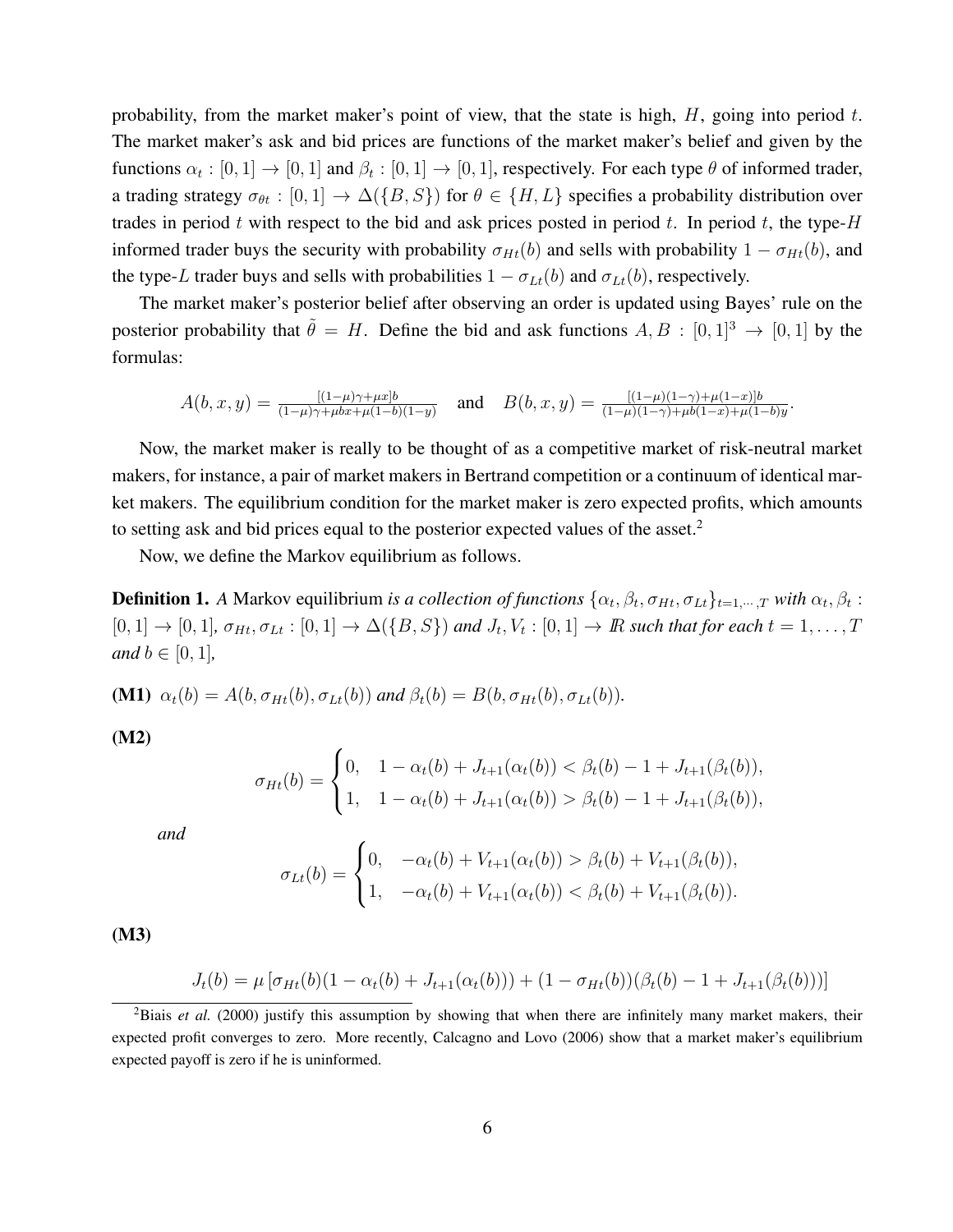$$
+(1-\mu)[\gamma J_{t+1}(\alpha_t(b)) + (1-\gamma)J_{t+1}(\beta_t(b))],
$$

*and*

$$
V_t(b) = \mu \left[ (1 - \sigma_{Lt}(b))(-\alpha_t(b) + V_{t+1}(\alpha_t(b))) + \sigma_{Lt}(b)(\beta_t(b) + V_{t+1}(\beta_t(b))) \right] + (1 - \mu) \left[ \gamma V(\alpha_t(b)) + (1 - \gamma)V(\beta_t(b)) \right].
$$

We see that  $(M1)$  states that the ask and bid prices are Bayesian updatings of b conditional on the type of order received; (M2) states that both types of informed seller optimize their order, taking into account the effect on the expected profits from future trades; and (M3) specifies the recursive computation of value functions. Implicitly we are assuming that the functions  $J_{T+1}$  and  $V_{T+1}$  are identically zero.

Now, we define a tame equilibrium.

Definition 2. *We say that a Markov equilibrium is* tame *if the value functions in every period* t *satisfy the following conditions:*

- (C)  $J_t$  and  $V_t$  are continuous and piecewise differentiable;
- **(M)**  $J_t$  is strictly decreasing and  $V_t$  is strictly increasing;
- **(SH)** there is a  $b_H$  such that for any  $b_0, b_1 < b_H$ ,  $\frac{J_t(b_1)-J_t(b_0)}{b_1-b_0}$  $\frac{b_1 - b_1(b_0)}{b_1 - b_0}$  < -1, and for any  $b_0, b_1 > b_H$ ,  $J_t(b_1) - J_t(b_0)$  $\frac{b_1-J_t(b_0)}{b_1-b_0} > -1;$
- (SL) *there is a*  $b_L$  *such that for any*  $b_0$ ,  $b_1 < b_L$ ,  $\frac{V_t(b_1) V_t(b_0)}{b_1 b_0}$  $\frac{b_1-b_0}{b_1-b_0}$  < 1, and for any  $b_0, b_1 > b_L$ ,  $\frac{V_t(b_1)-V_t(b_0)}{b_1-b_0}$  $\frac{b_1-b_0}{b_1-b_0}$  > 1*.*

Properties  $(SH)$  and  $(SL)$  state that there are indeed two regions for the value functions, and the slope equal to one can divide the entire region into two.

The following property requires that the limit of the value functions with respect to  $\mu$  is a linear function. To define this, let  $\{\alpha_{t,\mu}, \beta_{t,\mu}, \sigma_{Ht,\mu}, \sigma_{Lt,\mu}\}\$ <sub>μ</sub> denote a Markov tame equilibrium in period  $t \in \{1, \dots, T\}$ , and  $\{J_{t,\mu}\}_\mu$  and  $\{V_{t,\mu}\}_\mu$  denote the family of the associated tame equilibrium value functions such that for each  $t \in \{1, \dots, T\}$ , a sufficiently small  $\varepsilon$ , and each  $\mu \in (0, \varepsilon)$ ,  $J_{t,\mu}$ ,  $V_{t,\mu}$ :  $[0, 1] \to \mathbb{R}$ . (Similarly, in what follows, we denote a family of functions f by  $\{f_\mu\}_{\mu \in (0,\varepsilon)}$ .) As the value functions may include kinks, we define  $\partial_{+} f(b) = \lim_{\epsilon \to 0^{+}} \frac{f(b+\epsilon)-f(b)}{\epsilon}$  $\frac{(-f(b))}{\epsilon}$ .

Definition 3. *We say that a family of tame Markov equilibria satisfies* linearity at limit *if the tame equilibrium value functions in every period* t *satisfy the following condition:*

**(DH)** *for every*  $\delta_H$ *, there exists an*  $\varepsilon_{\delta}^H \in (0,\varepsilon)$  *such that for each*  $\mu \in (0,\varepsilon_{\delta}^H)$ *,* 

$$
|\partial_+J_{t,\mu}(b)+\mu(T-t+1)|<\delta_H;
$$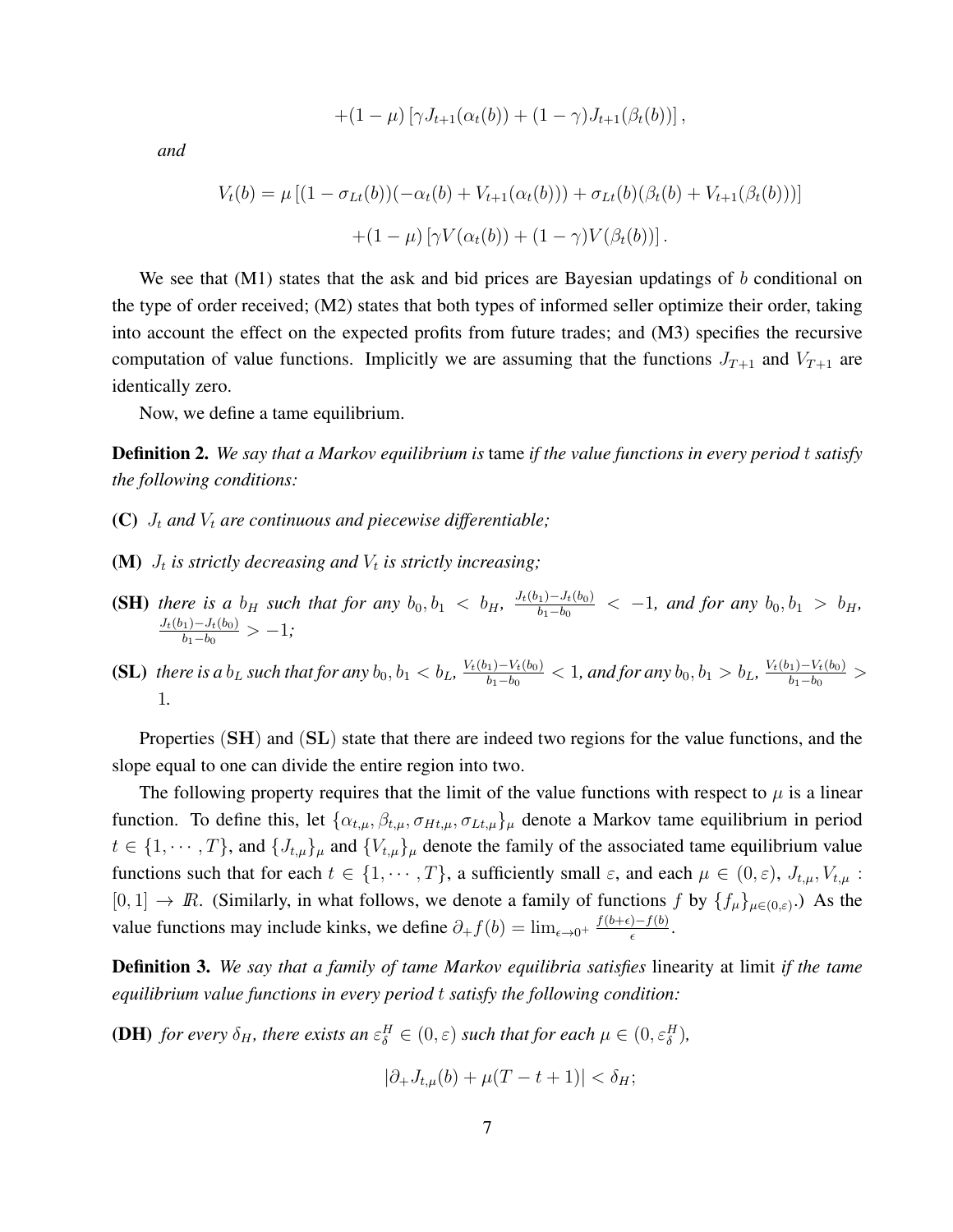**(DL)** for every  $\delta_L$ , there exists an  $\varepsilon_{\delta}^L \in (0, \varepsilon)$  such that for each  $\mu \in (0, \varepsilon_{\delta}^L)$ ,

$$
|\partial_+V_{t,\mu}(b)-\mu(T-t+1)|<\delta_L.
$$

Now, we state the main theorems in this paper. We consider  $T$  to be the number of trades that the informed trader could possibly make, and we segment the time interval  $[0, 1]$  into time periods of length  $\Delta t$ . Let  $r > 0$  and  $\Delta t = \mu^r$ . If  $\mu^r$  is too small, we may obtain the situation where both types of informed trader simultaneously manipulate at a particular value of the market maker's belief, and in this situation we obtain multiple equilibria. When  $\mu^r$  is too large, manipulation may not arise. The second theorem specifies the intervals of  $\mu^r$  for which the unique equilibrium with market manipulation or, instead, multiple equilibria arise.

**Theorem 1.** Let  $r \in (0, +\infty)$ . There exists a  $\bar{\mu}$  such that for every  $\mu < \bar{\mu}$ , if  $T \leq \lfloor \frac{1}{\mu^r} \rfloor$ , a tame *Markov equilibrium exists.*

Theorem 2. *The following holds:*

- *(a)* Let  $r \in (0,1]$ . Then, there exists a  $\mu_0$  such that for every  $\mu < \mu_0$ , if  $T = \lfloor \frac{1}{\mu^r} \rfloor$ , the tame *equilibrium is the unique equilibrium. Moreover, there is no manipulation in equilibrium.*
- *(b)* Let  $r \in (1, 2)$ . Then, there exists a  $\mu_1$  such that for every  $\mu < \mu_1$ , if  $T = \lfloor \frac{1}{\mu^r} \rfloor$ , the tame *equilibrium is the unique equilibrium. Moreover, in equilibrium, manipulation arises such that at most one type of trader manipulates at some belief* b *in some period* t*.*
- *(c)* Let  $r \in (2, +\infty)$ . Then, there exists a  $\mu_2$  such that for every  $\mu < \mu_2$ , if  $T = \lfloor \frac{1}{\mu^r} \rfloor$ , there are *multiple equilibria, including multiple tame equilibria. Moreover, in equilibrium, manipulation arises such that both types of trader simultaneously manipulate at some belief* b *in some period* t*.*

Our method<sup>3</sup> of proving the existence of equilibrium contrasts with the method proposed in Duffie *et al.* (1994). Duffie *et al.* (1994) develop an approach whereby the existence of an equilibrium for a finite horizon version of a model implies that an "expectations correspondence" possesses certain properties that, in turn, imply the desired existence. In our method, even if there are multiple equilibria, we select a desirable Markov equilibrium where the continuity and monotonicity of the value functions are recursively established. In this way, we recursively show the existence of a tame Markov equilibrium. As pointed out in Duffie *et al.* (1994), their method requires that the agents agree that an irrelevant random variable will determine which of a number of equally valid equilibrium continuations will be followed. Instead, our method finds a property that is needed to carry out backwards induction and shows that there exists an equilibrium such that this property holds.

<sup>&</sup>lt;sup>3</sup>Although we use continuous value functions in this proof, one can prove the existence of a history-dependent equilibrium by using the fact that bid and ask prices are continuous in belief and strategy. This proof without using the continuity of the value functions is available upon request from the author.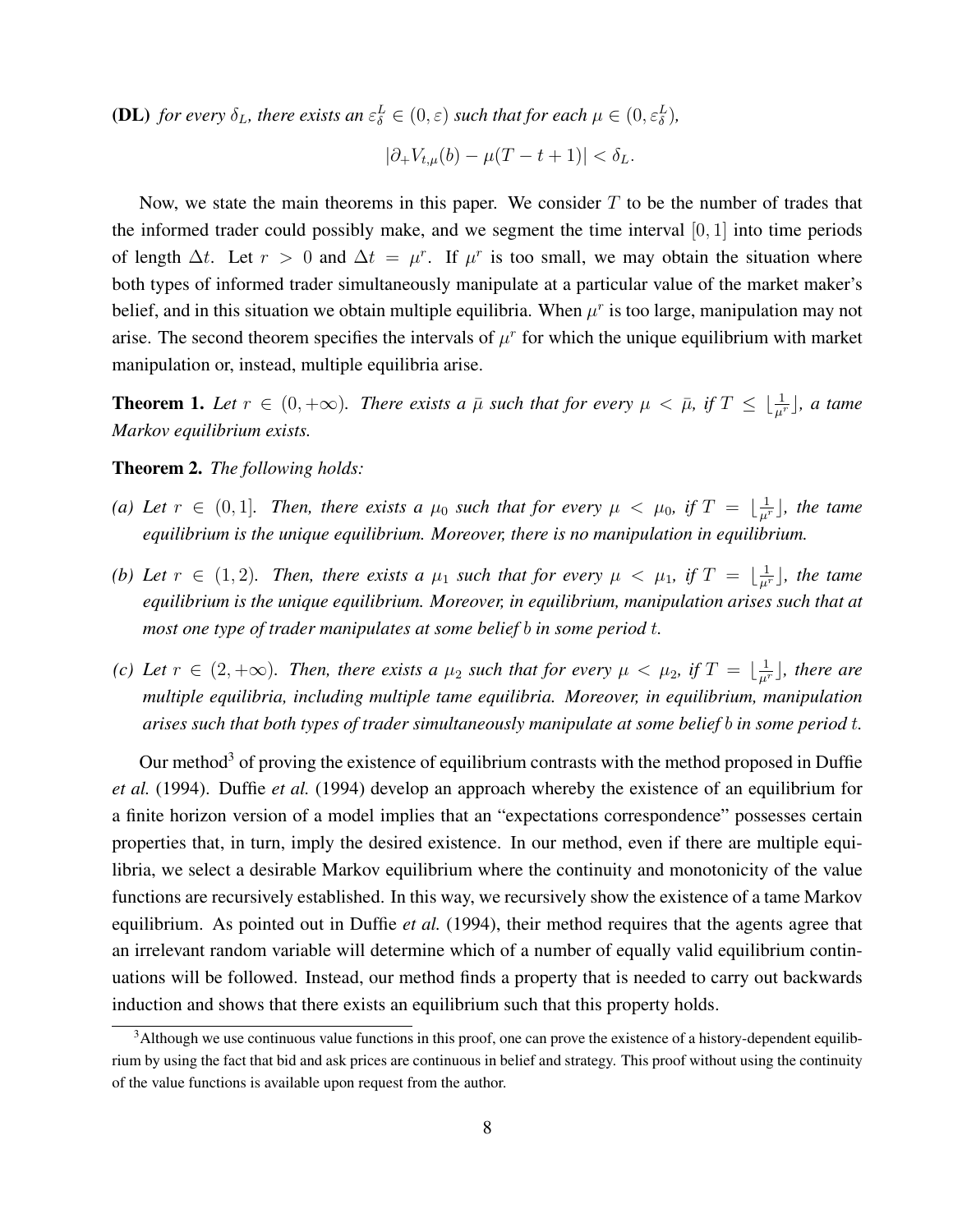### 3 The Proofs of The Main Theorems and Characterization

#### 3.1 Preliminary Results

Our aim in this section is to show the conditions under which the equilibrium strategy is unique and manipulation arises in equilibrium. We start with defining a manipulative strategy. We say that a strategy is manipulative if it involves the informed trader undertaking a trade in any period that yields a strictly negative short-term profit.

**Definition 4.** *For*  $\theta \in \{H, L\}$  *we say that* the type- $\theta$  trader manipulates at b in period t if  $\sigma_{\theta t}(b) < 1$ .<sup>4</sup>

Our mode of analysis is backwards induction: we assume certain properties of the value functions  $J_{t+1}$  and  $V_{t+1}$ , and from this assumption, derive various properties of the functions  $\alpha_t$ ,  $\beta_t$ ,  $\sigma_{Ht}$ ,  $\sigma_{Lt}$ ,  $J_t$ and  $V_t$ . For  $t = T$  the equilibrium conditions have a unique closed-form solution, because  $J_{T+1}$  and  $V_{T+1}$  are identically zero. The next result is necessary to begin the process of backwards induction. As a direct consequence of optimization, we can prove that there is no manipulation in the last period. By using this, we obtain the following theorem.

**Proposition 1.** *The last-period value functions*  $J_T$  *and*  $V_T$  *satisfy* (C), (M), (SH), *and* (SL)*, and their family satisfies* (DH) *and* (DL)*.*

The proofs are found in Appendix A unless presented immediately after each result. Next, fix  $t < T$  and suppose that a family of continuous next-period value functions is given where each  $J_{t+1}$ and  $V_{t+1}$  satisfies the four properties and the family satisfies (DH) and (DL). For  $b \in [0, 1]$  let

 $\mathcal{E}(b) = \{(\sigma_{Ht}(b), \sigma_{Lt}(b)) : \text{for the } \alpha_t(b) \text{ and } \beta_t(b) \text{ given by (M1), (M2) holds}\}.$ 

Fix  $b \in (0, 1)$  and  $\sigma = (\sigma_H, \sigma_L) \in \mathcal{E}(b)$ , and let  $\alpha = A(b, \sigma_H, \sigma_L)$  and  $\beta = B(b, \sigma_H, \sigma_L)$  be the pair of equilibrium ask and bid prices associated with b and  $\sigma$  in period t.

**Lemma 1.**  $\alpha > b > \beta$  *and*  $\sigma_H + \sigma_L > 1$ *. In particular,*  $\sigma_H, \sigma_L > 0$ *.* 

*Proof.* Suppose that  $\alpha \leq \beta$ . Bayes' rule implies that  $0 < \alpha, \beta < 1$ , so  $1 - \alpha > \beta - 1$  and  $-\alpha < \beta$ , and the monotonicity condition  $(M)$  gives

$$
\begin{array}{rcl}\n1 - \alpha + J_{t+1}(\alpha) > \ \beta - 1 + J_{t+1}(\beta); \\
-\alpha + V_{t+1}(\alpha) < \ \beta + V_{t+1}(\beta).\n\end{array}
$$

Now optimisation implies that  $\sigma_H = 1$  and  $\sigma_L = 1$ , and Bayes' rule gives  $\alpha > b > \beta$ , a contradiction. In turn, by Bayes' rule,  $\alpha > b > \beta$  implies that  $\sigma_H + \sigma_L > 1$ .  $\Box$ 

<sup>&</sup>lt;sup>4</sup>This is the same definition used by Chakraborty and Yilmaz (2004). Back and Baruch (2004) use the term "bluffing" instead, while Huberman and Stanzl (2004) define price manipulation as a round-trip trade. For additional discussion on how to define price manipulation, see Kyle and Viswanathan (2008).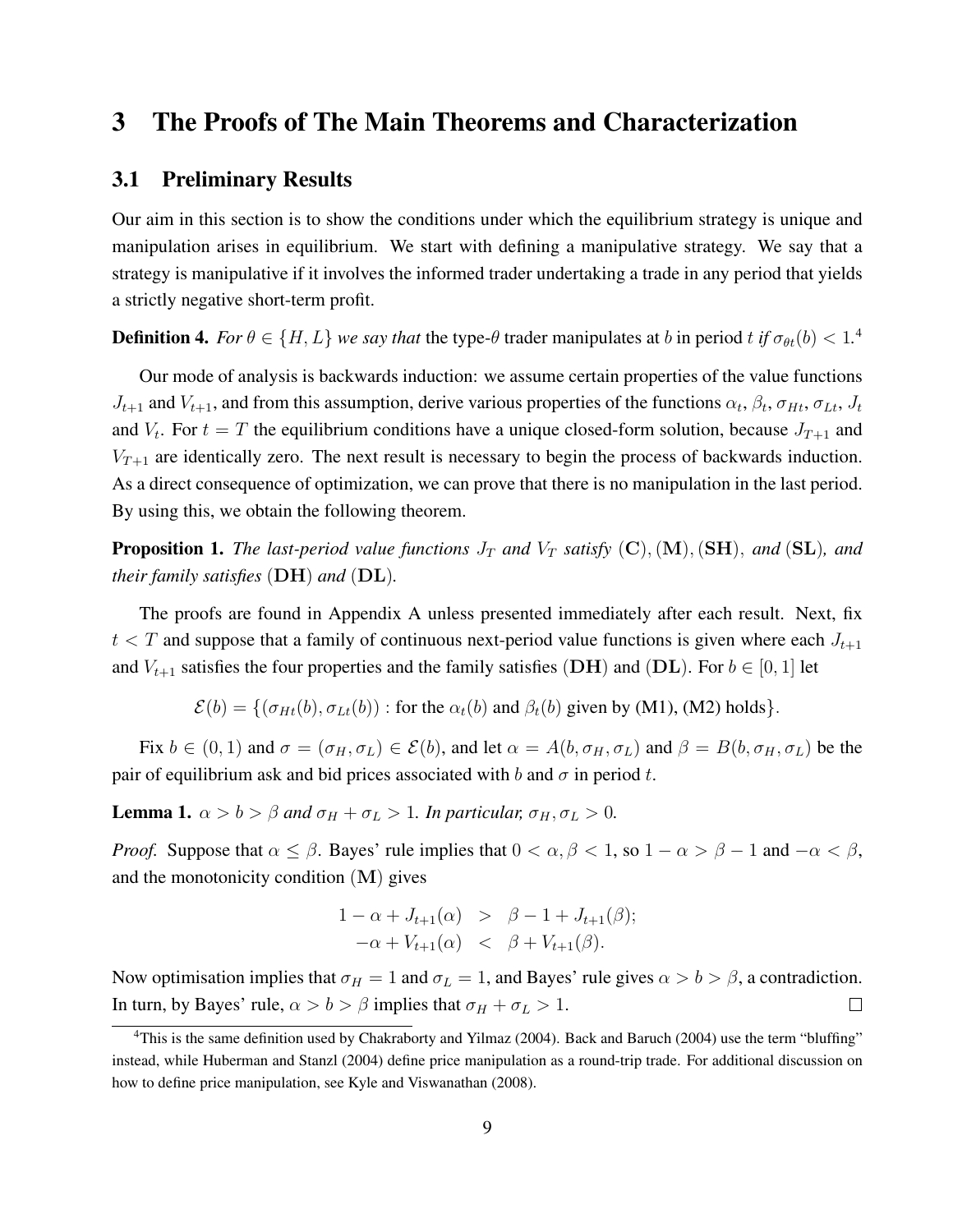In equilibrium, the type-H trader does not sell with probability one and the type-L trader does not buy with probability one. This means that the informed trader either trades on his information or assigns a positive probability to both buy and sell orders. In the latter case, the informed trader is indifferent between buy and sell orders. This motivates consideration of the slopes of the value functions. By Lemma 1 the bid–ask spread  $\alpha-\beta$  is strictly positive. If the type-H trader manipulates, it must be the case that  $1 - \alpha + J_{t+1}(\alpha) = \beta - 1 + J_{t+1}(\beta)$ , so we have:

$$
\frac{J_{t+1}(\alpha) - J_{t+1}(\beta)}{\alpha - \beta} = \frac{\alpha + \beta - 2}{\alpha - \beta} = -1 - \frac{2 - 2\alpha}{\alpha - \beta} < -1.
$$
 (1)

Similarly, if the type- $L$  trader manipulates, we have:

$$
\frac{V_{t+1}(\alpha) - V_{t+1}(\beta)}{\alpha - \beta} = \frac{\alpha + \beta}{\alpha - \beta} = 1 + \frac{2\beta}{\alpha - \beta} > 1.
$$
 (2)

Given  $\beta < b < \alpha$ , and slopes of the value functions between the bid and ask prices larger than one, (SH) and (SL) imply the following result.

#### Lemma 2. *In equilibrium, the following hold.*

- **H.** If the type-H trader manipulates at b, then  $\frac{J_{t+1}(\beta_0) J_{t+1}(\beta_1)}{\beta_0 \beta_1} < -1$  for any  $\beta_0, \beta_1 \leq \beta$ .
- **L.** If the type-L trader manipulates at b, then  $\frac{V_{t+1}(\alpha_0)-V_{t+1}(\alpha_1)}{\alpha_0-\alpha_1}>1$  for any  $\alpha_0, \alpha_1 \geq \alpha$ .

Lemma 2 indicates that manipulation could arise only in a region where the value function is steep. This is intuitive: the informed trader manipulates when the change in the future payoff from manipulating is large.

We now classify equilibria according to the types of trader that sometimes trade against their information. An equilibrium  $\sigma$  is in *Regime*  $\emptyset$  if  $\sigma = (1, 1)$ . It is in *Regime* L if  $\sigma_L < 1$  and  $\sigma_H = 1$ ; it is in *Regime* H if  $\sigma_L = 1$  and  $\sigma_H < 1$ ; and it is in *Regime HL* if  $\sigma_L < 1$  and  $\sigma_H < 1$ . We say that a regime *arises* at a belief b if  $\mathcal{E}(b)$  contains an equilibrium in that regime.

Our first objective is to show that the equilibrium strategy is unique within Regime  $H$  and Regime L. To do so, we first prove that the difference in payoffs between trading for and against the information is monotone across the relevant region of prior beliefs. Define

$$
D_H(b, x, y) = -A(b, x, y) + J_{t+1}(A(b, x, y)) - B(b, x, y) - J_{t+1}(B(b, x, y)) + 2;
$$
  
\n
$$
D_L(b, x, y) = B(b, x, y) + V_{t+1}(B(b, x, y)) + A(b, x, y) - V_{t+1}(A(b, x, y)).
$$
\n(3)

Then  $D_{\theta}(b, x, y)$  is the difference in payoffs between trading for and against the information given prices  $A(b, x, y)$  and  $B(b, x, y)$  for each type  $\theta \in \{H, L\}$ . Notice that for any  $\sigma \in [0, 1]$  and prior  $b \in [0, 1]$ , by Bayes' rule, both the bid and ask prices are equal to b. Thus, we have

$$
D_L(b, \sigma, 1 - \sigma) > 0
$$
 and  $D_H(b, \sigma, 1 - \sigma) > 0.$  (4)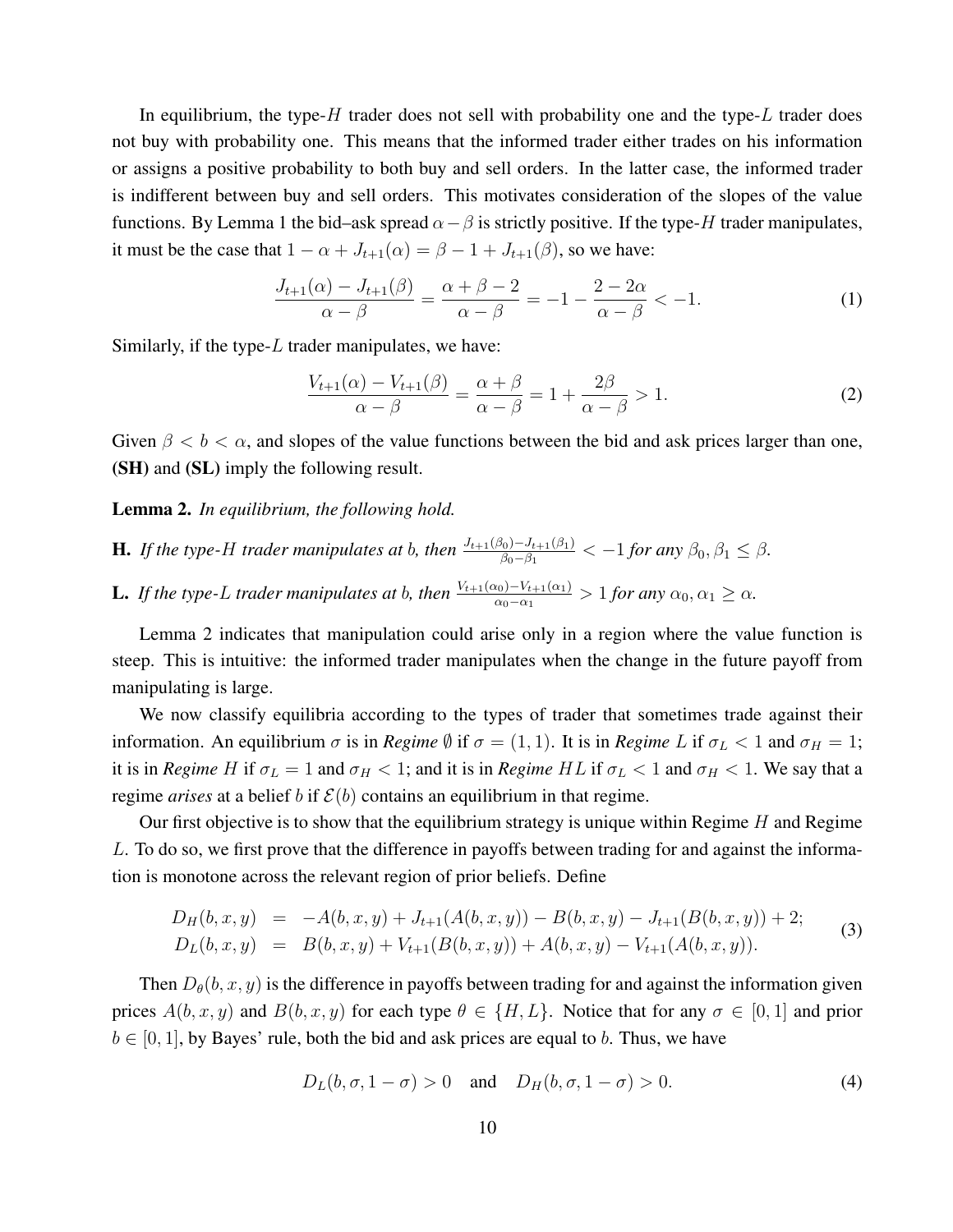For each  $\theta \in \{H, L\}$ , define  $x^{\theta}$  and  $y^{\theta}$  by:

$$
x^{\theta} := \begin{cases} \min\{x : D_{\theta}(b, x, 1) = 0\} & \text{if } \{x : D_{\theta}(b, x, 1) = 0\} \neq \emptyset; \\ 1 & \text{otherwise,} \end{cases}
$$

and

$$
y^{\theta} := \begin{cases} \min\{y : D_{\theta}(b, 1, y) = 0\} & \text{if } \{y : D_{\theta}(b, 1, y) = 0\} \neq \emptyset; \\ 1 & \text{otherwise.} \end{cases}
$$

The following lemma shows that when only one type manipulates, the payoff difference is monotonically decreasing with respect to each type's strategy in  $[x^{\theta}, 1]$  or  $[y^{\theta}, 1]$  for each  $\theta \in \{H, L\}$ .

#### **Lemma 3.** *For each*  $\theta \in \{H, L\}$ ,

- the payoff difference  $D_{\theta}(b, x, 1)$  is monotonically decreasing as x increases for all  $x \geq x^{\theta}$ ;
- the payoff difference  $D_{\theta}(b,1,y)$  is monotonically decreasing as y increases for all  $y \ge y^{\theta}$ .

Further, for each  $\theta \in \{H, L\}$ , define  $\tilde{y}_{\theta} : [0, 1] \rightarrow [0, 1]$  by  $D_{\theta}(b, x, \tilde{y}_{\theta}(x)) = 0$  if  $D_{\theta}(b, 1, 1) \leq 0$ . Then, we obtain the following result:

**Lemma 4.** *For each*  $\theta \in \{H, L\}$ ,  $\tilde{y}_{\theta}$  *is continuous and is strictly decreasing in x*.

By Lemma 3 and Lemma 4, we obtain the following result.

Proposition 2. *The following holds:*

- *(a) if Regime HL arises at b, then*  $D_L(b, 1, 1) < 0$  *and*  $D_H(b, 1, 1) < 0$ *;*
- *(b) if*  $D_L(b, 1, 1) \geq 0$  *and*  $D_H(b, 1, 1) \geq 0$ *, then*  $\mathcal{E}(b) = \{(1, 1)\}\$ *, so that only regime*  $\emptyset$  *arises at b;*
- *(c) if*  $D_L(b,1,1) < 0$  *and*  $D_H(b,1,1) \ge 0$ *, then*  $\mathcal{E}(b)$  *is a singleton whose unique element is in Regime* L*;*
- *(d)* if  $D_H(b,1,1) < 0$  and  $D_L(b,1,1) \geq 0$ , then  $\mathcal{E}(b)$  is a singleton whose unique element is in *Regime* H*;*
- (e) if  $D_H(b, 1, 1) < 0$  and  $D_L(b, 1, 1) < 0$ , then at most one element within Regime H is in  $\mathcal{E}(b)$  and *at most one element within Regime L is in*  $\mathcal{E}(b)$ *.*

It may be easy to see that the monotonicity of  $\tilde{y}_{\theta}$  by Lemma 4 yields a "single crossing property." By using this property, we obtain the following result.

Lemma 5. *At prior belief* b *in period* t*,*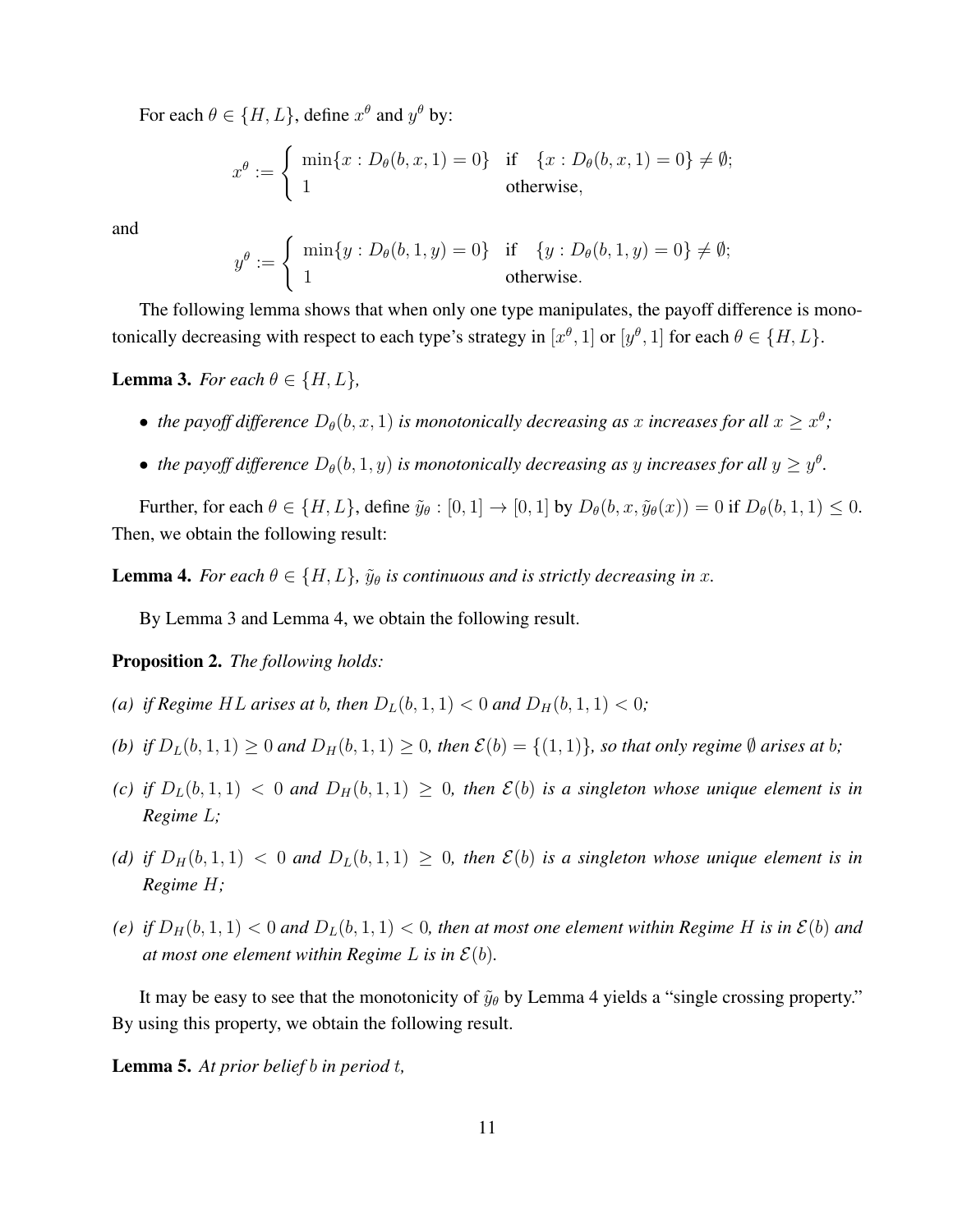**Case I.** if  $x^L < x^H < 1$  and  $1 > y^L > y^H$ , then only Regime HL arises;

**Case II.** if  $1 > x^L > x^H$  and  $y^L < y^H < 1$ , then Regime H, Regime L and Regime HL arise.

*Proof.* First, we show that Regime  $HL$  arises in both cases. By symmetry, assume

$$
x^L < x^H < 1 \quad \text{and} \quad 1 > y^L > y^H. \tag{5}
$$

 $\Box$ 

Lemma 3 and (5) indicate that  $D_H(b, 1, 1) < 0$  and  $D_L(b, 1, 1) < 0$ . By Lemma 3,  $x^H < 1$ . Because  $\tilde{y}_L(x^L) = 1, x^L < x^H < 1$  and  $\tilde{y}_L(1) = y^L, \tilde{y}_L(x^H) \in (y^L, \tilde{y}_L(x^L))$  by Lemma 4. Thus, we obtain  $\tilde{y}_L(x^H) < 1 = \tilde{y}_L(x^L)$ . Thus, by (5) we obtain that  $\tilde{y}_L(x^H) < \tilde{y}_H(x^H) = 1$  and  $y^L = \tilde{y}_L(1) > 1$  $\tilde{y}_H(1) = y^H$ . By applying the intermediate value theorem to  $\tilde{y}_H$  and  $\tilde{y}_L$ , there exists an  $x \in (x^H, 1)$ to satisfy  $\tilde{y}_H(x) = \tilde{y}_L(x)$ . Thus, by the definition of  $\tilde{y}_H$  and  $\tilde{y}_L$ , we obtain x and  $y = \tilde{y}_H(x)$  to satisfy both of the indifference conditions. Thus, Regime HL arises.

Now, if  $y^L$   $\lt y^H$  and  $x^L > x^H$ , Regimes H, L and HL arise by Lemma 5, because Lemma 3 indicates that  $D_H(b, 1, y^L) > 0$  and  $D_L(b, x^H, 1) > 0$ . We can prove Case II symmetrically.  $\Box$ 

Our second objective is to show the next proposition, which states that when  $\mu$  converges to zero, the speed of convergence in the bid–ask spread is faster than the evolution of a number of trading rounds if  $r < 1$ .

**Proposition 3.** *Take*  $x \in (0, 1]$  *and*  $y \in (0, 1]$  *and suppose that*  $x > 1 - y$ *. For*  $r < 1$ *, as*  $\mu$  *goes to* 0*,*  $\frac{A_{\mu}(b,x,y)-B_{\mu}(b,x,y)}{\mu^r}$  goes to  $0$ *. For*  $r>1$ *, as*  $\mu$  *goes to*  $0$ *,*  $\frac{A_{\mu}(b,x,y)-B_{\mu}(b,x,y)}{\mu^r}$  *goes to*  $+\infty$ *.* 

*Proof of Proposition 3.* For future reference, we compute that

 $A_\mu(b,x,y) - b = \frac{\mu b(1-b)(x-1+y)}{\mu [bx+(1-b)(1-y)]+(1-b)}$  $\frac{\mu b(1-b)(x-1+y)}{\mu [bx+(1-b)(1-y)]+(1-\mu)\gamma};$  $b - B_{\mu}(b,x,y) = \frac{\mu b(1-b)(x-1+y)}{\mu [b(1-x)+(1-b)y] + (1-\mu)(1-\gamma)}$ 

As  $x > 1 - y$ , for  $r < 1$ ,

$$
\lim_{\mu \to 0} \frac{(A_{\mu}(b,x,y) - B_{\mu}(b,x,y))}{\mu^r} = \lim_{\mu \to 0} \left( \frac{b(1-b)(x-1+y)}{\mu[bx+(1-b)(1-y)] + (1-\mu)\gamma} + \frac{b(1-b)(x-1+y)}{[\mu b(1-x)+(1-b)y] + (1-\mu)(1-\gamma)} \right) \cdot \mu^{1-r}
$$
  
= 0.

The second statement is obtained symmetrically.

Proposition 2 and Proposition 3 yield the following result.

**Proposition 4.** Let  $T = \lfloor \frac{1}{\mu^r} \rfloor$  for some  $r > 0$  and a sufficiently small  $\mu$ . Then,

- *(a) if*  $r \in (0, 1]$ *, Regime*  $\emptyset$  *arises and manipulation does not arise at any belief in period t;*
- *(b)* if  $r \in (1, +\infty)$ , Regime H arises at some belief b that is sufficiently close to 1, and Regime L *arises at some belief* b *that is sufficiently close to* 0 *in period* t*;*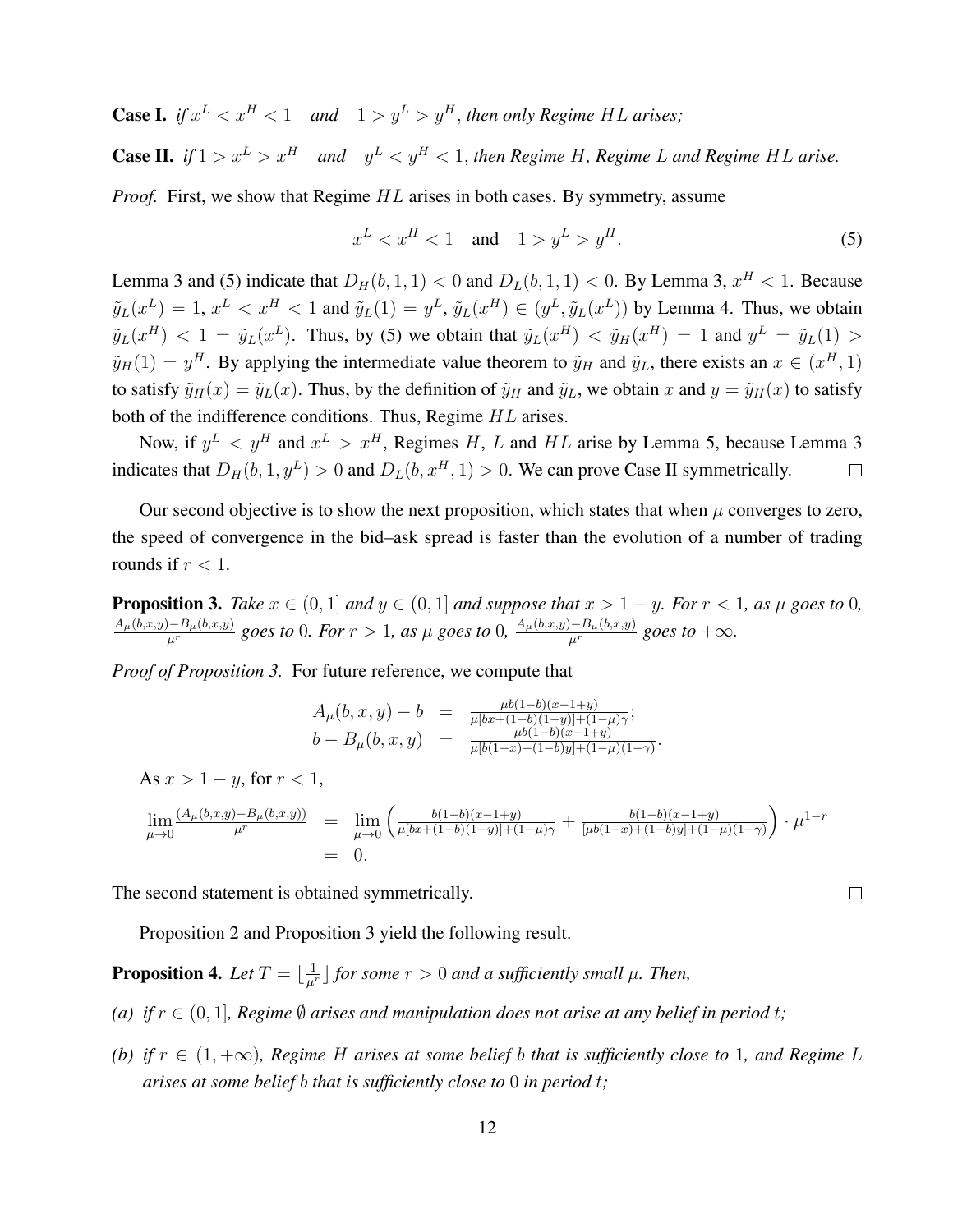- *(c) if*  $r \in (1, 2)$ *, Regime HL never arises at any belief in period t;*
- *(d) if*  $r \in (2, +\infty)$ *, Regime H, Regime L and Regime HL arise at some belief b in period t.*

*Proof.* We first show that when  $r \leq 1$ , Regime  $\emptyset$  arises for a sufficiently small  $\mu$ . Proposition 2's (a) indicates that if Regime  $\emptyset$  does not arise, then an honest strategy is not optimal for at least one type. For notational simplicity, we write

$$
\bar{A} := A(b, 1, 1)
$$
 and  $\bar{B} := B(b, 1, 1)$ .

Aiming to obtain a contradiction, by (DL) suppose that there exists an arbitrarily small  $\epsilon_A$  and  $\epsilon_B$ for which the following holds:

$$
\left(\mu\lfloor \frac{1}{\mu^r}\rfloor - \mu(t-1)\right)\left(\bar{A} - \bar{B}\right) + \epsilon_A^L \bar{A} - \epsilon_B^L \bar{B} > \left(\bar{A} + \bar{B}\right). \tag{6}
$$

As 
$$
\mu \lfloor \frac{1}{\mu^r} \rfloor - \mu(t-1) \le \mu \lfloor \frac{1}{\mu^r} \rfloor
$$
,  

$$
\mu \lfloor \frac{1}{\mu^r} \rfloor (\bar{A} - \bar{B}) + \epsilon_A^L \bar{A} - \epsilon_B^L \bar{B} > (\bar{A} + \bar{B}).
$$
 (7)

When  $r \le 1$ , (7) does not hold as the left-hand side (LHS) is arbitrarily close to 0 by Proposition 3 and the right-hand side (RHS) is strictly greater than 0 for  $b \in (0, 1)$ . This is a contradiction. By symmetry, we can also prove that  $D_H(b, 1, 1) \ge 0$ , and (a) in Proposition 2 completes the first claim.

Second, let  $r \in (1, 2)$ . Then, let  $b = \mu$ . As  $\mu$  is sufficiently small, similarly to (7), Regime L arises if, for an arbitrarily small  $\epsilon_{\bar{A}}$ ,  $\epsilon_{\bar{B}}$ ,  $\epsilon_A^L$  and  $\epsilon_B^L$ ,

$$
\mu\lfloor\frac{1}{\mu^r}\rfloor\left(\bar{A}-\bar{B}\right)+\epsilon_A^L\mu(1+\epsilon_{\bar{A}})-\epsilon_B^L\mu(1+\epsilon_{\bar{B}})>\mu\cdot(2+\epsilon_{\bar{A}}+\epsilon_{\bar{B}}),
$$

which indicates

$$
\lfloor \frac{1}{\mu^r} \rfloor (\bar{A} - \bar{B}) > 2 + \epsilon_{\bar{A}} + \epsilon_{\bar{B}} - \epsilon_A^L (1 + \epsilon_{\bar{A}}) + \epsilon_B^L (1 + \epsilon_{\bar{B}}). \tag{8}
$$

By Proposition 3, for  $r > 1$ , the LHS is sufficiently large and the RHS is sufficiently close to 2. Therefore, the above holds. By the same argument, we can see that Regime H does not arise at  $b = \mu$ by (c) of Proposition 2 because Proposition 3 indicates that  $\mu\lfloor \frac{1}{\mu^r} \rfloor (\bar{A}-\bar{B})$  is sufficiently close to 0 for  $r > 1$  and so

$$
\mu\lfloor\frac{1}{\mu^r}\rfloor\left(\bar{A}-\bar{B}\right)+\epsilon_B^H\mu(1+\epsilon_{\bar{B}})-\epsilon_A^H\mu(1+\epsilon_{\bar{A}})<2-\mu\cdot(2+\epsilon_{\bar{A}}+\epsilon_{\bar{B}}).
$$

On the other hand, symmetrically we can prove that at  $b = 1 - \mu$ , Regime H arises and Regime L does not arise.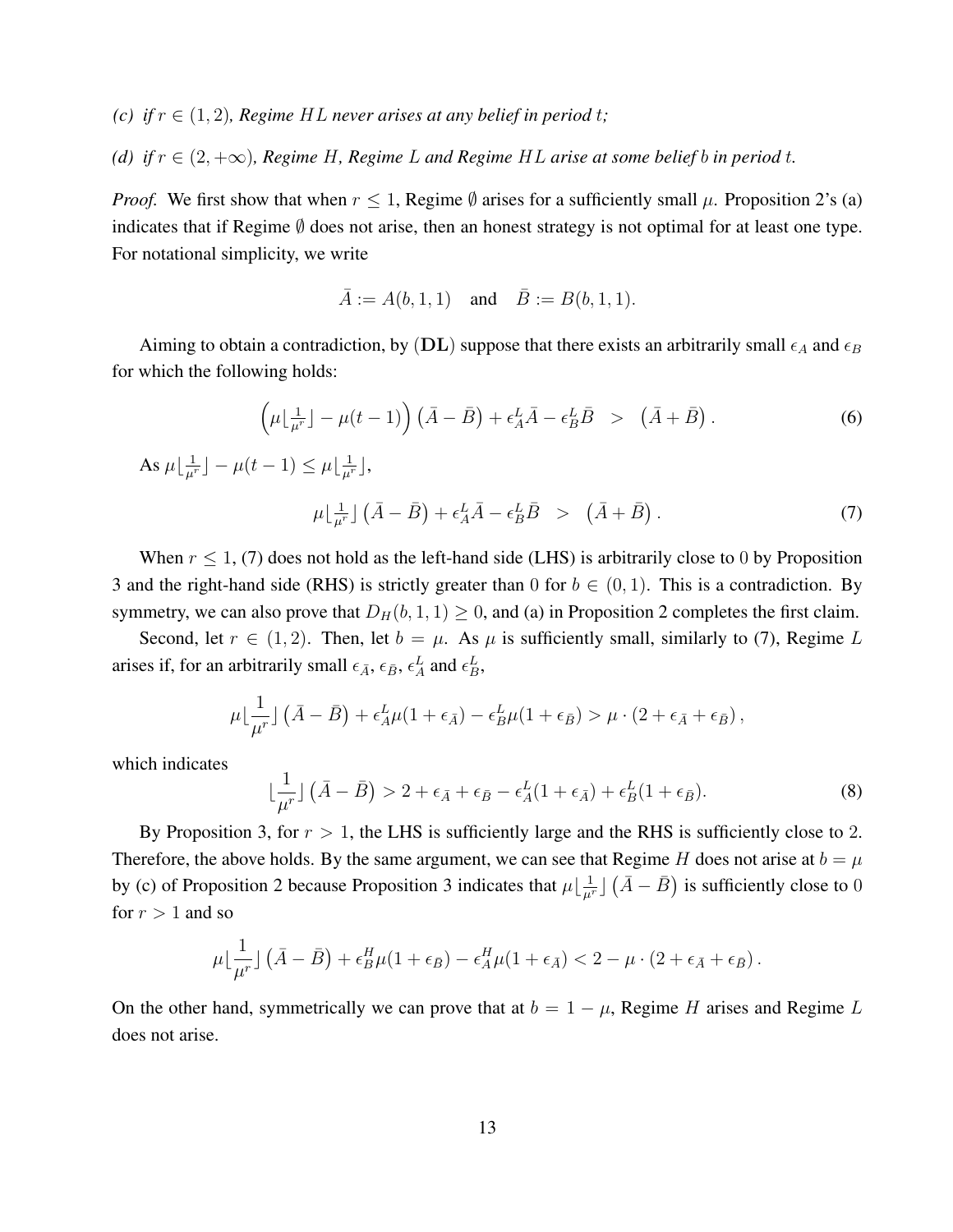Third, let  $r < 2$ . Seeking a contradiction, suppose that in period t, there exist  $\bar{\alpha}$  and  $\bar{\beta}$  satisfying the two indifference conditions. Then, by substituting  $(DH)$  and  $(DL)$  into the indifference conditions, for sufficiently small  $\varepsilon_L$ 's and  $\varepsilon_H$ 's,

$$
\left(\mu\left[\frac{1}{\mu^r}\right] - \mu(t-1)\right)(\bar{\alpha} - \bar{\beta}) + \varepsilon_L^{\bar{\alpha}} - \varepsilon_L^{\bar{\beta}} = \bar{\alpha} + \bar{\beta};
$$
\n
$$
-\left(\mu\left[\frac{1}{\mu^r}\right] - \mu(t-1)\right)(\bar{\alpha} - \bar{\beta}) + \varepsilon_H^{\bar{\alpha}} - \varepsilon_H^{\bar{\beta}} = \bar{\alpha} + \bar{\beta} - 2.
$$
\n(9)

Then, notice that we must have  $\bar{\alpha} + \bar{\beta} \approx 1$ , because for a sufficiently small  $\mu$ , combining the two in (9) yields  $0 \approx 2(\bar{\alpha} + \bar{\beta}) - 2$ . Thus, we obtain:

$$
\left(\mu \lfloor \frac{1}{\mu^r} \rfloor - \mu(t-1)\right) (\bar{\alpha} - \bar{\beta}) \approx 1.
$$
\n(10)

Note that as  $t \in \{1, \dots, \lfloor \frac{1}{\mu^r} \rfloor - 1\},\$ 

$$
\mu \lfloor \frac{1}{\mu^r} \rfloor (\bar{\alpha} - \bar{\beta}) > \left( \mu \lfloor \frac{1}{\mu^r} \rfloor - \mu(t - 1) \right) (\bar{\alpha} - \bar{\beta}) \ge (\bar{\alpha} - \bar{\beta}). \tag{11}
$$

By applying the squeeze theorem to (11) and Proposition 3, the LHS of (10) is sufficiently close to 0, which contradicts (10).

Finally, it suffices to show that when  $r > 2$ , Regime H and Regime L simultaneously arise at some belief b, because by Lemma 5, Regime HL also arises. First, we show that  $D_H(b, 1, 1) < 0$  and  $D_L(b, 1, 1) < 0$  hold simultaneously at some belief b. Note that when Regime HL arises,  $\bar{\alpha} + \bar{\beta} \approx 1$ holds, as indicated in the proof of the previous claim, and thus  $\overline{A} + \overline{B} \approx 1$  holds because for any x and y,  $A_{\mu}(b, x, y)$  and  $B_{\mu}(b, x, y)$  both converge to b.

Property (DL) indicates that:

$$
\frac{V_{t+1}(\bar{A}) - V_{t+1}(\bar{B})}{\bar{A} - \bar{B}} \approx \mu \lfloor \frac{1}{\mu^r} \rfloor - \mu(t-1). \tag{12}
$$

For a sufficiently small  $\mu$ , as  $\bar{A} + \bar{B} \approx 1$ ,

$$
\frac{\bar{A} + \bar{B}}{\bar{A} - \bar{B}} \approx \frac{1}{\bar{A} - \bar{B}}.\tag{13}
$$

Proposition 3 implies that  $\mu \lfloor \frac{1}{\mu^r} \rfloor \cdot (\bar{A} - \bar{B})$  is sufficiently large and must be larger than 1. Thus, comparing (12) and (13) yields:

$$
\frac{V_{t+1}(\bar{A}) - V_{t+1}(\bar{B})}{\bar{A} - \bar{B}} > \frac{\bar{A} + \bar{B}}{\bar{A} - \bar{B}}.
$$
\n(14)

Therefore, we can conclude that  $D_L(b, 1, 1) < 0$  holds, and by symmetry we can also prove that  $D_H(b, 1, 1) < 0$  at the same time. Then, by (4) and Lemma 3 there exists a  $y_L$  such that  $D_L(b, 1, y^L) =$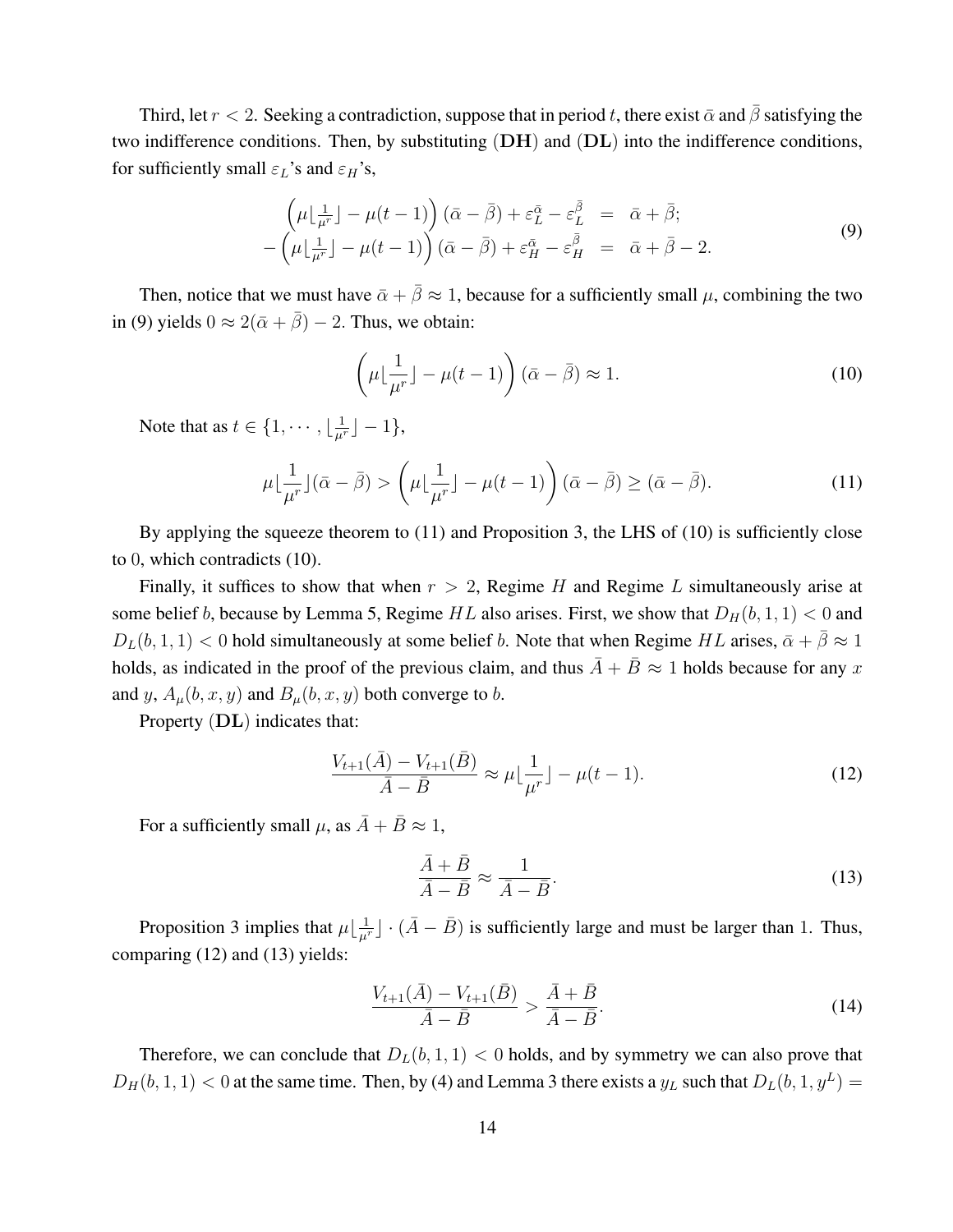0. Let  $\bar{\alpha}_0 = A(b, 1, y^L)$  and  $\bar{\beta}_0 = B(b, 1, y^L)$ . Then, we consider the type-H trader. As  $\bar{\alpha}_0$  and  $\bar{\beta}_0$  are sufficiently close to b, and  $(\bar{\alpha}_0 - \bar{\beta}_0)\mu(T - t + 1)$  is sufficiently large due to Proposition 3,

$$
\bar{\beta}_0 - 1 + \bar{\beta}_0 \mu (T - t + 1) < 1 - \bar{\alpha}_0 + \bar{\alpha}_0 \mu (T - t + 1),\tag{15}
$$

and for any sufficiently small  $\varepsilon_H$ 's,

$$
\bar{\beta}_0 - 1 + \bar{\beta}_0 \mu (T - t + 1) + \varepsilon_H^{\beta} < 1 - \bar{\alpha}_0 + \bar{\alpha}_0 \mu (T - t + 1) + \varepsilon_H^{\alpha}.\tag{16}
$$

Given that (16) and (DH) indicate that  $D_H(b, 1, y_L) > 0$ , Regime L arises. Symmetrically, we can prove that Regime H arises. By Lemma 5, Regime HL also arises. Therefore, these three different regimes coexist at belief b and time t. This completes the proof.  $\Box$ 

One implication of Proposition 4 is straightforward. When the number of trading periods grows more rapidly than the informed trading probability, Regime  $HL$  arises. On the other hand, if there are not enough trading periods, manipulation itself does not arise.

Proposition 4 also indicates that when the value functions are close to a linear function, Regime  $L$ arises around  $b = \mu$ , which is sufficiently small. Proposition D4 in Appendix D computes the slopes of the value functions at  $b = 0$  and  $b = 1$ , which also shows how the slopes at the edges grow over time. Manipulation arises when the market maker is almost correct or very wrong. For a sufficiently small  $\mu$ , Proposition 4 implies that manipulation arises when the market maker is almost correct. The important factor is  $\overline{A} + \overline{B}$  or  $2 - (\overline{A} + \overline{B})$ . This can be thought of as the difference of costs that the type- $L$  or the type- $H$  trader has to incur in order to manipulate. When the value functions are almost linear, the effect of manipulation, which can be measured by the slopes of the value functions, is almost constant everywhere in the region. When this constant effect is not so large, the informed trader would only manipulate when the cost of manipulating is small. As such, Regime HL does not arise as the two regions where the cost of manipulation is small for each type do not overlap.

#### 3.2 The Proof of Theorem 1

*Proof of Theorem 1.* Proposition 2 implies that even when there are multiple regimes, the equilibrium strategy is unique within Regime  $H$  or  $L$ . Therefore, when there are multiple equilibria, we select an equilibrium in Regime  $H$  (or  $L$ ). We provide a series of lemmas to prove each property in Appendix A. Here, we explain how we establish each property. Continuity and piecewise differentiability are consequences of the fact that Bayes' rule and the next-period value function also hold these properties, and the implicit function theorem yields the result (see Lemma A2). Then, we show that a family of value functions satisfies  $(DH)$  and  $(DL)$  if all the constituent functions satisfy  $(C)$ . Note that when  $\mu$  converges to 0, both bid and ask prices converge to each belief and these functions become linear. As the summation of these functions, we also obtain linearity at the limit for the current-period value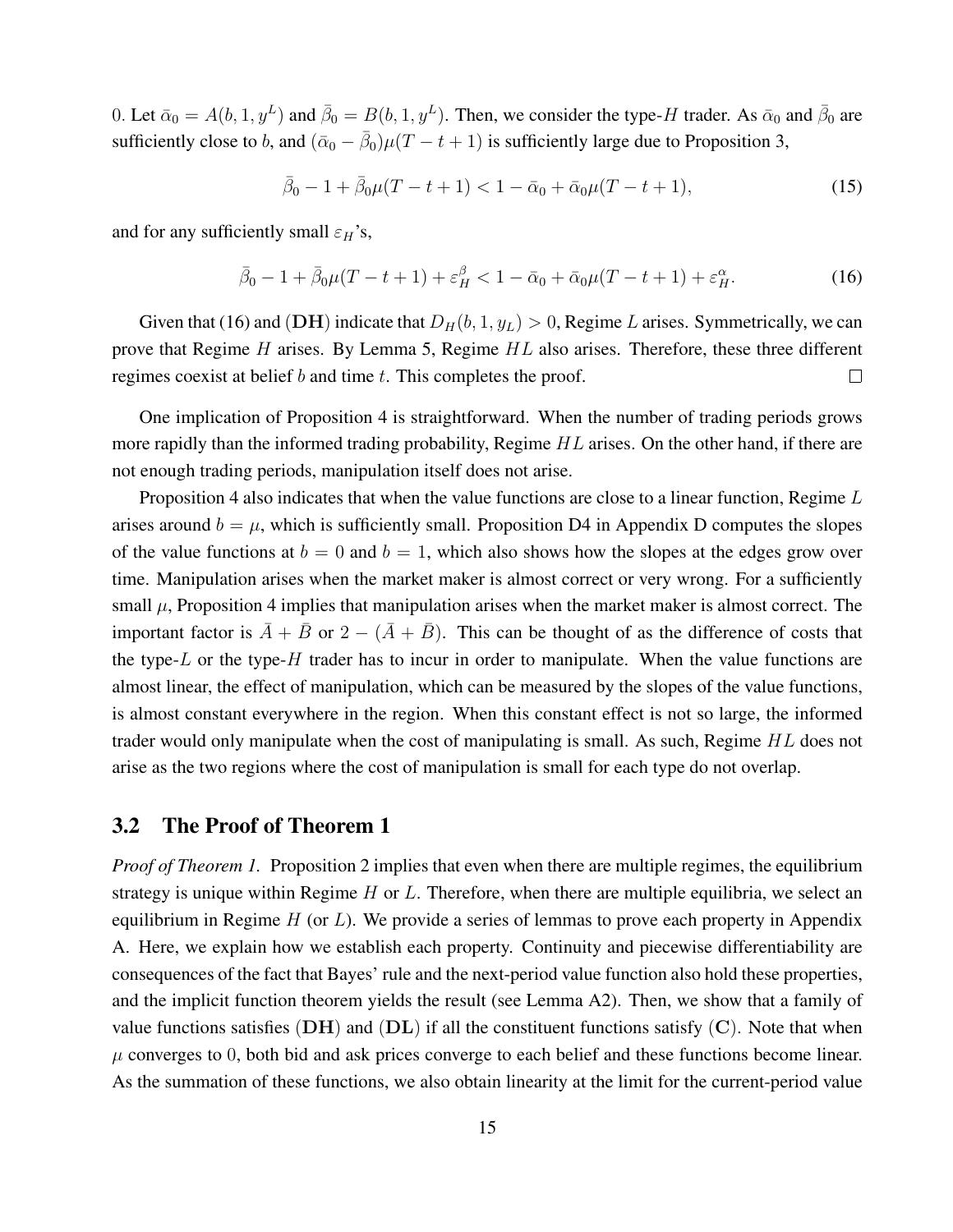functions (see Lemma A3). We obtain  $(SH)$  and  $(SL)$  from  $(DH)$  and  $(DL)$  (see Lemma A4). To obtain monotonicity of the current-period value functions, we require the monotonicity of the bid and ask prices. This is easy to show in Regime  $\emptyset$  using Bayes' rule. In Regime H or L, the indifference condition and Lemma 2 give us the results (see Lemma A6). By mathematical induction and Proposition 1, we conclude that the equilibrium is unique for a sufficiently small  $\mu$ . Finally, take a supremum of such a  $\mu$  and call it  $\bar{\mu}$ . This completes the proof.  $\Box$ 

#### 3.3 The Proof of Theorem 2

To prove the second theorem, we use Proposition 2 recursively by applying backwards induction. An intuition behind the second theorem is that when  $r \leq 1$ , the equilibrium is still unique but there is no manipulation as there are too few trading rounds for manipulation to arise in equilibrium. Conversely, when  $r > 2$ , there would be too many chances to trade and Regime HL may arise. Indeed,  $\mu^r$  for  $r \in (1, 2)$  is the interval of trading periods for which the equilibrium is unique and Regime HL does not arise.

*Proof of Theorem 2.* To prove (a), by Proposition 4, in equilibrium manipulation does not arise when  $r \leq 1$  for a sufficiently small  $\mu$ . Take a supremum of such a  $\mu$  and call it  $\mu_0$ . Similarly, we can prove (b) and (c).  $\Box$ 

One may wonder if the result holds for  $r = 2$ . When  $r = 2$ , as  $\mu$  goes to 0, following the proof of Proposition 3, we obtain:

$$
\lim_{\mu \to 0} \frac{(\alpha_{t,\mu}(b) - \beta_{t,\mu}(b))}{\mu^{r-1}} = b(1-b)(\sigma_{H,\mu} - 1 + \sigma_{L,\mu}) \left(\frac{1}{\gamma} + \frac{1}{1-\gamma}\right).
$$

By substituting the above into (11), we can see that whether a pair of bid and ask prices to satisfy (10) exists depends on  $\gamma$ . Still, the following result holds.

**Proposition 5.** Let  $r = 2$ ,  $\gamma = \frac{1}{2}$  $\frac{1}{2}$ *. Then, there exists a*  $\mu'$  *such that for every*  $\mu < \mu'$ *, if*  $T = \lfloor \frac{1}{\mu^r} \rfloor$ *<i>, the unique equilibrium is tame. Moreover, in equilibrium, at most one type of trader manipulates at some belief* b *in period* t*.*

*Proof of Proposition 5.* When  $r = 2$  and  $\gamma = \frac{1}{2}$  $\frac{1}{2}$ , as  $\mu$  goes to 0, following the proof of Proposition 3, we obtain:  $(1)$   $(1)$ 

$$
\lim_{\mu \to 0} \frac{(\alpha_{t,\mu}(b) - \beta_{t,\mu}(b))}{\mu^{r-1}} = b(1-b)(\sigma_{H,\mu} - 1 + \sigma_{L,\mu}) \cdot 4.
$$

When  $\mu$  is sufficiently small,  $\bar{A} \approx b$  and  $\bar{B} \approx b$ . Applying a similar idea in (9) of the proof of Proposition 4, we show that the indifference conditions would not hold simultaneously for both types.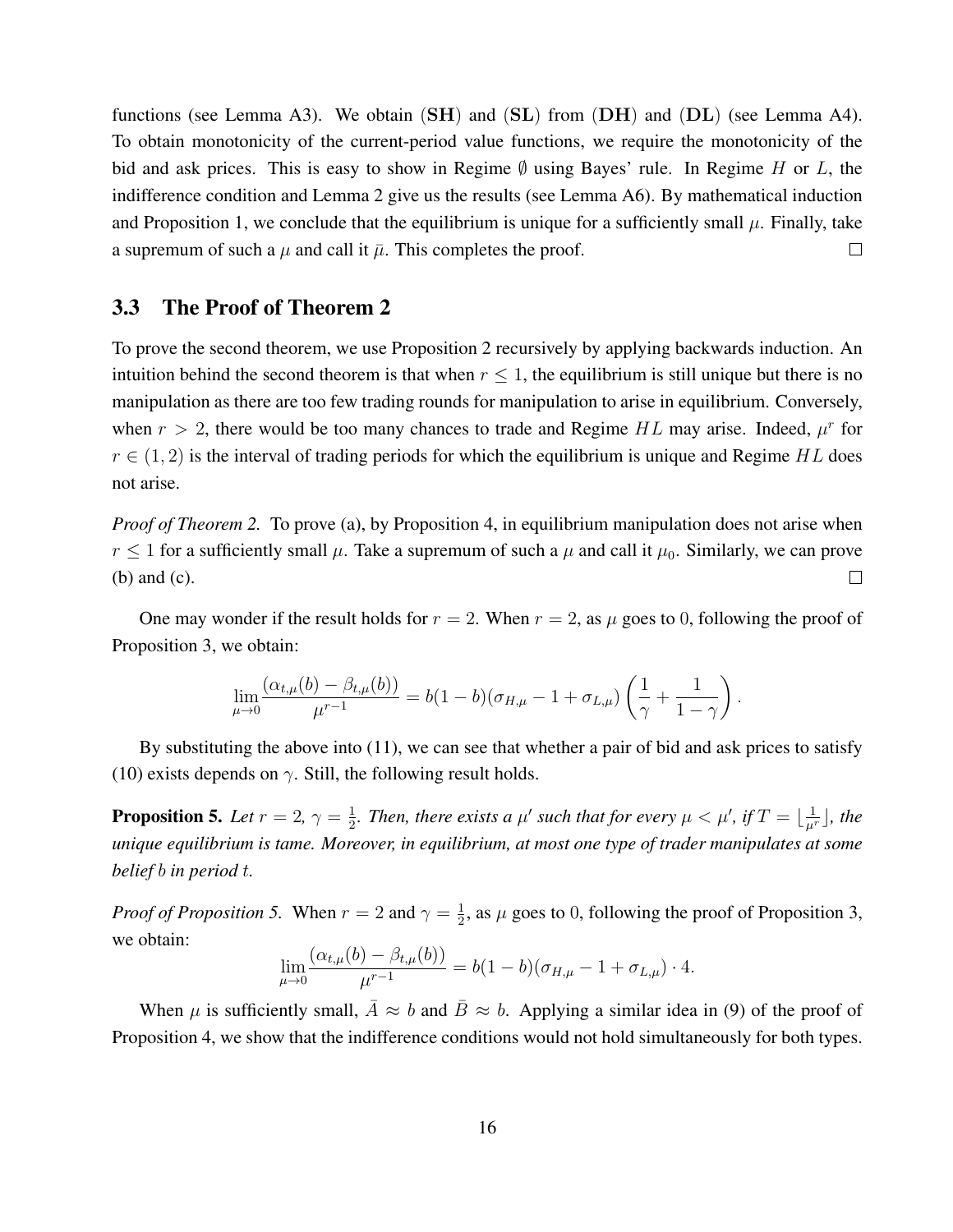Proposition 2's (a) indicates that if Regime HL arises, both of the following hold:

$$
\lim_{\mu \to 0} \frac{(\alpha_{t,\mu}(b) - \beta_{t,\mu}(b))}{\mu^{r-1}} = b(1-b)(\sigma_{H,\mu} - 1 + \sigma_{L,\mu}) \cdot 4 > 2b
$$
  
- 
$$
\lim_{\mu \to 0} \frac{(\alpha_{t,\mu}(b) - \beta_{t,\mu}(b))}{\mu^{r-1}} = -b(1-b)(\sigma_{H,\mu} - 1 + \sigma_{L,\mu}) \cdot 4 < -2(1-b).
$$

Adding these together, we obtain  $4(\sigma_{H,\mu} - 1 + \sigma_{L,\mu}) > 4$ , which is impossible. Thus, Regime HL does not arise. By Proposition 4, manipulation arises in equilibrium as  $r \in (1, +\infty)$ . This completes the proof.  $\Box$ 

### 3.4 Characterization of a Tame Markov Equilibrium

Here we start with an illustration of a possible complication in the period preceding that in which Regime  $HL$  arises through backwards induction. When Regime  $HL$  arises, even when there is only one equilibrium strategy that satisfies the indifference conditions, there could be one pair of bid and ask prices to satisfy these conditions. Thus, it may be the case that in some interval of prior beliefs, bid and ask prices become constant in this equilibrium. Then, a current-period value function would become constant for this interval, and hence the value functions may not satisfy (M). Indeed, when  $\mu$  is sufficiently high, this situation may arise.

Consider the case where  $\mu$  is sufficiently close to one (instead of zero). We can see that in the region of beliefs sufficiently close to 0 or 1, the value functions would have a spike, because if the market maker was very wrong the informed trader would earn non-negligible profits, whereas in the rest of the region, as the bid–ask spread is quite large, the informed trader's profit would be very close to zero. This intuition is clearly observed later in Figure 2 of Section 4. The value functions do not converge to a linear function as described in  $(DH)$  and  $(DL)$ . Even if we replace  $(DH)$  and  $(DL)$ with the property that the value functions have a spike, one can prove that Lemma 5 indicates that Case I occurs and thus only Regime  $HL$  arises at some belief.<sup>5</sup>

By (c) in Theorem 2 and Proposition 2, for a sufficiently small  $\mu$ , even when there are multiple equilibria, Regime H and Regime L also arise with Regime HL. By selecting either Regime H or L in period t, we can move on in backwards induction, and all the five properties are held, as proved in Section 3.3. Therefore, we can obtain the following theorem by Theorem 2.

**Theorem 3.** Let  $r \in (0, +\infty)$ . Then, for every  $\mu < \bar{\mu}$ , if  $T = \lfloor \frac{1}{\mu^r} \rfloor$ , in a tame Markov equilibrium,

- *ask and bid prices*  $\alpha_t$  *and*  $\beta_t$  *are continuous and monotonically increasing with respect to the market maker's belief in every period* t*;*
- *manipulation arises if and only if*  $D_{\theta}(b, 1, 1) < 0$  *for at least one*  $\theta \in \{H, L\}$ *;*

<sup>5</sup>A more rigorous analysis is available upon request.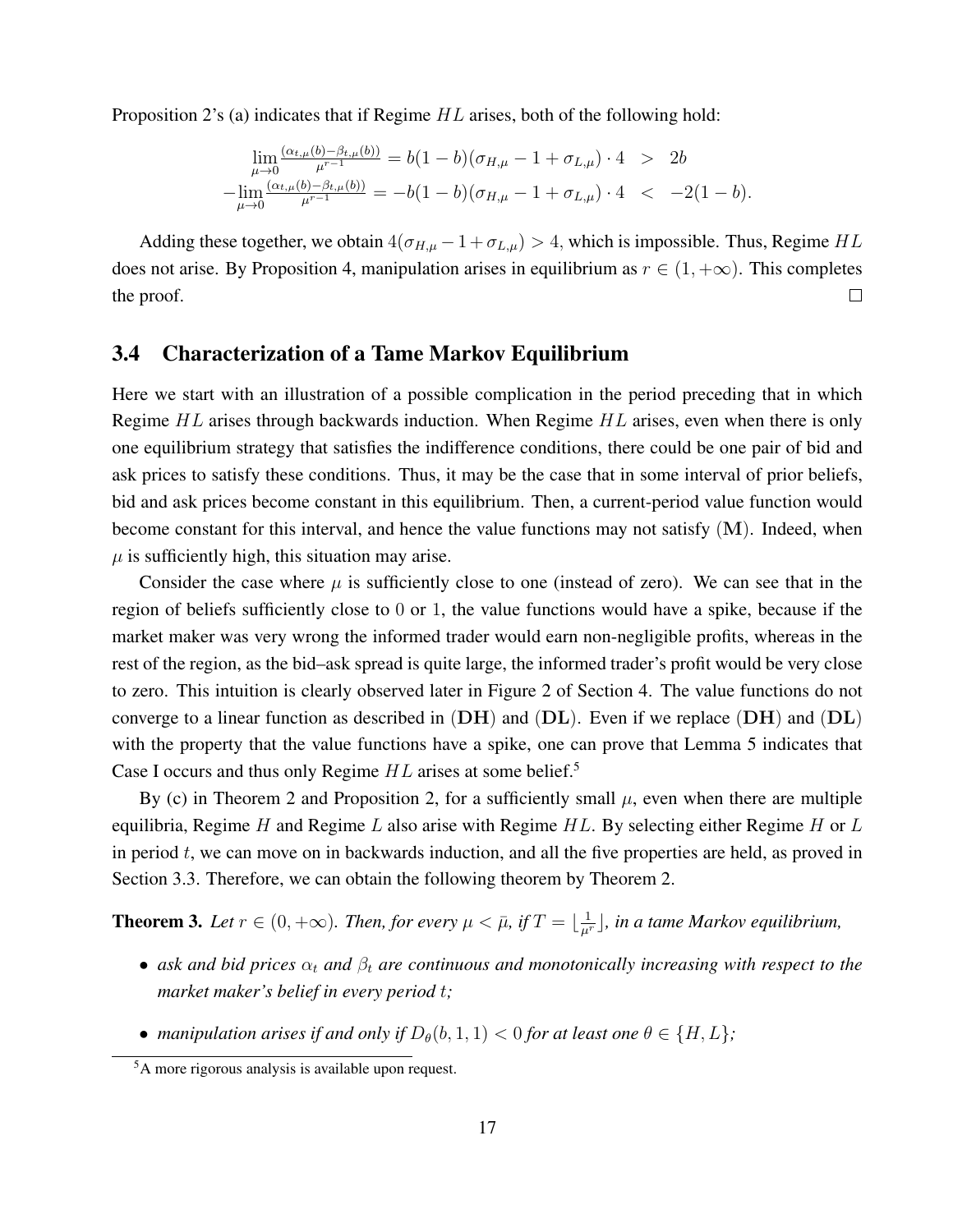• *only one type manipulates even when manipulation arises.*

*Proof.* When we restrict our attention to an equilibrium such that whenever Regime HL arises together with Regime H or Regime L, we select Regime H or Regime L, then (b) of Lemma A2 and (b) of Lemma A6 prove the second statement. Third, suppose that Regime  $H$  arises. Then,

$$
D_H(b, x^H, 1) = 0
$$
 and  $D_L(b, x^H, 1) \ge 0$ .

By Lemma 3, we obtain  $D_H(b, 1, 1) < 0$ . Similarly, if Regime L arises,  $D_L(b, 1, 1) < 0$ . As we only consider the equilibrium where Regime  $\emptyset$ , H or L arises and HL does not, this completes the proof for the "if" part of the first statement. The "only if" part is proved by Proposition 2.  $\Box$ 

### 4 Calibration of Equilibrium

This section explains our calibration results for the equilibrium. A detailed procedure is available in the Appendix C that contrasts our method from that used in Back and Baruch (2004). The Glosten– Milgrom framework in Back and Baruch (2004) is a continuous-time stationary case and their program attempts to find the value functions as a fixed point. To do this, they use an extrapolation method that requires calculating the slopes of the value functions. Because of this problem, Back and Baruch (2004) wrote that even though all the equilibrium conditions hold with a high degree of accuracy, the strategies were not estimated very accurately when manipulation arises. To avoid this problem, we use a linear interpolation method.

We approximate a continuous value function by linear segments and then solve the equilibrium. Given that no type of trader manipulates in the last period of the game, we can calculate the value functions in the last period along with the bid and ask prices. We then split the whole interval [0, 1] into n segments and linearly interpolate the value function for each type of trader in each interval. We then attempt to find whether a pair of ask and bid prices exists such that that each type of informed trader becomes indifferent between buy and sell orders in each interval of the market maker's belief. Using the bid and ask prices we obtain using this procedure, we calculate the current-period value functions and repeat the procedure in the following periods. Finally, we consider the last case, where both types manipulate.

#### Characteristics of Equilibrium

We first consider  $\gamma = \frac{1}{2}$  $\frac{1}{2}$ , so that the equilibrium is symmetric<sup>6</sup>. Figure 1 exhibits the equilibrium bid and ask prices with respect to the market maker's prior belief for the periods from 201 to 400. The solid curves that present the highest and lowest points represent the ask and bid prices for the case

<sup>&</sup>lt;sup>6</sup>The proof of a symmetric equilibrium is in Appendix B.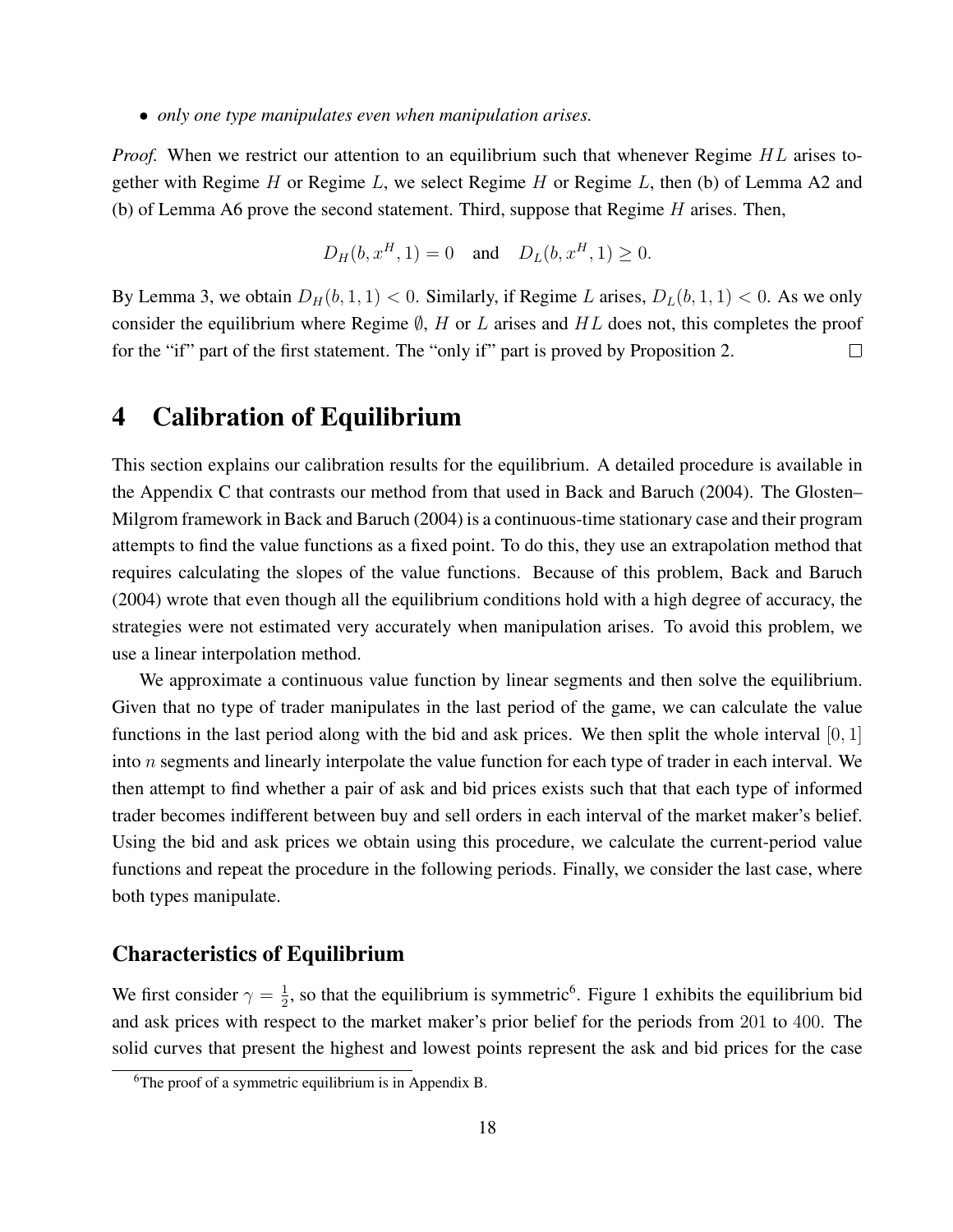where there is no manipulation. In the bid and ask price figures, there is a region of beliefs in which the bid or ask prices differ between the periods. It is in this region of beliefs that manipulation arises in equilibrium. As the informed trader's strategy differs between periods because the manipulation rate is time dependent, the bid and ask prices also differ between periods. The thick curves in the middle are indeed a stack of 200 lines, and as manipulation arises, these curves do not coincide with the single line for the no-manipulation case. Although it is obvious from Bayes' rule, from this figure we can also see that manipulation indeed decreases the bid–ask spread in a given interval of prior beliefs.



Figure 1: Bid and Ask Prices when  $\mu = 0.5, \gamma = 0.5, t \in \{201, 400\}$ 

As shown in Calcagno and Lovo (2006), along with some empirical and experimental evidence (see Koski and Michaely (2000), Krinsky and Lee (1996) and Venkatesh and Chiang (1986)), our simulation also shows that the bid–ask spread is largest in the last period. In our analysis, this is a direct consequence of the fact that there is no manipulation in the last period. In the Calcagno and Lovo (2006) analysis, we observe this because the winner's curse increases when the terminal period comes near. Although our mechanisms differ, we observe a similar result here as well.

#### Manipulation

The results of the simulation also show that the type- $H$  trader manipulates in a region of beliefs close to 0 and the type-L trader manipulates in a region of beliefs close to 1. This result is somewhat counterintuitive because, for example, if the type- $H$  trader manipulates in a region of beliefs close to 0, the bid price will be very low and the trader can only obtain a little money. However, to affect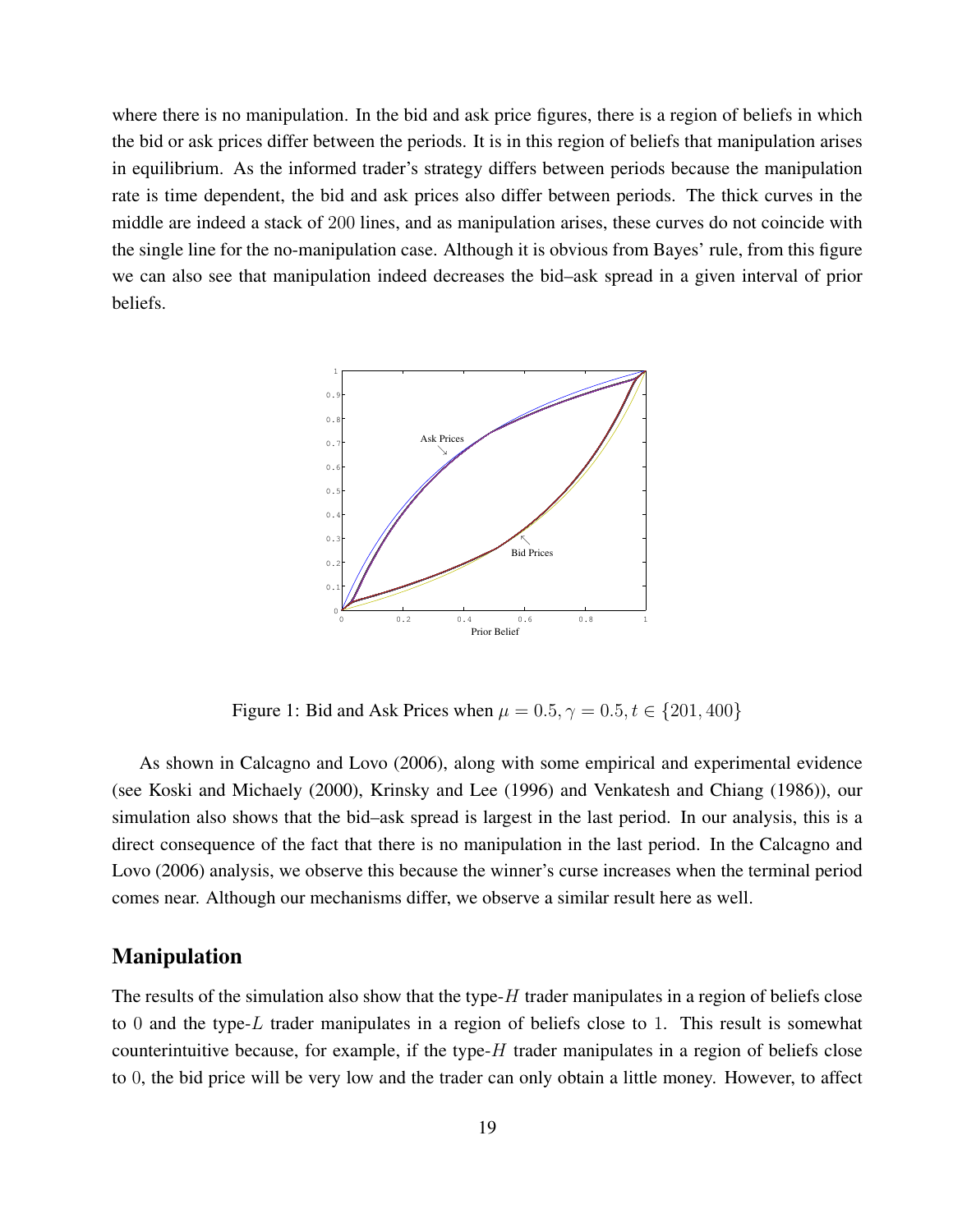the future payoffs through the updating of the market maker's beliefs, they will manipulate when the bid–ask spread is small and the slope of the next-period value function is steep. This is consistent with our result in Theorem 3.

To take a more careful look at a manipulative strategy, Figure 3 shows the equilibrium strategy for the type-H and the type-L trader in the  $[0, 1]$  interval of prior beliefs. Interestingly, we can see that when the prior belief is close to 1, the type-H trader also manipulates; similarly, the type-L trader manipulates when the belief is close to 0. Indeed, this result is consistent with our calculation in Proposition D4 of Appendix D. When the belief is very close to 0 or 1, the market maker almost knows the value of the asset. As shown in Proposition D4, the slopes of the value functions geometrically increase. As a result, the type- $H$  or the type- $L$  trader starts to manipulate as the number of remaining trading periods increases.

Table 1 describes how manipulation starts to arise. As discussed in Proposition 4, manipulation starts to arise when the market maker is almost correct or very wrong. In a sense, there are two types of manipulation. In Proposition 4, manipulation for  $r \in (1, 2)$  corresponds to that which arises when the market maker is almost correct. Our simulation shows that as the slope becomes steeper, manipulation arises only when the market maker is very wrong. In other words, the other type of



Figure 2: Bid and Ask Prices when  $\mu = 0.5, \gamma = 0.5, t \in \{201, 400\}$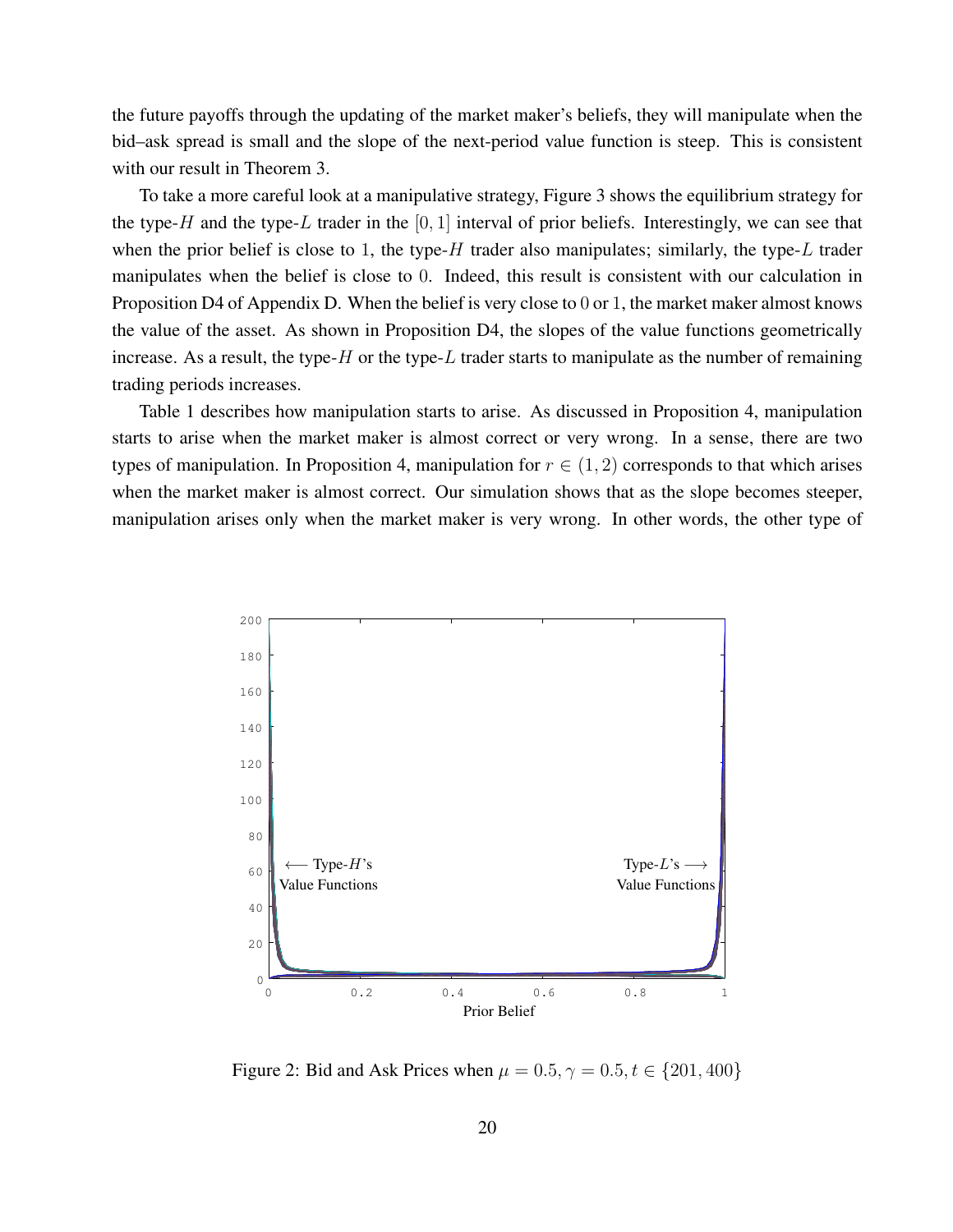manipulation disappears and the remaining type of manipulation expands. This conveys the intuition that the slopes of the value functions are indeed an incentive for the informed trader, and as they increase, manipulation begins to take place over a wider range.

|          |               |               |                                                                                                 | $b = 0.01$ $b = 0.02$ $\cdots$ $b = 0.98$ $b = 0.99$                                                                                                                                                                                                                                                                                         |  |
|----------|---------------|---------------|-------------------------------------------------------------------------------------------------|----------------------------------------------------------------------------------------------------------------------------------------------------------------------------------------------------------------------------------------------------------------------------------------------------------------------------------------------|--|
| $t = 11$ | $\perp$       | $\mathcal{U}$ | $\mathcal{L}^{\mathcal{L}}$ , and $\mathcal{L}^{\mathcal{L}}$ , and $\mathcal{L}^{\mathcal{L}}$ |                                                                                                                                                                                                                                                                                                                                              |  |
| $t = 12$ | $\frac{1}{2}$ | H             |                                                                                                 |                                                                                                                                                                                                                                                                                                                                              |  |
| $t = 13$ | H             | H             |                                                                                                 | $\cdots$ $\cdots$ $\cdots$ $\cdots$ $\cdots$ $\cdots$ $\cdots$ $\cdots$ $\cdots$ $\cdots$ $\cdots$ $\cdots$ $\cdots$ $\cdots$ $\cdots$ $\cdots$ $\cdots$ $\cdots$ $\cdots$ $\cdots$ $\cdots$ $\cdots$ $\cdots$ $\cdots$ $\cdots$ $\cdots$ $\cdots$ $\cdots$ $\cdots$ $\cdots$ $\cdots$ $\cdots$ $\cdots$ $\cdots$ $\cdots$ $\cdots$ $\cdots$ |  |

Table 1: Regimes and Beliefs for  $t = 11, 12, 13$ 

In this way, Regime  $HL$  starts to arise in our simulation as each region that each type of trader manipulates overlaps with the other. In our simulation, in period  $t = 52$ , Regime HL starts to arise at belief 0.5, and it similarly starts to arise at beliefs  $b = 0.01$  or 0.99 in period  $t = 271$ .<sup>7</sup> As the market maker is completely wrong at  $b = 0$  or 1, the informed trader does not manipulate because the prices are favourable for the type-H ( $b = 0$ ) or the type-L ( $b = 1$ ) trader. On the other hand, in the region close to  $b = 0$  or 1, as the value function is steep, the type-H trader manipulates around  $b = 0$  or the type-L trader manipulates around  $b = 1$ . Therefore, there is a spike in the rate of informed trading near the edges. As we can see from Figure 3, there appears to be a discontinuity in the informed strategy when the market maker is very wrong. The important idea in our theory of a tame equilibrium is to make manipulation arise near the other edge (that is, when the market maker is almost correct) and not near this edge (when the market maker is very wrong).

As we can see in Figure 2, the value functions are not globally convex. Near  $b = 0$  or 1, some parts appear to be concave. Thus, manipulation arises as the slope near  $b = 0$  or 1 becomes sufficiently steep. As shown in the proof of (b) in Theorem 2, this manipulation remains in the unique equilibrium when  $\mu$  becomes sufficiently small and T is sufficiently large. In other words, when the value functions become sufficiently "linear," the moment when the market maker begins to make a mistake is the only opportunity to manipulate. Theorem 2's (b) presents this intuition.

### Effects of an Asymmetric Liquidity Distribution

To this point, we have considered the symmetric case in the sense that the liquidity for a buy is equally likely as the liquidity for a sell. Here we consider how an asymmetric liquidity distribution affects bid and ask prices and who manipulates in equilibrium. The following four figures in Figure 4 and Figure

<sup>&</sup>lt;sup>7</sup>From Figure 1, it may be difficult to see that at  $b = 0.5$ , the bid and ask prices in Regime  $\emptyset$  differ from the simulated prices for  $t = 201, \dots, 400$ , because the manipulation rates at  $b = 0.5$  are quite small. Indeed, the bid price without manipulation is 0.25 and the ask price without manipulation is 0.75, while the simulated equilibrium bid prices for these periods range from 0.2511 to 0.2528 and the ask prices for these periods range from 0.7489 to 0.7472.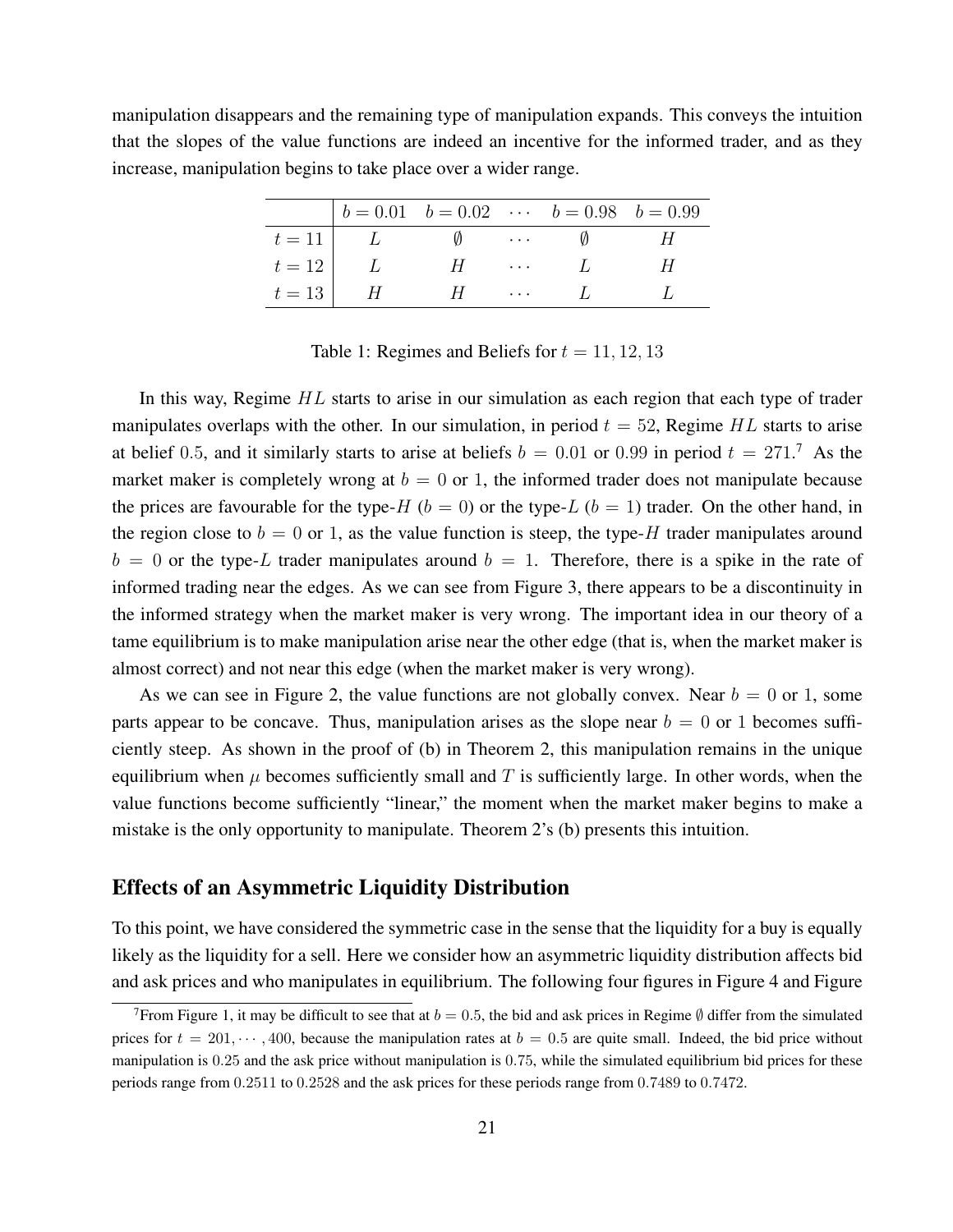

Figure 3: Manipulation Rates  $\sigma_{Ht}$  and  $\sigma_{Lt}$  when  $\mu = 0.5, \gamma = 0.5, t \in \{201, 400\}$ 

5 show the bid and ask prices, as well as value functions, when  $\gamma = 0.2$  and  $\gamma = 0.8$ . Comparing Figure 4 and 5, we can see that the type- $H$  trader at belief b is a mirror image of the type- $L$  trader at belief  $1 - b$ . This result is consistent with Proposition B1 in Appendix A. We also observe that Theorem 3 continues to hold in the sense that the informed trader manipulates when the slope is steep. As we can predict from Bayes' rule, as  $\gamma$  decreases, the type-H trader's value functions are positioned closer to 0. As such, the region where its value functions are steep becomes smaller and the region in which the type- $H$  trader manipulates become more restricted. The reverse holds for the type- $L$  trader.



Figure 4: Bid and Ask Prices and Value Functions when  $\mu = 0.5, \gamma = 0.2, t \in \{1, 20\}$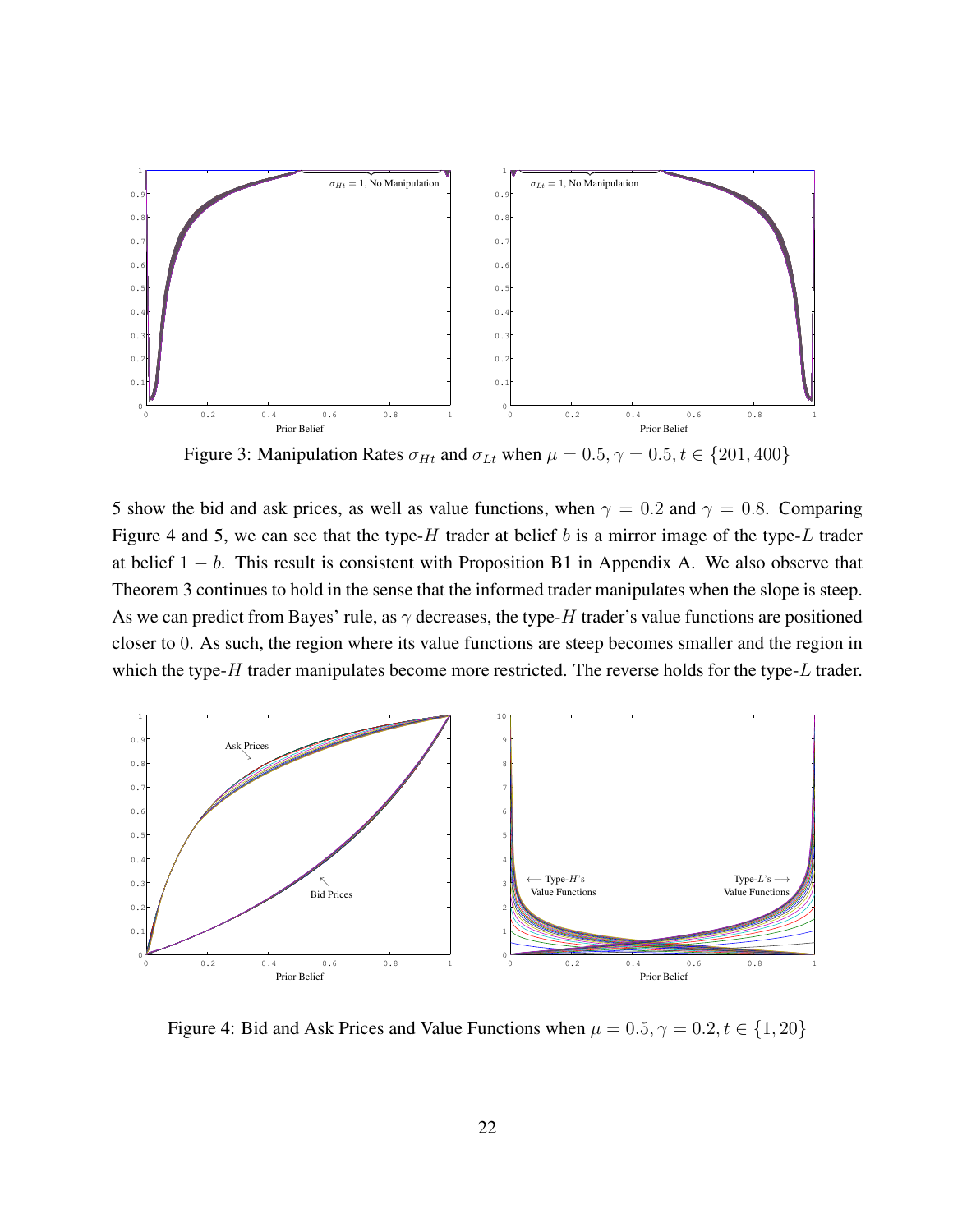

Figure 5: Bid and Ask Prices and Value Functions when  $\mu = 0.5, \gamma = 0.8, t \in \{1, 20\}$ 

# 5 Concluding Remarks

In this paper, we developed a model of dynamic informed trading from a canonical framework in the market microstructure literature. We make a fundamental contribution to the literature by showing the existence of multiple equilibria involving price manipulation. We provided a theorem describing conditions under which multiple equilibria or a unique equilibrium arises. We also provided a computational method to approximate the equilibrium. We can readily extend our findings in the discrete-time setting to a continuous-time setting, and in this sense, this paper provides a different approach to proving the uniqueness of an equilibrium in the continuous-time model.

From our analysis, several important research questions arise. First, as discussed in the introduction, given the association with De Meyer (2010), our paper provides a fundamental framework for a non-zero-sum trading game. Adding a time discount factor to the informed trader's profit to bring our analysis into a continuous-time setting is an obvious extension. Second, the existence of a unique equilibrium in the Kyle model remains an open question in the literature. As shown in Back and Baruch (2004), the equilibrium in the Glosten–Milgrom model converges to that in the Kyle model. We show that there is a possibility of multiple equilibria; however, when  $\mu$  is sufficiently small and  $T$ satisfies a certain condition, there exists a unique equilibrium in the dynamic Glosten–Milgrom setting. Conceptually the model with a very small  $\mu$  is analogous to a continuous-time setting, because the possibility of informed trading is very small in the infinitesimal time intervals of continuous-time models. In this sense, we could use our analysis to understand how a unique equilibrium in the dynamic Glosten–Milgrom model converges to the equilibrium in the Kyle model.

Third, one may question whether the market maker's belief concerning the risky asset's payoff converges to the truth as the number of trading periods tends to infinity. Recently, there has been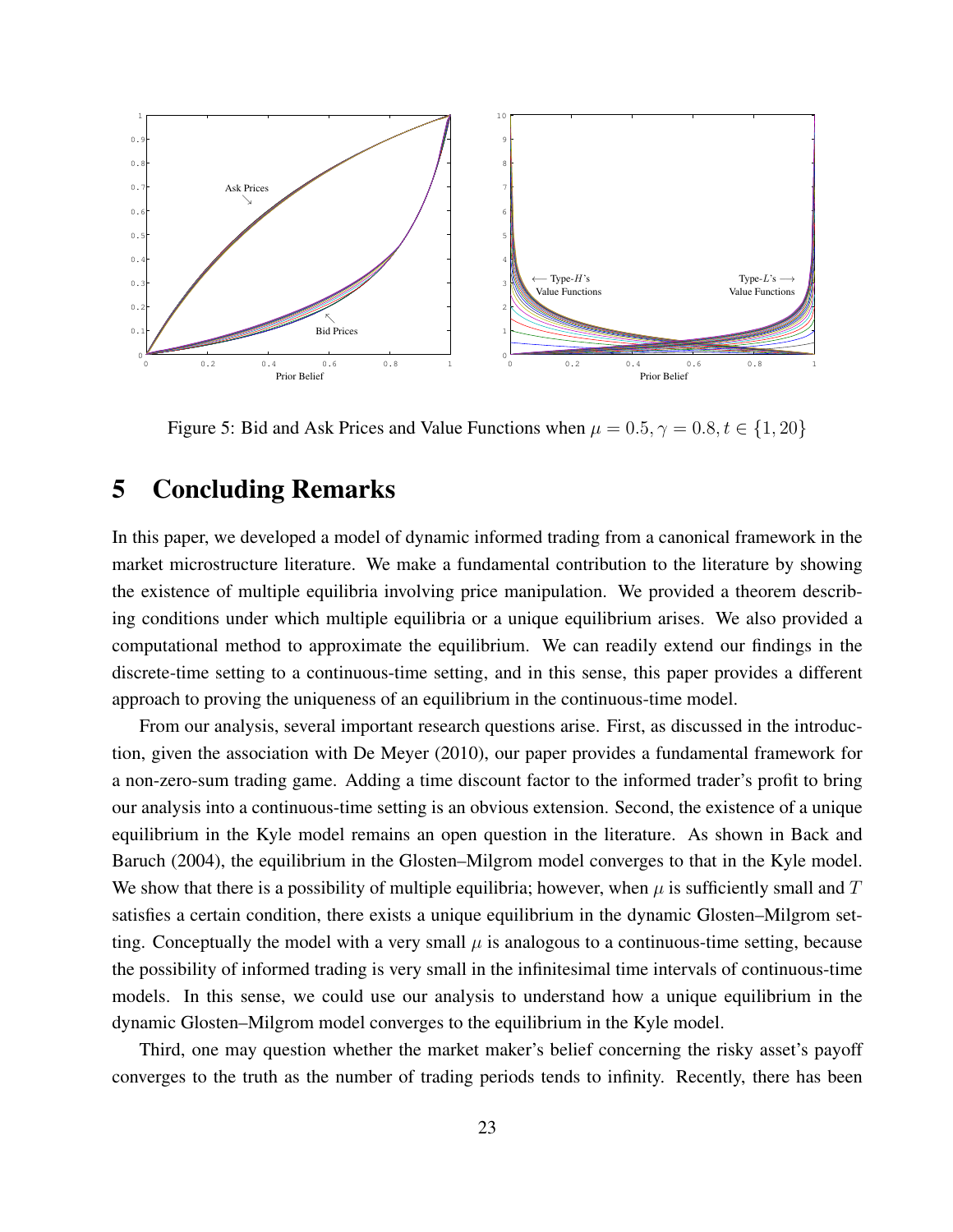renewed interest in private information and learning. Examples include Golosov *et al.* (2009) and Loertscher and McLennan (2013). Although their settings are quite different from ours, both question whether uninformed agents learn private information. In the market microstructure literature, Glosten and Milgrom (1985) originally show that such convergence is obtained almost surely if the only available trade size is the unit trade size and an informed trader can trade only once. Ozsoylev and Takayama (2010) show a similar result where the informed trader can trade only once but in multiple sizes. We expect that this result will also hold in our framework, as an intuition similar to the Martingale convergence theorem holds when the equilibrium is unique. However, as there is a possibility that multiple equilibria will arise, and especially that both types of trader will manipulate at the same time, it would be interesting to see how this type of manipulation affects the market's learning.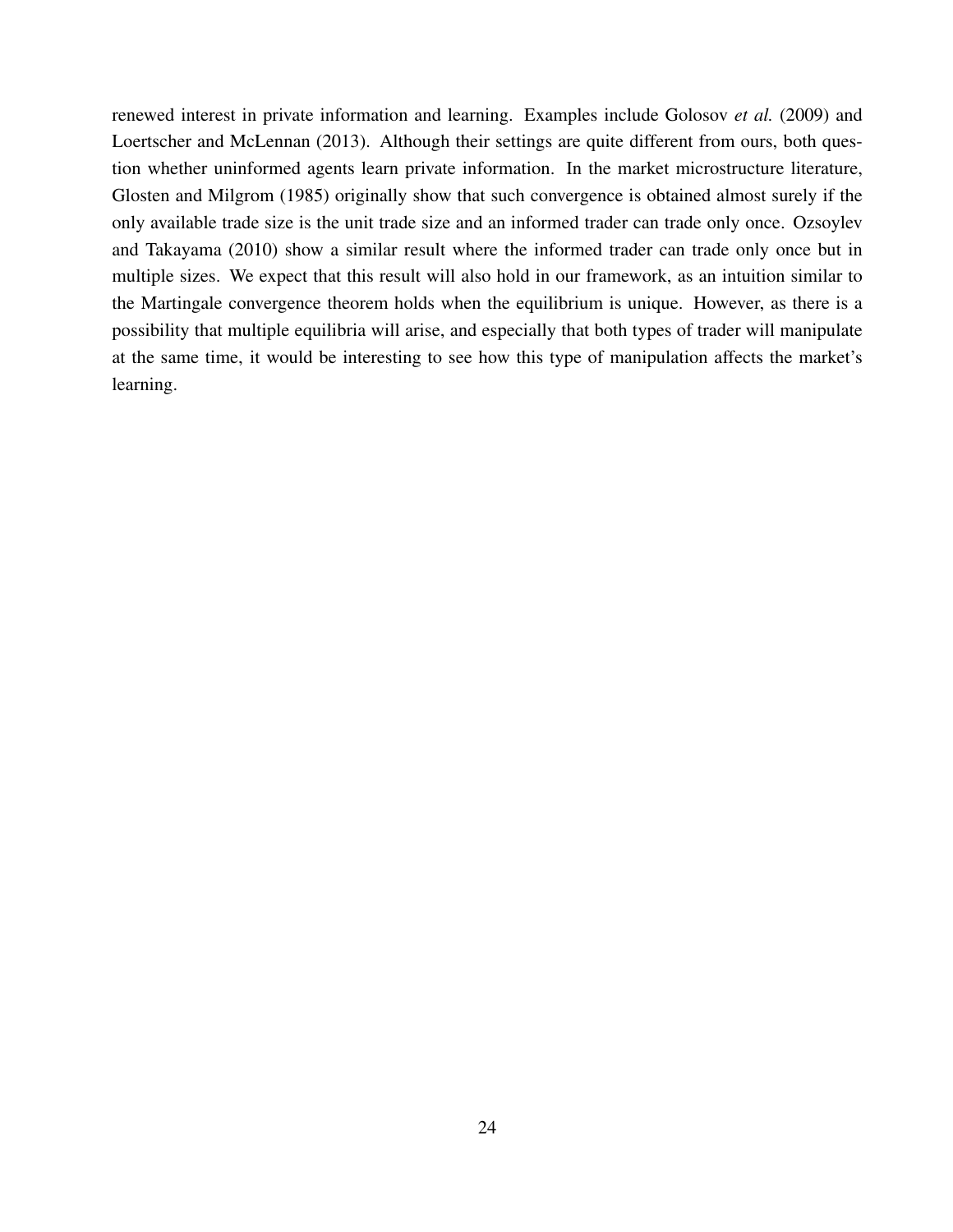### A Lemmas and Proofs

*Proof of Proposition 1.* Note that in the last period, Regime  $\emptyset$  arises in the whole interval [0, 1] as there is no chance to re-trade. That  $\sigma_{HT}$  and  $\sigma_{LT}$  are identically one is an immediate consequence of optimization, and the equations are derived by substituting and simplifying.

In any Markov equilibrium,  $\sigma_{HT}$  and  $\sigma_{LT}$  are identically one, and:

$$
\alpha_T(b) = \frac{b(\mu + (1 - \mu)\gamma)}{\mu b + (1 - \mu)\gamma};
$$
  
\n
$$
\beta_T(b) = \frac{b(1 - \mu)(1 - \gamma)}{\mu(1 - b) + (1 - \mu)(1 - \gamma)};
$$
  
\n
$$
J_T(b) = \mu(1 - \alpha_t(b)) = \frac{\mu(1 - b)(1 - \mu)\gamma}{\mu b + (1 - \mu)\gamma};
$$
  
\n
$$
V_T(b) = \mu\beta_t(b) = \frac{\mu b(1 - \mu)(1 - \gamma)}{\mu(1 - b) + (1 - \mu)(1 - \gamma)}.
$$

*Property* (C). In Regime  $\emptyset$ , bid and ask prices are continuous by Bayes' rule. Therefore,  $J_T(b)$  =  $\mu(1 - \alpha_T(b))$  and  $V_T(b) = \mu \beta_T(b)$  are both continuous in b for any  $\mu$ . Moreover, notice that the last-period value functions  $J_T$  and  $V_T$  are continuously differentiable on [0, 1] by Bayes' rule.

*Property* (M). By Bayes' rule, bid and ask prices are monotonically increasing in prior belief. Therefore,  $J_T(b) = \mu(1 - \alpha_T(b))$  is monotonically decreasing and  $V_T(b) = \mu\beta_T(b)$  is monotonically increasing in b for any  $\mu$ .

*Property* (SH) *and* (SL). The last-period ask price,  $\alpha_T(b)$ , is strictly concave in b, and the last-period bid price,  $\beta_T(b)$ , is strictly convex in b. Therefore, the result follows.

*Property* (DH) *and* (DL)*.* Done by Bayes' rule.

#### Proposition A1. *The set-valued mapping* E *has a closed graph.*

*Proof of Proposition A1.* The result follows by the continuity of the next-period value functions and Bayes' rule.  $\Box$ 

**Proposition A2.** *If*  $J_{t+1}$  *and*  $V_{t+1}$  *are continuous, then*  $\mathcal{E}(b)$  *is nonempty for each*  $b \in [0, 1]$ *.* 

*Proof of Proposition A2.* For  $(\sigma_H, \sigma_L) \in [0, 1]^2$  let  $B(\sigma_H, \sigma_L)$  be the pair of posterior beliefs given by (M1). Evidently  $B:[0,1]^2\to [0,1]^2$  is a continuous function. For  $(\alpha,\beta)\in [0,1]^2$  let  $BR^b(\alpha,\beta)$ be the set of pairs  $(\sigma_H, \sigma_L)$  satisfying (M2). Given that  $J_{t+1}$  and  $V_{t+1}$  are continuous,  $BR^b$  is an upper semicontinuous correspondence. Its value is always a Cartesian product of two elements of the set  $\{\{0\}, [0, 1], \{1\}\}\)$ , so it is convex valued. The composition  $BR^b \circ B$  is thus an upper semicontinuous convex-valued correspondence, so Kakutani's fixed point theorem implies that it has a fixed point.  $\square$ 

**Lemma A1.** *If*  $0 < \bar{x}, \bar{y} \le 1, \bar{x} + \bar{y} > 1, \theta \in \{H, L\}$  *and*  $D_{\theta}(b, \bar{x}, \bar{y}) = 0$ *, then* 

- *the payoff difference*  $D_{\theta}(b, x, \bar{y})$  *is strictly decreasing as x increases for all*  $x \geq \bar{x}$ ;
- *the payoff difference*  $D_{\theta}(b, \bar{x}, y)$  *is strictly decreasing as y increases for all*  $y \geq \bar{y}$ *.*

 $\Box$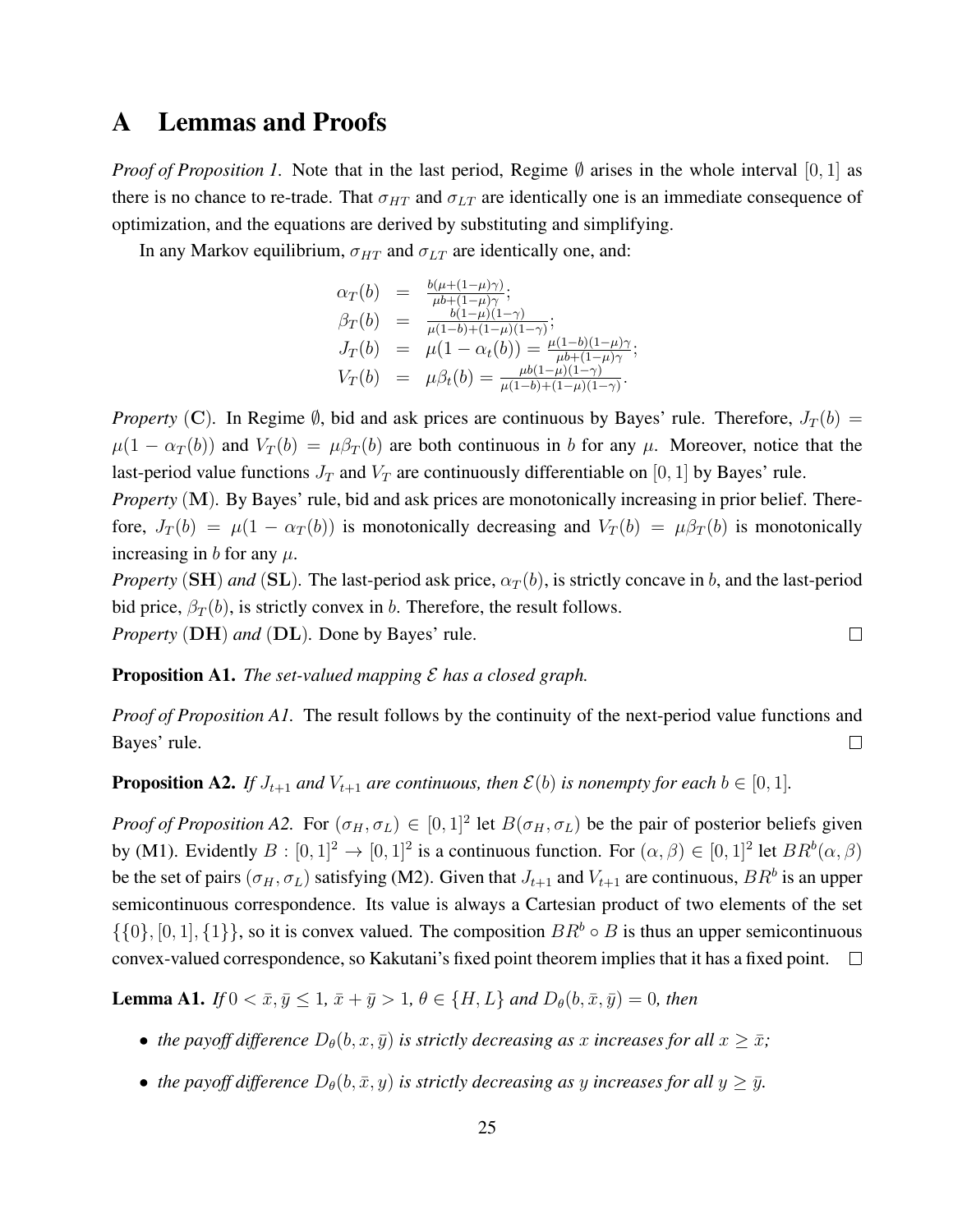*Proof of Lemma A1.* By symmetry it suffices to prove that  $D_L(b, x, \bar{y})$  and  $D_H(b, x, \bar{y})$  are decreasing in x. First, consider  $D_L(b, x, \bar{y})$ . Now,

$$
V_{t+1}(A(b,\bar{x},\bar{y})) - V_{t+1}(B(b,\bar{x},\bar{y})) = A(b,\bar{x},\bar{y}) + B(b,\bar{x},\bar{y}).
$$
\n(17)

By Bayes' rule,  $A(b, \bar{x}, \bar{y}) > B(b, \bar{x}, \bar{y})$ . Dividing (17) by  $A(b, \bar{x}, \bar{y}) - B(b, \bar{x}, \bar{y})$  gives

$$
\frac{V_{t+1}(A(b,\bar{x},\bar{y})) - V_{t+1}(B(b,\bar{x},\bar{y}))}{A(b,\bar{x},\bar{y}) - B(b,\bar{x},\bar{y})} = \frac{A(b,\bar{x},\bar{y}) + B(b,\bar{x},\bar{y})}{A(b,\bar{x},\bar{y}) - B(b,\bar{x},\bar{y})} > 1.
$$

This shows that  $A(b, \bar{x}, \bar{y}) > b_L$ . By Bayes' rule,  $A(b, x, \bar{y})$  is monotonically increasing in x, so for any  $x \geq \bar{x}$  and  $\Delta > 0$  we have  $A(b, x, \bar{y}), A(b, x + \Delta, \bar{y}) > b_L$  and consequently

$$
\left(V_{t+1}(A(b, x + \Delta, \bar{y})) - A(b, x + \Delta, \bar{y})\right) - \left(V_{t+1}(A(b, x, \bar{y})) - A(b, x, \bar{y})\right)
$$

$$
= (A(b, x + \Delta, \bar{y}) - A(b, x, \bar{y})) \left(\frac{V_{t+1}(A(b, x + \Delta, \bar{y}) - V_{t+1}(A(b, x, \bar{y}))}{A(b, x + \Delta, \bar{y})) - A(b, x, \bar{y})} - 1\right) > 0.
$$

That is,  $V_{t+1}(A(b, x, \bar{y})) - A(b, x, \bar{y})$  is an increasing function of x. On the other hand, Bayes' rule and the monotonicity condition (M) imply that  $B(b, x, \bar{y}) + V_{t+1}(B(b, x, \bar{y}))$  is a decreasing function of  $x$ . As

$$
D_L(b, x, \bar{y}) = B(b, x, \bar{y}) + V_{t+1}(B(b, x, \bar{y})) + A(b, x, \bar{y}) - V_{t+1}(A(b, x, \bar{y})),
$$

the result follows. Second, consider  $D_H(b, x, \bar{y})$ . Suppose that we have:

$$
J_{t+1}(A(b,\bar{x},\bar{y})) - J_{t+1}(B(b,\bar{x},\bar{y})) = A(b,\bar{x},\bar{y}) + B(b,\bar{x},\bar{y}) - 2.
$$
 (18)

Similarly, dividing (18) by  $A(b, \bar{x}, \bar{y}) - B(b, \bar{x}, \bar{y})$  gives

$$
\frac{J_{t+1}(A(b,\bar{x},\bar{y})) - J_{t+1}(B(b,\bar{x},\bar{y}))}{A(b,\bar{x},\bar{y}) - B(b,\bar{x},\bar{y})} = \frac{A(b,\bar{x},\bar{y}) + B(b,\bar{x},\bar{y}) - 2}{A(b,\bar{x},\bar{y}) - B(b,\bar{x},\bar{y})} < -1.
$$

This shows that  $B(b, \bar{x}, \bar{y}) < b_H$ . Therefore, (SH) implies that for any  $\Delta > 0$  and  $x \leq \bar{x}$ ,

$$
J_{t+1}(B(b, x + \Delta, \bar{y})) - J_{t+1}(B(b, x, \bar{y})) + B(b, x + \Delta, \bar{y}) - B(b, x, \bar{y})
$$
  
=  $(B(b, x + \Delta, \bar{y}) - B(b, x, \bar{y})) \left( \frac{J_{t+1}(B(b, x + \Delta, \bar{y})) - J_{t+1}(B(b, x, \bar{y}))}{B(b, x + \Delta, \bar{y}) - B(b, x, \bar{y})} + 1 \right) < 0,$ 

as by Bayes' rule,  $B(b, x + \Delta, \bar{y}) < B(b, x, \bar{y}) < b_H$ . That is,  $J_{t+1}(B(b, x, \bar{y})) - B(b, x, \bar{y})$  is a decreasing function of x. On the other hand, Bayes' rule and (M) imply that  $J_{t+1}(A(b, x, \bar{y}))$  –  $A(b, x, \bar{y})$  is an increasing function of x. As

$$
D_H(b, x, \bar{y}) = (1 - A(b, x, \bar{y}) + J_{t+1}(A(b, x, \bar{y}))) - (B(b, x, \bar{y}) - 1 + J_{t+1}(B(b, x, \bar{y}))),
$$

the result follows.

 $\Box$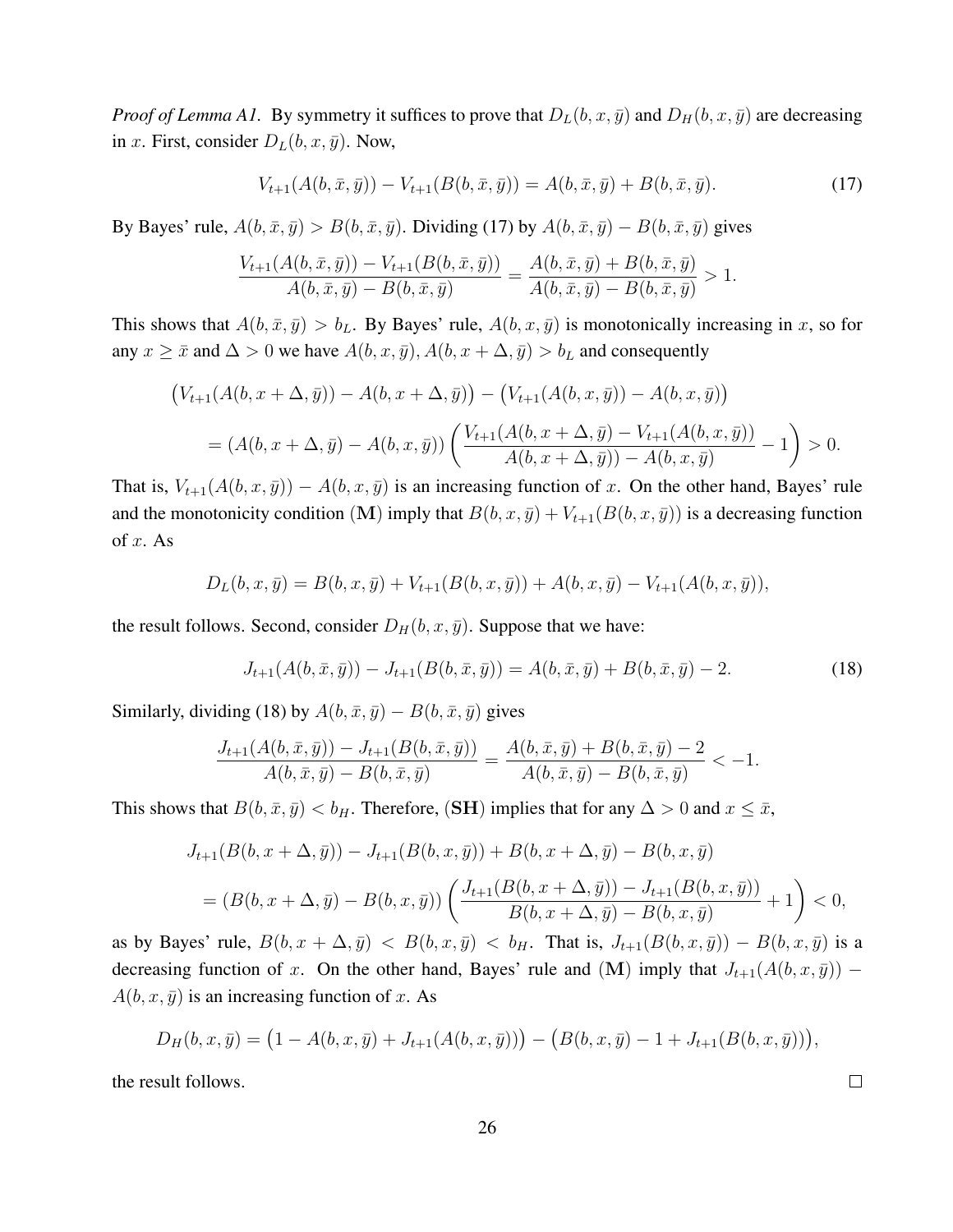$\Box$ 

 $\Box$ 

*Proof of Lemma 4.* Suppose that  $\tilde{y}_{\theta}$  is well defined. Continuity of  $D_{\theta}$  indicates that  $\tilde{y}_{\theta}$  is also continuous for each  $\theta \in \{H, L\}$ . Suppose that  $x_1 > x_2$  and  $\tilde{y}_L(x_1) \ge \tilde{y}_L(x_2)$ . By Lemma A1,

$$
0 = D_L(b, x_1, \tilde{y}_L(x_1)) < D_L(b, x_2, \tilde{y}_L(x_1)) \leq D_L(b, x_2, \tilde{y}_L(x_2)),
$$

which is a contradiction to  $0 = D_L(b, x_2, \tilde{y}_L(x_2))$ . By symmetry, the same holds for  $\tilde{y}_H$ .

*Proof of Proposition 2.* We give a proof of each statement below.

*Proof of (a).* Suppose that Regime HL arises at b. Then, there must exist  $(\bar{x}, \bar{y}) \in \mathcal{E}(b)$  with  $\bar{x} < 1$ and  $\bar{y} < 1$ , such that  $D_H(b, \bar{x}, \bar{y}) = 0$  and  $D_L(b, \bar{x}, \bar{y}) = 0$ . By Lemma A1 and Lemma 3, we have:

$$
0 = D_L(b, \bar{x}, \bar{y}) > D_L(b, \bar{x}, 1) > D_L(b, 1, 1).
$$
\n(19)

By symmetry, we can also prove  $0 > D_L(b, 1, 1)$ .  $\square$ 

*Proof of (b).* By (a) of this proposition, Regime HL does not arise. Aiming at a contradiction, suppose that Regime H arises. Then there exists an  $\bar{x}$  < 1 to satisfy  $D_H(b, \bar{x}, 1) = 0$ . Then, by Lemma 3, we must have  $D_H(b, 1, 1) < 0$ , which contradicts our assumption. By symmetry, we can prove that Regime L does not arise.  $\Box$ 

*Proof of (c).* First, as  $D_L(b, 1, 1) < 0$  and  $D_H(b, 1, 1) \ge 0$ , Regime  $\emptyset$  does not arise because taking an honest strategy is not optimal for the low type. Also, by (a) of this proposition, Regime  $HL$  does not arise. Now suppose that Regime H arises. Then there exists an  $\bar{x} < 1$  to satisfy  $D_H(b, \bar{x}, 1) = 0$ . Then, by Lemma 3, we must have  $D_H(b, 1, 1) < 0$ , which contradicts our assumption.

Lemma 4 indicates that there is no  $y < 1$  to satisfy  $D_H(b, 1, y) = 0$ . As  $D_H$  is continuous in y,  $D_H(b, 1, y) \ge 0$  must hold for all  $y \in [0, 1]$ . Now, as  $D_L(b, 1, 1) < 0$  and  $D_H(b, 1, 1) \ge 0$ , (4) and Lemma 4 imply that there exists a  $\bar{y}$  < 1 to satisfy

$$
D_L(b, 1, \bar{y}) = 0
$$
 and  $D_H(b, 1, \bar{y}) \ge 0$ .

Therefore, we can see that Regime L arises. In addition, by Lemma 3, there is only one  $\bar{y}$  to satisfy  $D_L(b, 1, \bar{y}) = 0. \Box$ 

*Proof of (d).* Done symmetrically with (c) of this proposition.  $\Box$ 

*Proof of (e).* Suppose that there is one element in  $\mathcal{E}(b)$  that belongs to Regime H. Then, by Lemma 3, there is no other element in  $\mathcal{E}(b)$  that also belongs to Regime H. Symmetrically the same holds for Regime  $L \square$  $\Box$ 

Lemma A2. *The following results hold:*

*(a)* a period-t strategy  $\sigma_t$  is continuous and piecewise differentiable in b on  $(0, 1)$ ;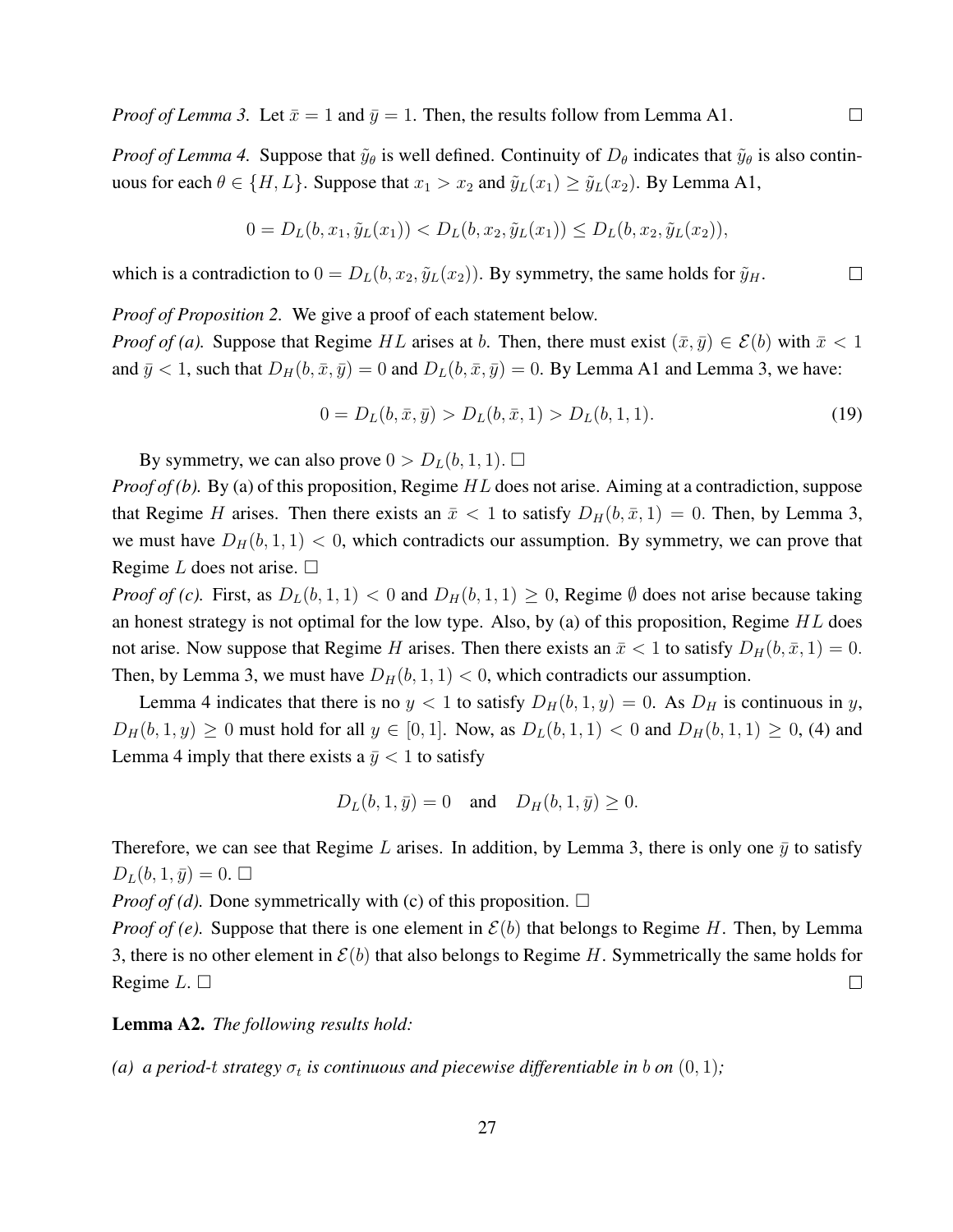*(b) ask and bid prices*  $\alpha_t$  *and*  $\beta_t$  *are continuous and piecewise differentiable in b for all*  $b \in [0, 1]$ *;* 

*(c) the current-period value functions*  $J_t$  *and*  $V_t$  *satisfy* (C).

*Proof of Lemma A2.* First, we prove the continuity of the equilibrium strategies, the bid and ask prices and the value functions. Proposition 2 and Proposition 4 ensure that the equilibrium strategy is unique within each regime in period t. Now,  $\mathcal E$  is a function of prior belief b. By the proof of Proposition A2, the equilibrium correspondence  $\mathcal E$  is upper semicontinuous. Therefore, we conclude that it is continuous within each regime. Now take a sequence  $\{b^k\}$  that converges to b. Suppose that for a sufficiently small  $\epsilon$ , Regime L arises at  $b^k - \epsilon$  and Regime  $\emptyset$  arises at b. Take a sequence of the equilibrium strategy at each  $b^k$  in Regime L, which we denote by  $\{\hat{\sigma}^k\}$ . We assert that  $\hat{\sigma}^k$  converges to the equilibrium strategy in Regime  $\emptyset$  as  $b^k$  goes to b. Suppose not, and then there is a distinct strategy  $\hat{\sigma}$  with  $\hat{\sigma}_L \neq 1$  and  $\hat{\sigma}_H = 1$  at b. Then,

$$
D_L(b, \hat{\sigma}_L, 1) = 0
$$
 and  $D_L(b, 1, 1) \ge 0$ .

This is a contradiction, given Lemma 3, as  $\hat{\sigma}_L < 1$ . By symmetry, we can prove that at the boundary belief where Regime H shifts to Regime  $\emptyset$  as b changes, the equilibrium strategy is continuous. Therefore, by Bayes' rule, the bid and ask prices are also continuous. As such, both of the value functions are a sum of the continuous functions in  $b$ ; that is, the bid and ask prices, next-period value functions and current-period value functions are continuous.

To prove that piecewise differentiability for the equilibrium strategies, the bid and ask prices and the value functions holds, note that by continuity, each function  $\sigma_{Ht}$  or  $\sigma_{Lt}$  does not have a jump. So, for some interval, if they are not equal to one, the period-t equilibrium strategy  $\sigma_H$  or  $\sigma_L$  solves each of the following equations:

$$
1 - \frac{b \times [\mu \sigma_H + (1 - \mu)\gamma]}{\mu [b \times \sigma_H] + (1 - \mu)\gamma} + J_{t+1}(\frac{b \times [\mu \sigma_H + (1 - \mu)\gamma]}{\mu b \times \sigma_H + (1 - \mu)\gamma})
$$
  
\n
$$
= \frac{b \times [(1 - \mu)(1 - \gamma) + \mu(1 - \sigma_H)]}{\mu [b \times (1 - \sigma_H) + (1 - b)] + (1 - \mu)(1 - \gamma)} - 1 + J_{t+1}(\frac{b \times [\mu (1 - \sigma_H) + (1 - \mu)(1 - \gamma)]}{\mu [b \times (1 - \sigma_H) + (1 - \mu)\gamma]}); \text{ or}
$$
  
\n
$$
- \frac{b \times [\mu + (1 - \mu)\gamma]}{\mu [b + (1 - b) \times \sigma_L] + (1 - \mu)\gamma} + V_{t+1}(\frac{b \times [\mu + (1 - \mu)\gamma]}{\mu [b + (1 - b) \times \sigma_L] + (1 - \mu)\gamma}]
$$
  
\n
$$
= \frac{b \times (1 - \mu)(1 - \gamma)}{\mu (1 - b) \times (1 - \sigma_L) + (1 - \mu)(1 - \gamma)} + V_{t+1}(\frac{b \times (1 - \mu)(1 - \gamma)}{\mu (1 - b) \times (1 - \sigma_L) + (1 - \mu)(1 - \gamma)}).
$$
\n(20)

Obviously, if they are constant at one, they are differentiable. By the implicit function theorem,  $\sigma_H$  or  $\sigma_L$  are piecewise differentiable in terms of b. Bid and ask prices are continuous and piecewise differentiable in terms of b or  $\sigma_H$  or  $\sigma_L$ . Therefore, we conclude that the bid and ask prices are piecewise differentiable. For the same reason with the proof for the continuity in (c), the result follows.  $\Box$ 

#### Lemma A3. *The following results hold:*

(a) 
$$
\alpha_{t,\mu}(b)
$$
 and  $\beta_{t,\mu}(b)$  converge to b as  $\mu$  goes to zero for all  $b \in [0,1]$ ;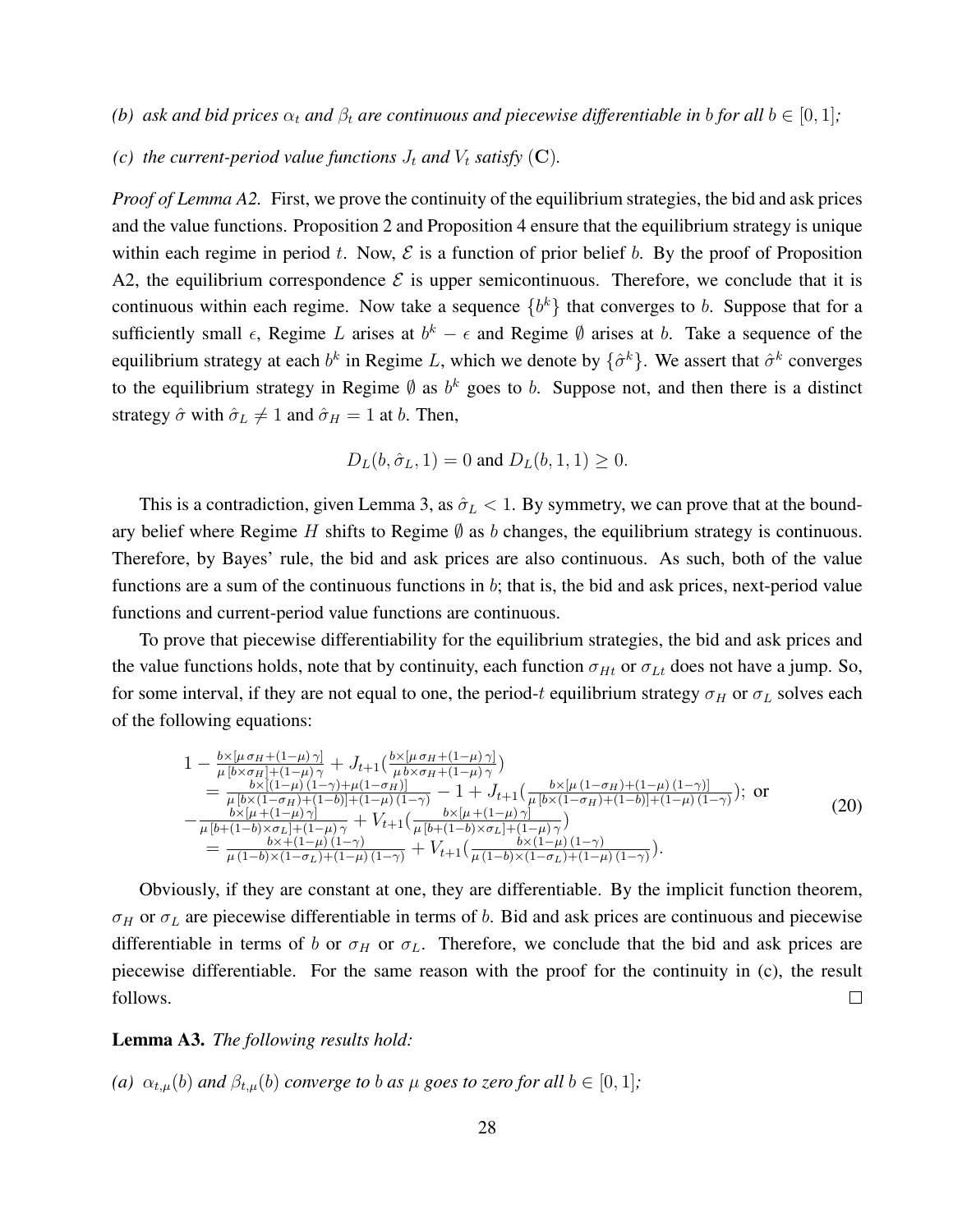- *(b)*  $\partial_+ \alpha_{t,\mu}(b)$  *and*  $\partial_+ \beta_{t,\mu}(b)$  *converge to* 1 *as*  $\mu$  *goes to zero for all*  $b \in [0,1]$ *;*
- *(c) a family of tame equilibrium value functions*  $\{J_{t,\mu}, V_{t,\mu}\}$  *satisfies* (DH) *and* (DL).

*Proof of Lemma A3.* The first statement (a) is proved by substituting  $\mu = 0$  into Bayes' rule. Second, by selection, there is at most one equilibrium strategy for each b. We write  $\partial_+\sigma_H$  or  $\partial_+\sigma_L$  to denote the right limit of  $\sigma_H$  and  $\sigma_L$  with respect to b. By (a) of Lemma A2, they are well defined. Notice that

$$
\partial_{+}\alpha_{t,\mu}(b) = \frac{[(1-\mu)\gamma + \mu\sigma_{H} + \mu\partial_{+}\sigma_{H}]}{(1-\mu)\gamma + \mu\sigma_{H} + \mu(1-b)(1-\sigma_{L})} - \frac{\mu b[(1-\mu)\gamma + \mu\sigma_{H}][\sigma_{H} + \sigma_{L} - 1 + b\partial_{+}\sigma_{H} - (1-b)\partial_{+}\sigma_{L}]}{[(1-\mu)\gamma + \mu\sigma_{H} + \mu(1-b)(1-\sigma_{L})]^{2}}; \n\partial_{+}\beta_{t,\mu}(b) = \frac{[(1-\mu)(1-\gamma) + \mu(1-\sigma_{H} - \partial_{+}\sigma_{H})]}{(1-\mu)(1-\gamma) + \mu(1-\sigma_{H}) + \mu(1-b)\sigma_{L}} - \frac{\mu b[(1-\mu)(1-\gamma) + \mu(1-\sigma_{H})][1-\sigma_{H} - \sigma_{L} - b\partial_{+}\sigma_{H} - b\partial_{+}\sigma_{L}]}{[(1-\mu)(1-\gamma) + \mu b(1-\sigma_{H}) + \mu(1-b)\sigma_{L}]^{2}}
$$

.

Substituting  $\mu = 0$  into the above equations, we obtain the second result (b). To complete the proof, note that

$$
\partial_+ V_{t,\mu}(b) = \mu \partial_+ \beta_{t,\mu}(b) + (1 - \mu) \left( \gamma \partial_+ \alpha_{t,\mu}(b) \partial_+ V_{t+1,\mu}(\alpha_{t,\mu}(b)) + (1 - \gamma) \partial_+ \beta_{t,\mu}(b) \partial_+ V_{t+1,\mu}(\beta_{t,\mu}(b)) \right),
$$

and our induction hypothesis  $(D<sub>L</sub>)$ , together with (a) and (b) of this lemma, completes the proof for  $\partial_+V_{t,\mu}(b)$ . By symmetry, we can also prove the statement for  $\partial_+J_{t,\mu}(b)$ .  $\Box$ 

**Lemma A4.** When  $\mu$  is sufficiently small, the current-period value functions  $J_t$  and  $V_t$  satisfy (SH) *and* (SL)*.*

*Proof of Lemma A4.* We only prove that  $V_t$  satisfies (SL); the rest follows by symmetry. If  $\mu(\lfloor \frac{1}{\mu^r} \rfloor$  $t+1$   $<$  1 or  $\mu(\lfloor \frac{1}{\mu^r} \rfloor - t + 1)$   $>$  1, for a sufficiently small  $\mu$ , (c) of Lemma A3 completes the proof. Consequently, we focus on the case of  $\mu_0(\left\lfloor \frac{1}{\mu_0^2} \right\rfloor)$  $\frac{1}{\mu_0^r}$   $\rfloor$  -  $t$  + 1) = 1 for some sufficiently small  $\mu_0$ . Suppose that (DL) does not hold when  $\mu = \mu_0$ . Take  $\mu_1$  sufficiently close to  $\mu_0$  with  $\lfloor \frac{1}{\mu_1} \rfloor$  $\frac{1}{\mu_1^r}\rfloor\ =\ \lfloor \frac{1}{\mu_0^r}\rfloor$  $\frac{1}{\mu_0^r}$  so that  $\mu_1(\lfloor\frac{1}{\mu}\rfloor$  $\frac{1}{\mu_1^r}$   $- t + 1$   $\neq 1$ .

As  $V_t$  is continuous and piecewise differentiable by Lemma A2, there must be  $b_0, b_1, b_2$  with  $b_0 < b_1 < b_2$  such that  $V'_{t,\mu_0}(b_0) < 1$ ,  $V'_{t,\mu_0}(b_1) > 1$  and  $V'_{t,\mu_0}(b_2) < 1$ . Then, together with (DL), we can find  $b' \in (b_0, b_1)$ ,  $b'' \in (b_1, b_2)$  and  $\overline{d} > 0$  such that

$$
V'_{t,\mu_0}(b') > 1 + 2\bar{d} \quad \text{and} \quad V'_{t,\mu_0}(b'') < 1 - 2\bar{d};
$$

and also

$$
\left|V'_{t,\mu_0}(b') - V'_{t,\mu_1}(b')\right| \le \bar{d} \quad \text{and} \quad \left|V'_{t,\mu_0}(b'') - V'_{t,\mu_1}(b'')\right| \le \bar{d}.
$$
  
Case 1:  $1 < \mu_1\left(\left|\frac{1}{\mu_1^*}\right| - t + 1\right)$ . As  $|V'_{t,\mu_0}(b'') - V'_{t,\mu_1}(b'')| \le \bar{d}$ ,  

$$
\left|\mu_1\left(\left|\frac{1}{\mu_1^*}\right| - t + 1\right) - V'_{t,\mu_1}(b'')\right|
$$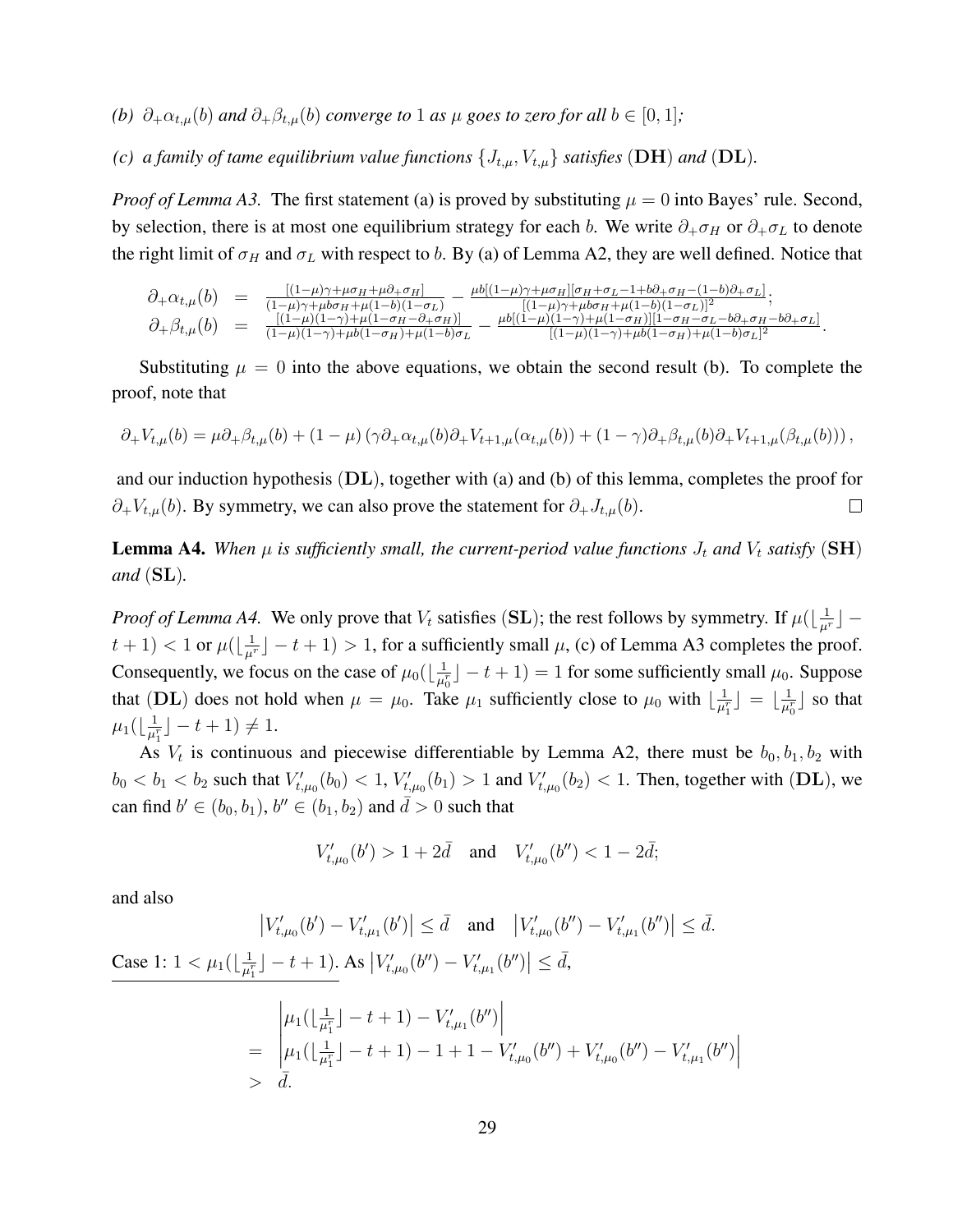Thus, we obtain a contradiction to (c) of Lemma A3 in this case.

Case 2:  $1 > \mu_1(\lfloor \frac{1}{\mu^r} \rfloor - t + 1)$ . Similarly to the first case, as  $|V'_{t,\mu_0}(b') - V'_{t,\mu_1}(b')| \leq d$ , we obtain a contradiction because

$$
= \begin{vmatrix} \mu_1(\lfloor \frac{1}{\mu_1^r} \rfloor - t + 1) - V'_{t,\mu_1}(b') \\ \mu_1(\lfloor \frac{1}{\mu_1^r} \rfloor - t + 1) - 1 + 1 - V'_{t,\mu_0}(b') + V'_{t,\mu_0}(b') - V'_{t,\mu_1}(b') \\ > \bar{d} \end{vmatrix}
$$

For a sufficiently small  $\mu$ , (SL) is satisfied.

**Lemma A5.** Suppose that  $D_H(b, x, y) = 0$  and  $D_L(b, x, y) = 0$  do not intersect. Then either Regime H or Regime L arises, uniquely. Moreover, if  $x^L > x^H$ , then  $(\sigma_H, \sigma_L) = (x^H, 1)$ , and if  $x^L < x^H$ , *then*  $(\sigma_H, \sigma_L) = (1, y^L)$ *.* 

*Proof.* Suppose that the two curves do not intersect. By symmetry and continuity, we can assume that

$$
x^L > x^H \quad \text{and} \quad y^L > y^H. \tag{21}
$$

 $\Box$ 

Then, by Lemma 3, we obtain:

$$
D_L(b, x^H, 1) > 0 \t and \t D_H(b, x^H, 1) = 0
$$
  
\n
$$
D_L(b, 1, y^L) = 0 \t and \t D_H(b, 1, y^L) < 0.
$$
\n(22)

Therefore, we conclude that Regime  $H$  arises. Notice that Regime  $L$  does not arise because of the second line of (22), and Regime does not arise as the honest strategy is not optimal. Moreover, by Lemma 3, there is no other x except for  $x^H$  to satisfy  $D_H(b, x, 1) = 0$ . This completes the proof and we can prove the result for the second case symmetrically.  $\Box$ 

**Lemma A6.** When  $\mu$  is sufficiently small, for  $r \in (0, 2)$ , the following hold:

*(a) Ask and bid prices*  $\alpha_t(b)$  *and*  $\beta_t(b)$  *are increasing in b for all*  $b \in [0, 1]$ *;* 

*(b) The current-period value functions*  $J_t$  *and*  $V_t$  *satisfy*  $(M)$ *.* 

*Proof of Lemma A6.* We provide the proof for each statement below.

*Proof of (a).* When nobody manipulates, by Bayes' rule we can show the result and so it suffices to show that the result holds in Regime  $H$  and  $L$ . As the argument is symmetric, we only prove the result for Regime  $L$ . Suppose that Regime  $L$  arises at  $b$ . As a strategy is continuous by Lemma A2, we can take  $b + \epsilon$  for an arbitrarily small  $\epsilon$  at which Regime L also arises. Then, by the type-L trader's indifference condition, we obtain:

$$
\partial_{+}\alpha_{t}(b)(-1+\partial_{+}V_{t+1}(\alpha_{t}(b))) = \partial_{+}\beta_{t}(b)(1+\partial_{+}V_{t+1}(\beta_{t}(b))). \tag{23}
$$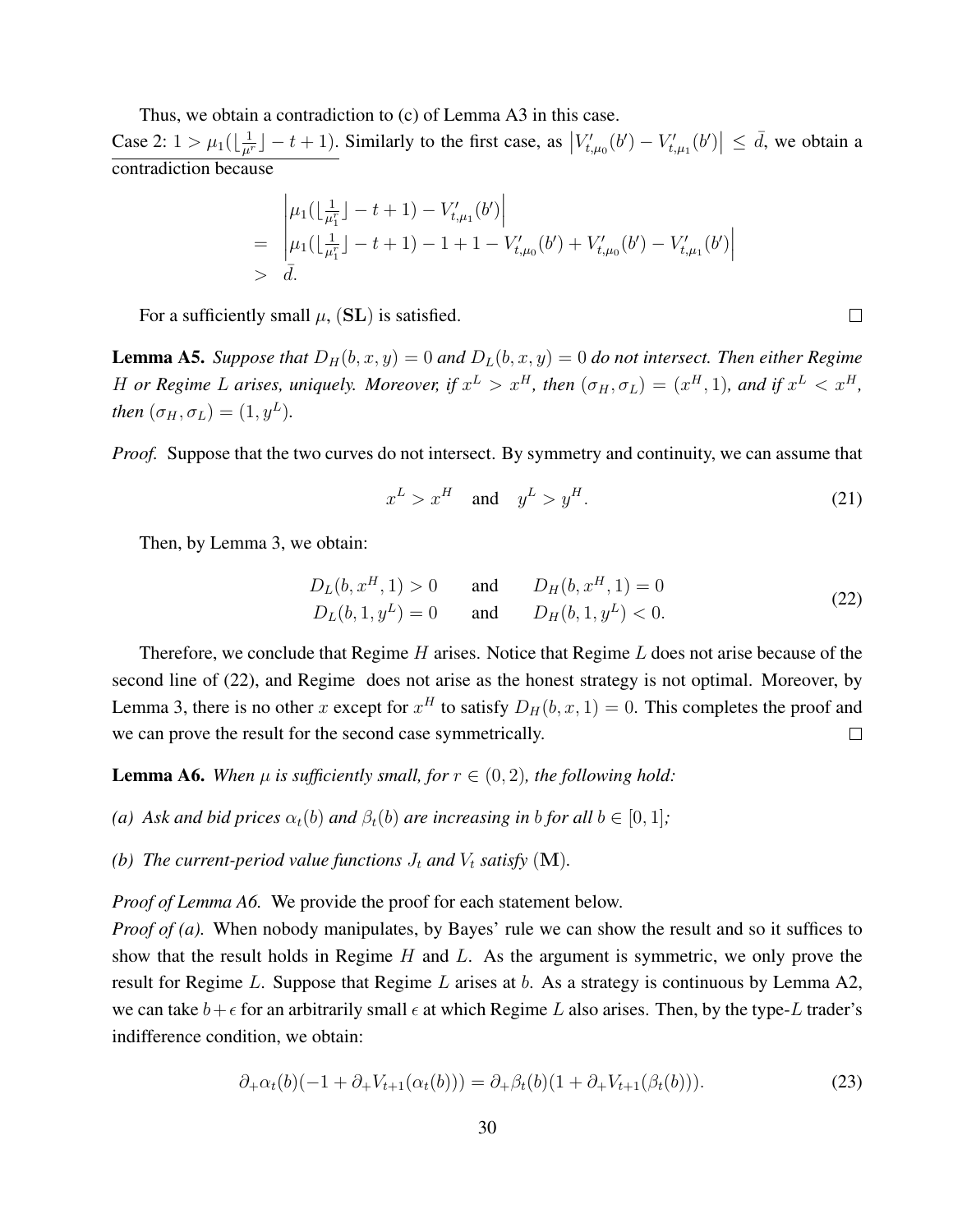By Lemma 2 and (M), (23) indicates that  $\partial_+\alpha_t(b) > 0$  if and only if  $\partial_+\beta_t(b) > 0$ . Let  $F_L(b) =$  $\sigma_{Lt}(b) - \partial_{+} \sigma_{Lt}(b) b(1-b)$ . Then, we have:

$$
\partial_+\alpha_t(b) = \frac{((1-\mu)\gamma + \mu) \cdot F_L(b)}{(1-\mu)\gamma + \mu b + \mu(1-b)(1-\sigma_{Lt}(b))} \text{ and } \partial_+\beta_t(b) = \frac{(1-\mu)(1-\gamma) \cdot (1-F_L(b))}{(1-\mu)(1-\gamma) + \mu(1-b)\sigma_{Lt}(b)}.
$$

Thus, if  $\partial_+\alpha_t(b) \leq 0$ , we must have  $1 - F_L(b) > 1$ , which implies  $\partial_+\beta_t(b) > 0$ . We obtain a contradiction.  $\Box$ 

*Proof of (b).* As the argument is symmetric, we only prove the case of the low type. Note that the next-period value function and bid and ask prices are all monotonically increasing, starting at the origin. Thus, the summation of these functions is also monotonic. The case for  $J_t$  is proved similarly.  $\Box$  $\Box$ 

### B Existence of a Symmetric Equilibrium

Let  $\tilde{b} = 1 - b$  and  $\tilde{\gamma} = 1 - \gamma$ . Consider the same situation as our original economy, except that now the liquidity trader buys with probability  $\tilde{\gamma}$  and the market maker's belief is set as b. We refer to this economy as the "mirror economy." In what follows, ˜ stands for variables associated with the mirror economy.

Proposition B1. *Fix time* t *and prior belief* b*.*

- *(a) Let*  $\sigma \in \mathcal{E}(b)$  *and*  $\tilde{\sigma}_L = 1 \sigma_H$ ,  $\tilde{\sigma}_H = 1 \sigma_L$ *. Then we have:*  $\tilde{\sigma} \in \tilde{\mathcal{E}}(\tilde{b})$ *.*
- *(b) Let*  $(\alpha, \beta)$  *denote the equilibrium prices associated with*  $\sigma$  *in the original economy and let*  $(\tilde{\alpha}, \tilde{\beta})$ *be the equilibrium prices associated with*  $\tilde{\sigma}$  *in the mirror economy. Then, we have:*  $\alpha = 1 - \tilde{\beta}$ *,*  $\beta = 1 - \tilde{\alpha}$ .
- (*c*)  $V_t(b) = \tilde{J}_t(\tilde{b})$  and  $J_t(b) = \tilde{V}_t(\tilde{b})$ .

*Proof of Proposition B1.* By definition, the period-t value of the game for each type in the mirror economy is expressed as for  $\tilde{b} = 1 - b$ , and in response to prices  $(\tilde{\alpha}, \tilde{\beta})$ 

$$
\tilde{J}_t(\tilde{b}) = \max_{\tilde{\sigma}_H \in [0,1]} \left( \mu \tilde{\sigma}_H (1 - \tilde{\alpha} + \tilde{J}_{t+1}(\tilde{\alpha})) \right)
$$
\n
$$
+ \mu (1 - \tilde{\sigma}_H)(\tilde{\beta} - 1 + \tilde{J}_{t+1}(\tilde{\beta})) + (1 - \mu) \times \left[ \tilde{\gamma} \tilde{J}_{t+1}(\tilde{\alpha}) + (1 - \tilde{\gamma}) \tilde{J}_{t+1}(\tilde{\beta}) \right] \right),
$$
\n(24)

and

$$
\tilde{V}_{t}(\tilde{b}) = \max_{\tilde{\sigma}_{L} \in [0,1]} \left( \mu \tilde{\sigma}_{L}(-\tilde{\alpha} + \tilde{V}_{t+1}(\tilde{\alpha})) + \mu (1 - \tilde{\sigma}_{L})(\tilde{\beta} + \tilde{V}_{t+1}(\tilde{\beta})) \right) \tag{25}
$$
\n
$$
+ (1 - \mu) \times \left( \tilde{\gamma} \tilde{V}_{t+1}(\tilde{\alpha}) + (1 - \tilde{\gamma}) \tilde{V}_{t+1}(\tilde{\beta}) \right).
$$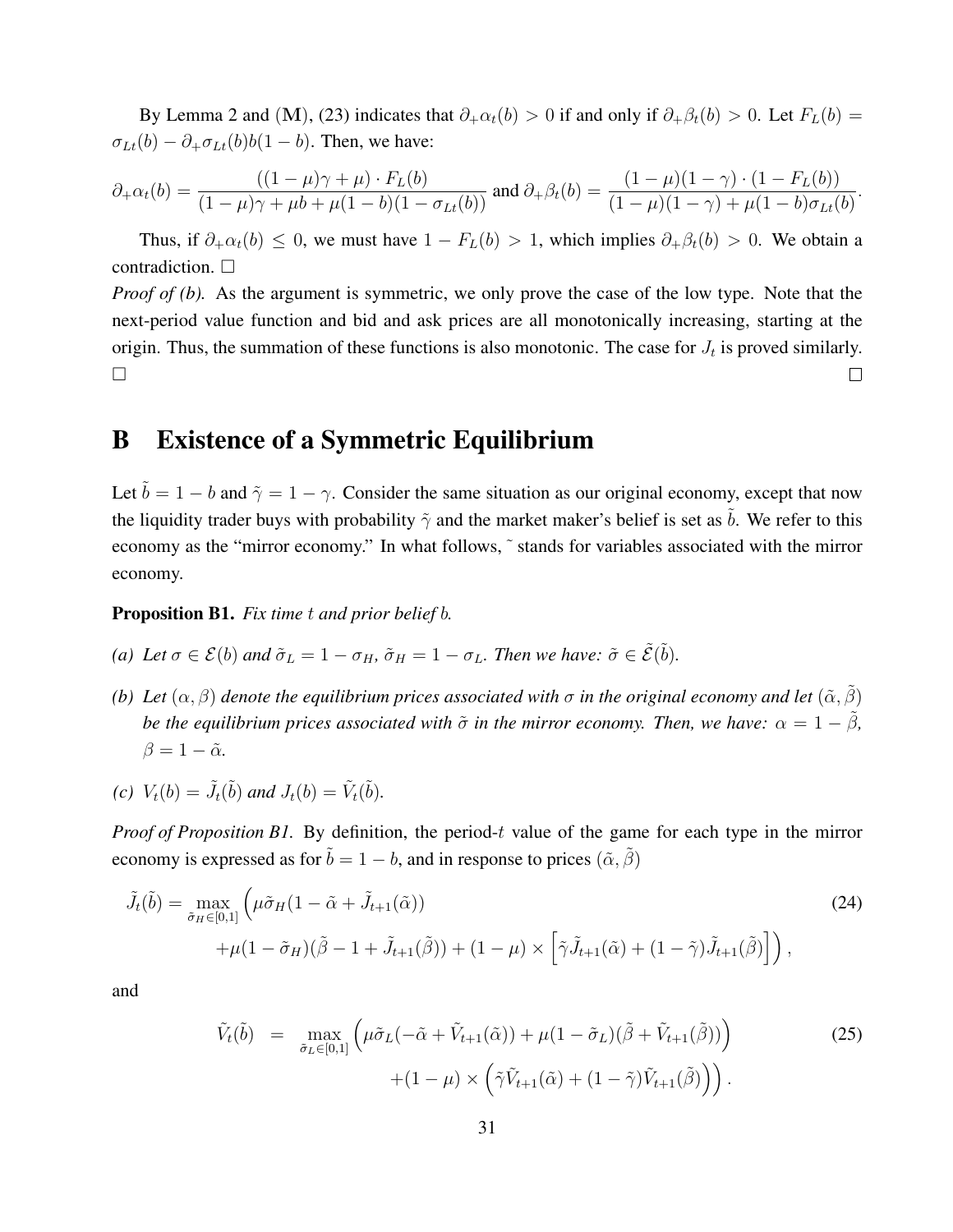In addition, Bayes' rule dictates:

$$
\tilde{\alpha} = \frac{\mu \tilde{\sigma}_H + (1 - \mu)\tilde{\gamma}}{(1 - \mu)\tilde{\gamma} + \mu \tilde{\sigma}_L (1 - \tilde{b}) + \mu \tilde{\sigma}_H \tilde{b}} \cdot \tilde{b};
$$
\n(26)

and

$$
\tilde{\beta} = \frac{\mu(1 - \tilde{\sigma}_H) + (1 - \mu)(1 - \tilde{\gamma})}{(1 - \mu)(1 - \tilde{\gamma}) + \mu(1 - \tilde{\sigma}_L) \cdot (1 - \tilde{b}) + \mu(1 - \tilde{\sigma}_H) \cdot \tilde{b}} \cdot \tilde{b}.
$$
\n(27)

Having the description of the equilibrium in the mirror economy, we now consider the relationship between the two equilibria in the original economy and the mirror economy recursively. When  $t = T$ , we have  $\tilde{\sigma}_L = (1 - \sigma_H) = 1$  and  $1 - \tilde{\sigma}_H = \sigma_L = 0$  because they do not manipulate in the last period, and so (a) is proved. Then by Bayes' rule, (26) and (27), we have  $\alpha = 1-\tilde{\beta}$ ,  $\beta = 1-\tilde{\alpha}$ , which proves (b), and as there is no more opportunity to trade, the equalities of those prices and the comparison of the value functions in the original economy stated in (M3) and (25) and (24) give us:  $V_T(b) = \tilde{J}_T(\tilde{b})$ and  $J_T(b) = \tilde{V}_T(\tilde{b})$ . This gives us (c) and completes the proof for this case.  $\Box$ 

When  $t \neq T$ , suppose that  $\sigma \in \mathcal{E}(b)$  and  $(\alpha, \beta)$  are the equilibrium prices associated with  $\sigma$  in the original economy. Moreover, suppose that the next-period value functions satisfy the property that (c) describes. Let  $\tilde{\sigma}_{LB} = (1 - \sigma_H)$ ,  $\tilde{\sigma}_{HS} = \sigma_L$ . Then we have (b) because:

$$
\alpha = 1 - \tilde{\beta} \text{ and } \beta = 1 - \tilde{\alpha}.
$$
 (28)

By substituting (b) into (25) and  $\tilde{V}_{t+1}$ , and applying (c) to  $\tilde{V}_{t+1}$ , we obtain:

$$
(25) = \max_{\sigma_H \in [0,1]} (\mu \sigma_H (1 - \alpha_t + J_{t+1}(\alpha_t))
$$
  
 
$$
+ \mu (1 - \sigma_H)(\beta_t - 1 + J_{t+1}(\beta_t)) + (1 - \mu) \times [\gamma J_{t+1}(\alpha_t) + (1 - \gamma)J_{t+1}(\beta_t)]) = J_t(b),
$$
 (29)

and similarly, by substituting (b) into (24) and  $\tilde{J}_{t+1}$ , and applying (c) to  $\tilde{J}_{t+1}$ , we obtain:

$$
(24) = \max_{\sigma_L \in [0,1]} (\mu \sigma_L(-\alpha_t + V_{t+1}(\alpha_t)) + \mu (1 - \sigma_L)(\beta_t + V_{t+1}(\beta_t)))
$$
  
 
$$
+ (1 - \mu) \times (\gamma V_{t+1}(\alpha_t) + (1 - \gamma)V_{t+1}(\beta_t))) = V_t(b).
$$
 (30)

This shows that the current-period value functions also satisfy (c), and it remains to show that (a) is satisfied. If  $\tilde{\sigma} \notin \tilde{\mathcal{E}}(\tilde{b})$ , then there must be a different strategy profile  $\overline{\sigma} \in \tilde{\mathcal{E}}(\tilde{b})$ , which indicates that there is a different strategy profile  $\sigma \in \mathcal{E}(b)$ . This is a contradiction to our assumption.  $\Box$ 

As the results hold for the last period  $T$ , by mathematical induction we conclude that the results hold for all of the periods.  $\Box$ 

## C The Calibration Method

As we make use of an approximation, we set out a different notation for the purpose of calibration. Bold-faced letters denote approximated variables in our simulation. For example, in the calibration,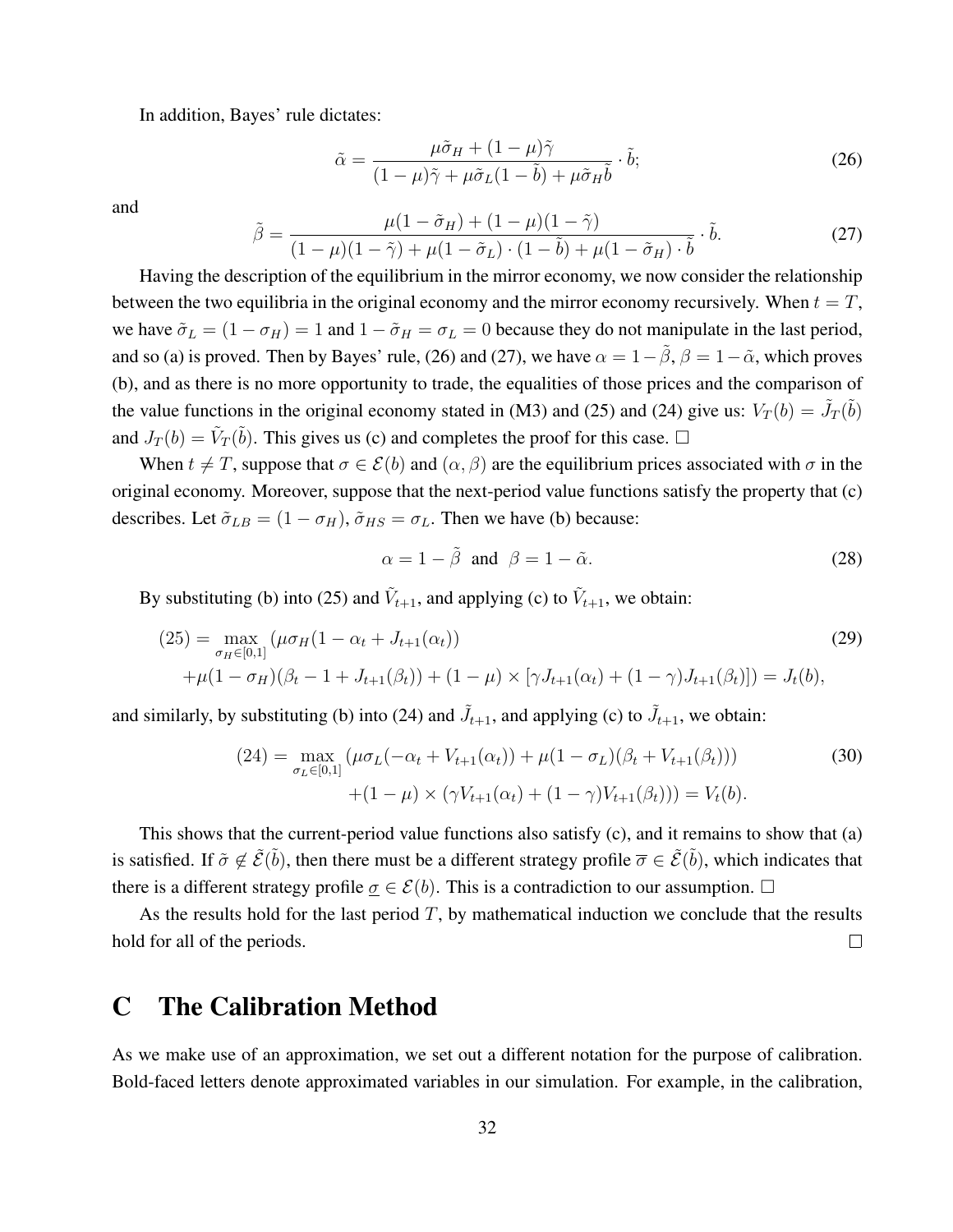we denote the probability that the type-H trader buys in the high state at period t by  $h_t$  and the probability that the type-L trader sells in the low state by  $l_t$ . Moreover, let

$$
\mathbf{H}_t = (1 - \mu)\gamma + \mu \mathbf{h}_t \quad \text{and} \quad \mathbf{L}_t = (1 - \mu)(1 - \gamma) + \mu \mathbf{l}_t.
$$

Then,  $H_t$  is the probability that a buy occurs in the high state in period t and  $L_t$  is the probability that a sell occurs in the low state. We can write:

$$
\boldsymbol{\alpha}_t = \frac{\mathbf{H}_t b}{\mathbf{H}_t b + (1 - \mathbf{L}_t)(1 - b)} \quad \text{and} \quad \boldsymbol{\beta}_t = \frac{(1 - \mathbf{H}_t)b}{(1 - \mathbf{H}_t)b + \mathbf{L}_t(1 - b)}.
$$
 (31)

When the type- $L$  trader manipulates, we write the bid price as a function of the ask price and the probability that a buy will occur in the high state. Then, we obtain:

$$
\beta_t = \frac{\alpha_t b (1 - \mathbf{H}_t)}{(\alpha_t - b \mathbf{H}_t)}.
$$
\n(32)

In the computer program, we inspect each interval of  $b$  to check whether there is a pair of ask and bid prices that satisfies the following indifference condition for the low type:

$$
-\alpha_t + \mathbf{V}_{t+1}(\alpha_t) = \beta_t + \mathbf{V}_{t+1}(\beta_t),
$$
\n(33)

where  $\beta_t$  satisfies (32). In our procedure, the new function  $V_{t+1}$  is constructed through a linear interpolation from  $V_{t+1}$ , which is: for  $\alpha_t \in [b_k, b_{k+1}]$ ,

$$
\mathbf{V}_{t+1}(\boldsymbol{\alpha}_t) = (\boldsymbol{\alpha}_t - b_k) \frac{V_{t+1}(b_{k+1}) - V_{t+1}(b_k)}{(b_{k+1} - b_k)} + V_{t+1}(b_k),
$$
\n(34)

and for  $\beta_t \in [b_j, b_{j+1}],$ 

$$
\mathbf{V}_{t+1}(\boldsymbol{\beta}) = (\boldsymbol{\beta}_t - b_j) \frac{V_{t+1}(b_{j+1}) - V_{t+1}(b_j)}{(b_{j+1} - b_j)} + V_{t+1}(b_j). \tag{35}
$$

Similarly, when the type- $H$  trader manipulates, we write the ask price as a function of the bid price and the probability that a buy will occur in the low state. First, we solve  $H_t$  as a function of the ask price  $\alpha_t$ . Then we have:

$$
\mathbf{H}_t = \frac{\boldsymbol{\alpha}_t (1 - b)(1 - \mathbf{L}_t)}{(1 - \boldsymbol{\alpha}_t)b}.
$$
 (36)

Then, we substitute H into the bid price. Then, we obtain:

$$
\beta_t = \frac{(b - \alpha_t) + \alpha_t \mathbf{L}_t (1 - b)}{(b - \alpha_t) + \mathbf{L}_t (1 - b)}.
$$
\n(37)

We inspect each interval of  $b$  to check whether there is a pair of ask and bid prices that satisfies the following indifference condition for the high type:

$$
1 - \alpha_t + \mathbf{J}_{t+1}(\alpha_t) = \beta_t - 1 + \mathbf{J}_{t+1}(\beta_t).
$$
\n(38)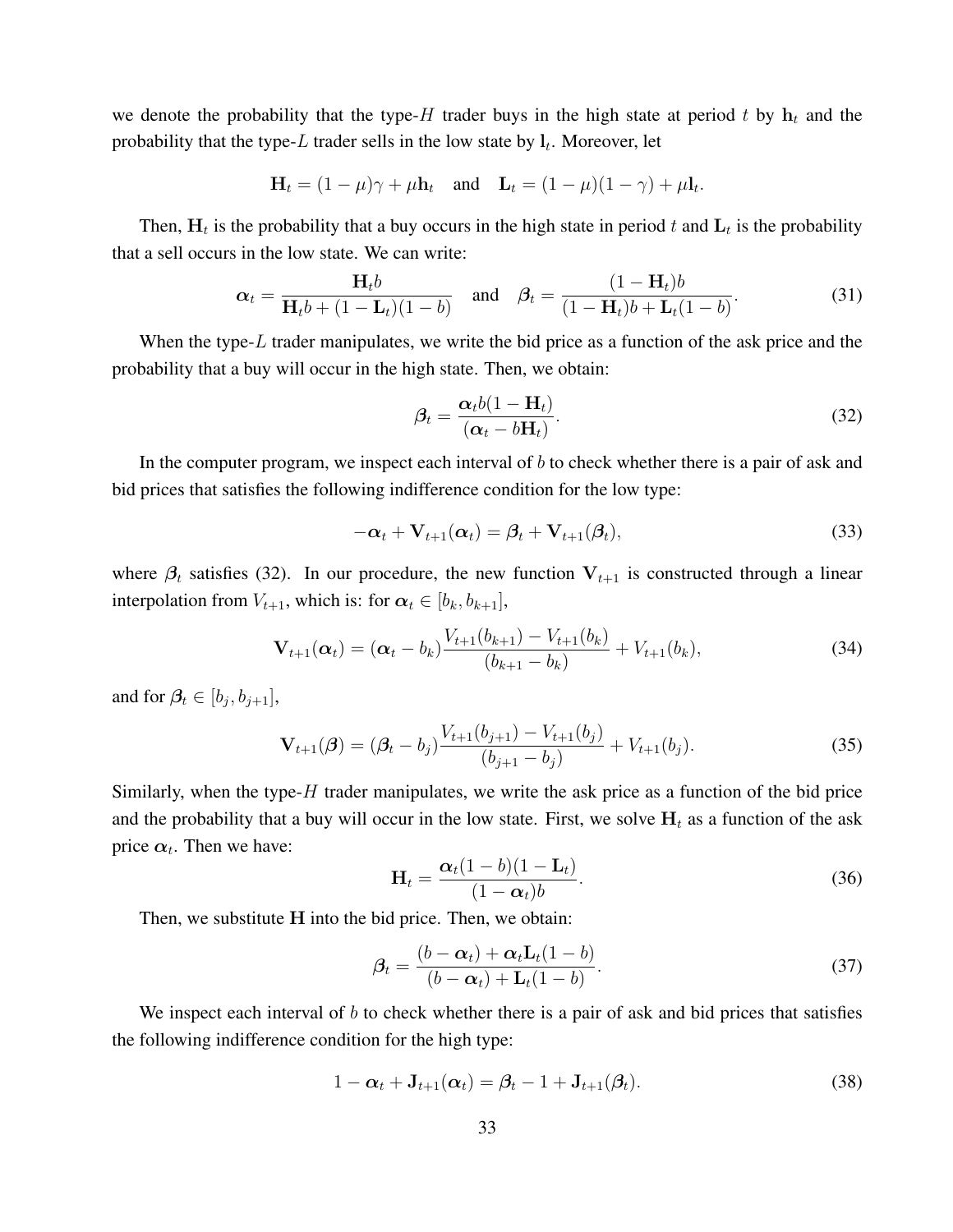$$
m_k^{\theta} := \frac{F_{t+1}^{\theta}(b_{k+1}) - F_{t+1}^{\theta}(b_k)}{b_{k+1} - b_k}
$$
  
\n
$$
m_j^{\theta} := \frac{F_{t+1}^{\theta}(b_{j+1}) - F_{t+1}^{\theta}(b_j)}{(b_{j+1} - b_j)}
$$
  
\n
$$
A_k^{\theta} := m_k^{\theta} - 1
$$
  
\n
$$
B_j^{\theta} := m_j^{\theta} + 1
$$
  
\n
$$
C^L := (b_j m_j^L - \mathbf{V}_{t+1}(b_j)) - (b_k m_k^L - \mathbf{V}_{t+1}(b_k))
$$
  
\n
$$
C^H := (b_j m_j^H - \mathbf{J}_{t+1}(b_j)) - (b_k m_k^H - \mathbf{J}_{t+1}(b_k)) + 2
$$
  
\n
$$
K(\theta) := -A_k^{\theta} + B_j^{\theta} - C^{\theta}
$$
  
\n
$$
G(\theta, \mathbf{L}_t, b) := B_j^{\theta} [(1 - \mathbf{L}_t)(1 - b) - b] - A_k^{\theta} [(1 - \mathbf{L}_t)(1 - b) - 1] + C^{\theta} [1 - 2(1 - \mathbf{L}_t)(1 - b)]
$$
  
\n
$$
N(\theta, \mathbf{L}_t, b) := B_j^{\theta} b - C^{\theta} [1 - (1 - \mathbf{L}_t)(1 - b)]
$$
  
\n
$$
T_{\theta} := \mathbf{H}_t b (B_j^{\theta} - A_k^{\theta} - 2C^{\theta}) + (-B_j^{\theta} b + C^{\theta})
$$
  
\n
$$
M_{\theta} := \mathbf{H}_t b (-b B_j^{\theta} + A_k^{\theta} + C^{\theta})
$$

Table 2: Summary of Abbreviated Notations \* Each  $\theta$  belongs to  $\{H, L\}$  and for each  $F^{\theta}$ ,  $F^H = \mathbf{J}$  and  $F^L = \mathbf{V}$ .

By applying the method of linear interpolation, we construct a function  $J_{t+1}$  that approximates  $J_{t+1}$  such that for  $\alpha_t \in [b_k, b_{k+1}],$ 

$$
\mathbf{J}_{t+1}(\boldsymbol{\alpha}) = (\boldsymbol{\alpha}_t - b_k) \frac{J_{t+1}(b_{k+1}) - J_{t+1}(b_k)}{(b_{k+1} - b_k)} + J_{t+1}(b_k),
$$
\n(39)

and for  $\beta \in [b_j, b_{j+1}],$ 

$$
\mathbf{J}_{t+1}(\boldsymbol{\beta}) = (\boldsymbol{\beta}_t - b_j) \frac{J_{t+1}(b_{j+1}) - J_{t+1}(b_j)}{(b_{j+1} - b_j)} + J_{t+1}(b_j). \tag{40}
$$

Finally, we obtain the following propositions. To keep the notation simple, we use some abbreviations; these are summarised in Table 2.

**Proposition C1.** When the type-L trader manipulates, an equilibrium ask price  $\alpha_t$  solves:

$$
\alpha_t^2 A_k^L + \alpha_t \left( -b \mathbf{H}_t A_k^L + b(\mathbf{H}_t - 1) B_j^L + C^L \right) - C^L b \mathbf{H}_t = 0,
$$

*subject to*  $\mathbf{H}_t = (1 - \mu)\gamma + \mu$  *and* 

$$
\mathbf{L}_t = \frac{\boldsymbol{\alpha}_t(1-b)-b(1-\boldsymbol{\alpha}_t)\mathbf{H}_t}{\boldsymbol{\alpha}_t(1-b)} \leq (1-\mu)(1-\gamma) + \mu.
$$

*Proof of Proposition C1.* From (33),

$$
-\boldsymbol{\alpha}_t + (\boldsymbol{\alpha}_t - b_k) m_k^L + \mathbf{V}_{t+1}(b_k) = \frac{\boldsymbol{\alpha}_t b(-1 + \mathbf{H}_t)}{(-\boldsymbol{\alpha}_t + b\mathbf{H}_t)} + (\frac{\boldsymbol{\alpha}_t b(-1 + \mathbf{H}_t)}{(-\boldsymbol{\alpha}_t + b\mathbf{H}_t)} - b_j) m_j^L + \mathbf{V}_{t+1}(b_j).
$$

Reorganizing terms, we can obtain the desired equation.

 $\Box$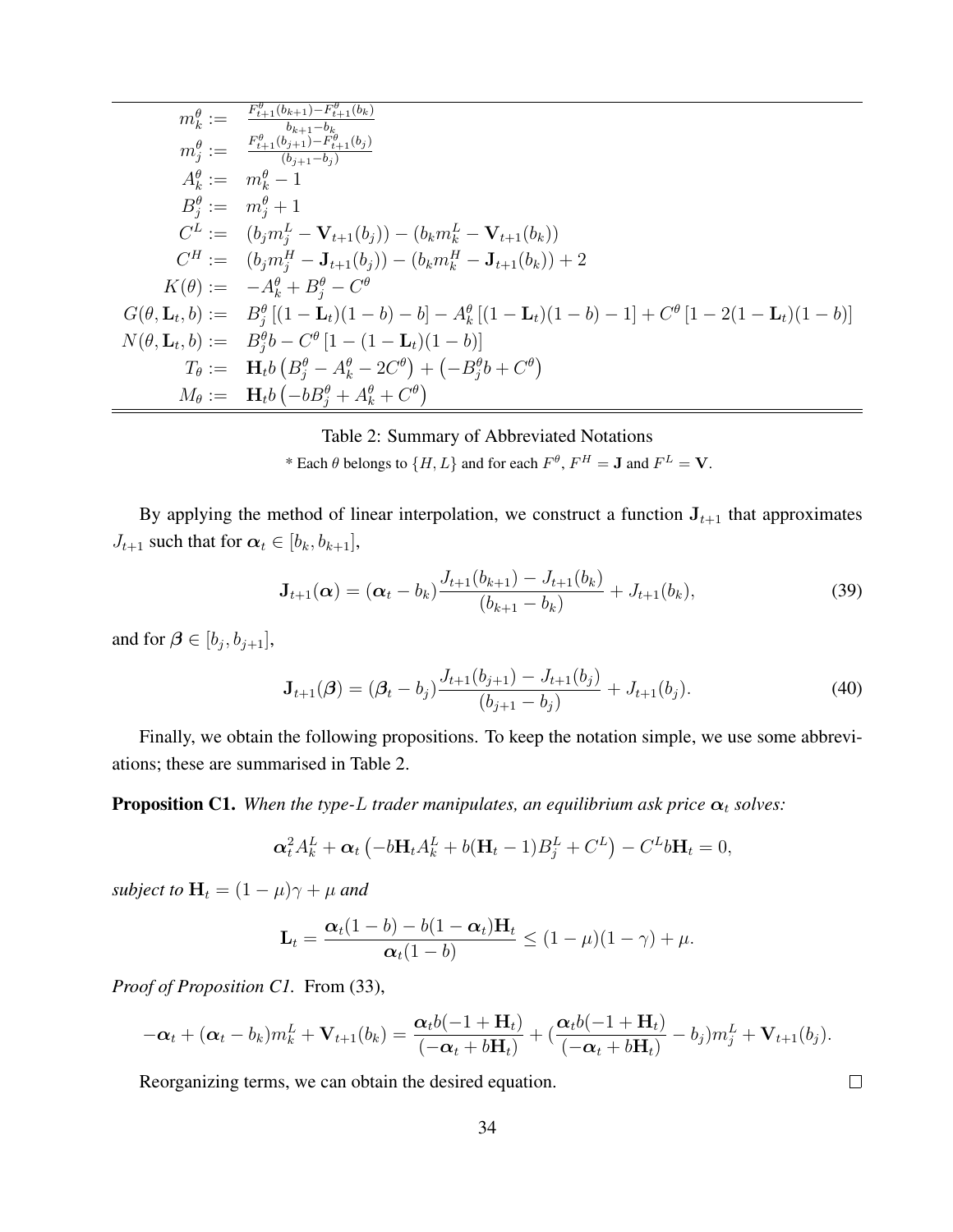**Proposition C2.** When the type-H trader manipulates, then an equilibrium ask price  $\alpha_t$  solves

$$
\alpha_t^2 A_k^H + X \alpha_t + Y = 0,
$$

*where*

$$
X = 1 + b + 2\mathbf{L}_t(1 - b) - [b_k + b + \mathbf{L}_t(1 - b)] \, m_k^H + [b_j - 1 + \mathbf{L}_t(1 - b)] \, m_j^H +
$$
  
+  $\mathbf{J}_{t+1}(b_k) - \mathbf{J}_{t+1}(b_j);$   

$$
Y = -\mathbf{L}(1 - b) + [b + \mathbf{L}_t(1 - b)] \left[ b_k m_k^H - 1 + \mathbf{J}_{t+1}(b_j) - \mathbf{J}_{t+1}(b_k) \right] +
$$
  
+  $\left[ b(1 - b_j) - b_j \mathbf{L}_t(1 - b) \right] m_j^H,$ 

*subject to*  $\mathbf{L}_t = (1 - \mu)(1 - \gamma) + \mu$  *and* 

$$
\mathbf{H}_t = \frac{\boldsymbol{\alpha}_t(1-\mathbf{L}_t)(1-b)}{b(1-\boldsymbol{\alpha}_t)} \leq (1-\mu)\gamma + \mu.
$$

*Proof of Proposition C2.* From (38),

$$
1 - \alpha_t + (\alpha_t - b_k)m_k^H + \mathbf{J}_{t+1}(b_k) =
$$
  
= 
$$
\frac{(b-\alpha_t) + \alpha_t \mathbf{L}_t(1-b)}{(b-\alpha_t) + \mathbf{L}_t(1-b)} - 1 + \left(\frac{(b-\alpha_t) + \alpha_t \mathbf{L}_t(1-b)}{(b-\alpha_t) + \mathbf{L}_t(1-b)} - b_j\right)m_j^H + \mathbf{J}_{t+1}(b_j).
$$

Similarly to Proposition  $C_1$ , we can obtain the desired equation by calculation.

Lastly, we consider the case where both types manipulate. To compute the equilibrium in this case, we simultaneously solve the two equations (33) and (38). Then, (33) and (38) can be re-written as: for each  $\theta \in \{H, L\}$ , Let  $\mathbf{x}_H = \mathbf{H}_t b$  and  $\mathbf{x}_L = (1 - \mathbf{L}_t)(1 - b)$ . Then, for each  $\theta \in \{H, L\}$ , the indifference conditions can be rewritten as:

$$
\begin{aligned}\n\left[-A_k^{\theta} + B_j^{\theta} - C^{\theta}\right] \mathbf{x}_H^2 + \mathbf{x}_H \left(-bB_j^{\theta} + A_k^{\theta} + C^{\theta}\right) + \\
&\quad + \mathbf{x}_L \left[\mathbf{x}_H \left(B_j^{\theta} - A_k^{\theta} - 2C^{\theta}\right) + \left(-B_j^{\theta}b + C^{\theta}\right)\right] - C^{\theta} \mathbf{x}_L^2 = 0.\n\end{aligned} \tag{41}
$$

 $\Box$ 

**Proposition C3.** When both types manipulate,  $\mathbf{x}_H = \mathbf{H}_t b$  and  $\mathbf{x}_L = (1 - \mathbf{L}_t)(1 - b)$  satisfy (41) for *each*  $\theta \in \{H, L\}$ *. Moreover,*  $\mathbf{H}_t$  *and*  $\mathbf{L}_t$  *must satisfy:* 

$$
(1 - \mu)\gamma < \mathbf{H}_t < (1 - \mu)\gamma + \mu\gamma \quad \text{and} \quad (1 - \mu)(1 - \gamma) < \mathbf{L}_t < (1 - \mu)(1 - \gamma) + \mu. \tag{42}
$$

Simultaneously solving for  $H_t$  and  $L_t$  is somehow tricky as the procedure has to find a twodimensional fixed point. First, we identify a pair of strategies that derives bid and ask prices so as to make both types indifferent for each belief. Given  $H_t$ , we can find an interval for  $L_t$  that (38) holds and given  $L_t$ , (33) holds. By using this point as an initial point, we use the Newton–Raphson method to obtain the solution to the above equations. We denote the LHS of (41) by  $f_{\theta}(\mathbf{x}_H, \mathbf{x}_L)$ . Then, keeping all of the coefficients fixed, we obtain:

$$
\frac{\mathrm{d}f_{\theta}}{\mathrm{x}_{H}} = \left[ -A_{k}^{\theta} + B_{j}^{\theta} - C^{\theta} \right] 2\mathrm{x}_{H} + \left( -bB_{j}^{\theta} + A_{k}^{\theta} + C^{\theta} \right) + \mathrm{x}_{L} \left( B_{j}^{\theta} - A_{k}^{\theta} - 2C^{\theta} \right) \n\frac{\mathrm{d}f_{\theta}}{\mathrm{x}_{L}} = \left[ \mathrm{x}_{H} \left( B_{j}^{\theta} - A_{k}^{\theta} - 2C^{\theta} \right) + \left( -B_{j}^{\theta}b + C^{\theta} \right) \right] - 2C^{\theta} \mathrm{x}_{L}.
$$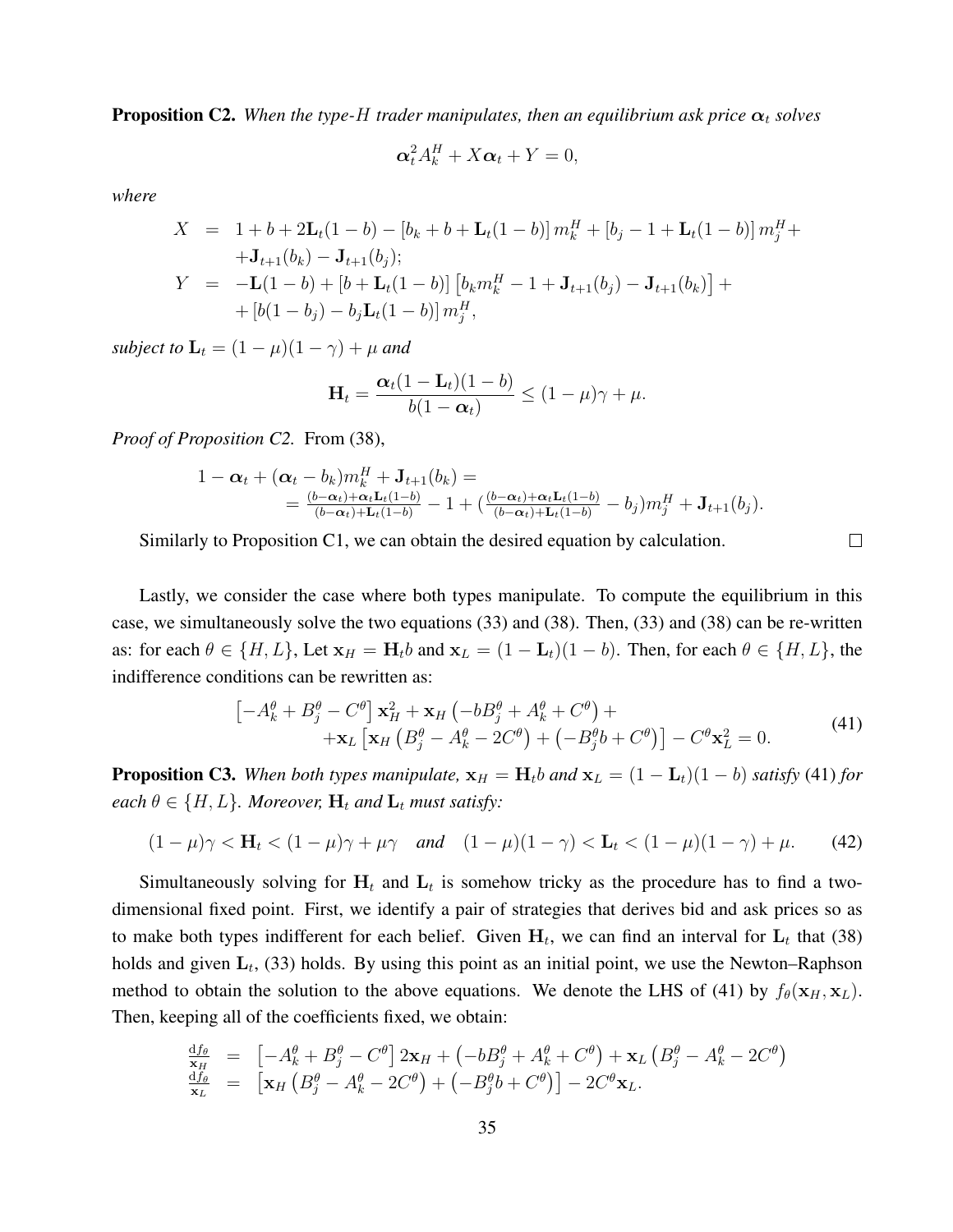Let 
$$
\mathbf{x} = \begin{pmatrix} \mathbf{x}_H \\ \mathbf{x}_L \end{pmatrix}
$$
,  $f(\mathbf{x}) = \begin{pmatrix} f_H(\mathbf{x}) \\ f_L(\mathbf{x}) \end{pmatrix}$  and  $\mathcal{J} = \begin{pmatrix} \frac{df_H}{d\mathbf{x}_H} & \frac{df_H}{d\mathbf{x}_L} \\ \frac{df_L}{d\mathbf{x}_H} & \frac{df_L}{d\mathbf{x}_L} \end{pmatrix}$ . By the Newton–Raphson

method,

$$
f(\mathbf{x} + \delta \mathbf{x}) = f(\mathbf{x}) + \mathcal{J} \delta \mathbf{x}.
$$

Assuming  $f(\mathbf{x} + \delta \mathbf{x}) \approx 0$  yields:

$$
\delta \mathbf{x} = -\mathcal{J}^{-1} f(\mathbf{x}).\tag{43}
$$

 $\Box$ 

We obtain a convergent point  $x^*$  by using (43).

*Proof of Proposition C3.* Let  $H_t b + (1 - L_t)(1 - b) = P$ . Then, from (33),

$$
(m_k^L - 1)(1 - P)H_t b - b_k P(1 - P)m_k^L + P(1 - P)V_{t+1}(b_k)
$$
  
=  $(m_j^L + 1)P(1 - H_t)b - P(1 - P)b_jm_j^L + P(1 - P)V_{t+1}(b_j).$ 

Then,

$$
(AkLH – BjLP) b – PHtb(AkL – BjL) + P(1 – P)CL = 0.
$$

Reorganizing terms, resubstituting  $P = [H_t b + (1 - L_t)(1 - b)]$ , and again reorganizing terms, we obtain:

$$
\begin{aligned}\n&\left[-A_k^L + B_j^L - C^L\right] \mathbf{H}_t^2 b^2 \\
&+ \mathbf{H}_t b \left[B_j^L \left[ (1 - \mathbf{L}_t)(1 - b) - b \right] - A_k^L \left[ (1 - \mathbf{L}_t)(1 - b) - 1 \right] + C^L \left[ 1 - 2(1 - \mathbf{L}_t)(1 - b) \right] \right] \tag{44} \\
&- (1 - \mathbf{L}_t)(1 - b) \left[B_j^L b - C^L \left[ 1 - (1 - \mathbf{L}_t)(1 - b) \right] \right] = 0.\n\end{aligned}
$$

By symmetry, we obtain:

$$
\begin{aligned}\n&\left[-A_k^H + B_j^H - C^H\right] \mathbf{H}_t^2 b^2 \\
&+ \mathbf{H}_t b \left[B_j^H \left[ (1 - \mathbf{L}_t)(1 - b) - b \right] - A_k^H \left[ (1 - \mathbf{L}_t)(1 - b) - 1 \right] + C^H \left[ 1 - 2(1 - \mathbf{L}_t)(1 - b) \right] \right] \tag{45} \\
&- (1 - \mathbf{L}_t)(1 - b) \left[B_j^H b - C^H \left[ 1 - (1 - \mathbf{L}_t)(1 - b) \right] \right] = 0.\n\end{aligned}
$$

# D The Slopes of the Value Functions at 0 and 1

Proposition D4. *Let*

$$
Z_1(\mu) = -\frac{\mu[\mu + (1 - \mu)\gamma]}{(1 - \mu)\gamma};
$$
  
\n
$$
Z_2(\mu) = \left[ \frac{(\mu + (1 - \mu)\gamma)^2}{(1 - \mu)\gamma} + \frac{[(1 - \mu)(1 - \gamma)]^2}{\mu + (1 - \mu)(1 - \gamma)} \right];
$$
  
\n
$$
Z_3(\mu) = \frac{\mu[\mu + (1 - \mu)(1 - \gamma)]}{(1 - \mu)(1 - \gamma)};
$$
  
\n
$$
Z_4(\mu) = \frac{\mu[\mu + (1 - \mu)(1 - \gamma)]}{(1 - \mu)(1 - \gamma)} + \frac{(1 - \mu)^2 \gamma^2}{\mu + (1 - \mu)\gamma} + \mu + (1 - \mu)(1 - \gamma).
$$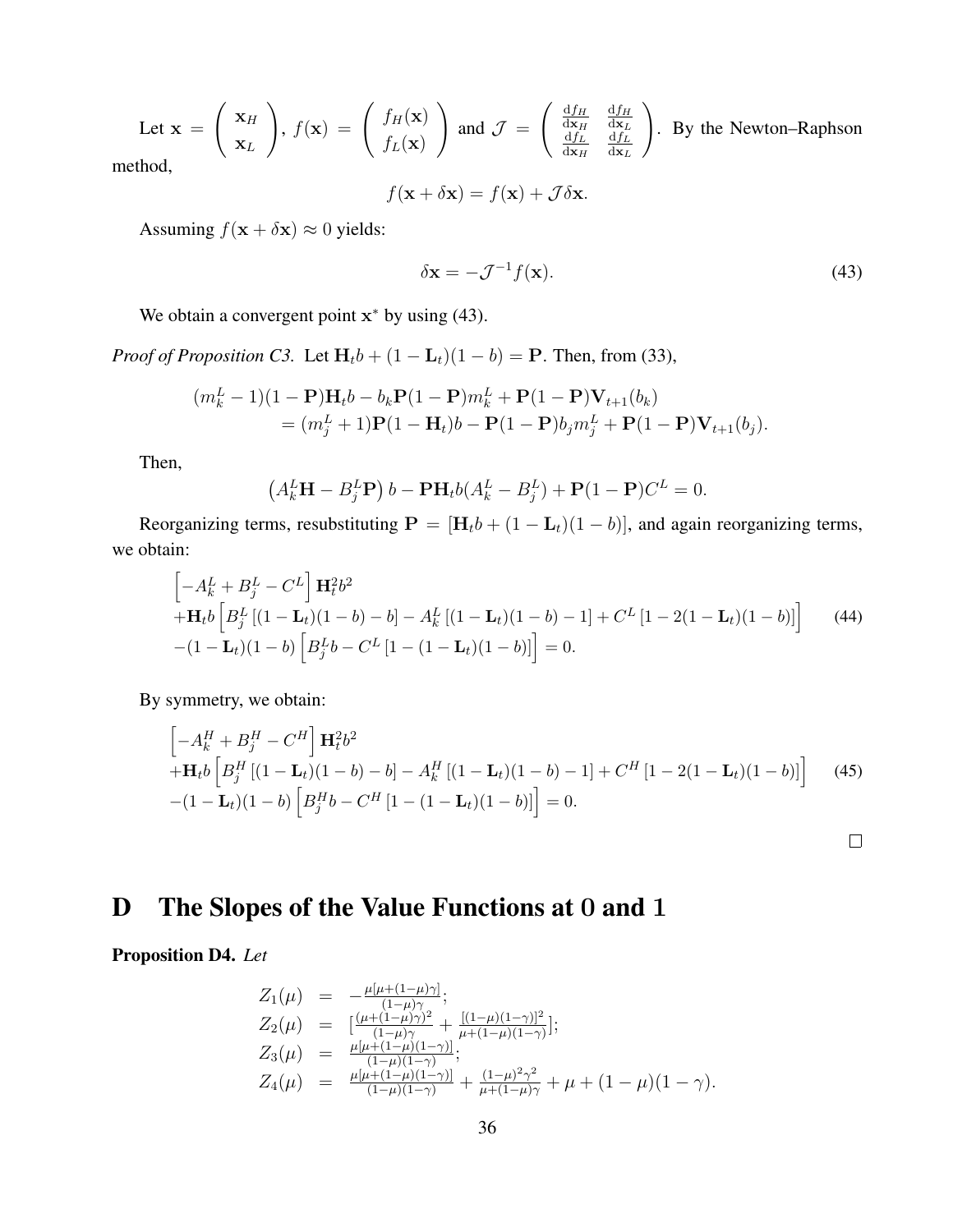*Then, for all*  $t \leq T$ *,* 

$$
J'_{t}(0) = Z_{1}(\mu) \cdot \sum_{r=0}^{T-t} Z_{2}^{r}(\mu);
$$
  
\n
$$
V'_{t}(0) = \frac{(T-t+1)\mu(1-\mu)(1-\gamma)}{\mu+(1-\mu)(1-\gamma)};
$$
  
\n
$$
V'_{t}(1) = Z_{3}(\mu) \cdot \sum_{r=0}^{T-t} Z_{4}^{r}(\mu);
$$
  
\n
$$
J'_{t}(1) = \frac{-(T-t+1)\mu(1-\mu)\gamma}{\mu+(1-\mu)\gamma}.
$$

*Proof.* When b is equal to zero there will be no manipulation. Consequently, Bayes' rule gives

$$
\alpha_t(b) = \frac{b(\mu + (1 - \mu)\gamma)}{b\mu + (1 - \mu)\gamma}
$$
 and  $\beta_t(b) = \frac{b(1 - \mu)(1 - \gamma)}{\mu(1 - b) + (1 - \mu)(1 - \gamma)}$ .

The derivatives of these functions at zero are

$$
\alpha'_t(0) = \frac{\mu + (1 - \mu)\gamma}{(1 - \mu)\gamma}
$$
 and  $\beta'_t(0) = \frac{(1 - \mu)(1 - \gamma)}{\mu + (1 - \mu)(1 - \gamma)}$ .

We compute that

$$
V'_{t}(0) = \mu(\beta'_{t}(0) + V'_{t+1}(0)\beta'_{t}(0)) + (1 - \mu)(\gamma V'_{t+1}(0)\alpha'_{t}(0) + (1 - \gamma)V'_{t+1}(0)\beta'(0))
$$
  
\n
$$
= \mu\beta'(0) + V'_{t+1}(0)[(1 - \mu)\gamma\alpha'(0) + ((1 - \mu)(1 - \gamma) + \mu)\beta'(0)]
$$
  
\n
$$
= \mu \frac{(1 - \mu)(1 - \gamma)}{\mu + (1 - \mu)(1 - \gamma)} + V'_{t+1}(0)[(\mu + (1 - \mu)\gamma) + (1 - \mu)(1 - \gamma)]
$$
  
\n
$$
= \frac{\mu(1 - \mu)(1 - \gamma)}{\mu + (1 - \mu)(1 - \gamma)} + V'_{t+1}(0) = \frac{(T - t + 1)\mu(1 - \mu)(1 - \gamma)}{\mu + (1 - \mu)(1 - \gamma)},
$$
 (46)

where the last equality is by induction. Similarly, we compute that

$$
J'_{t}(0) = \mu(-\alpha'_{t}(0) + J'_{t+1}(0)\alpha'_{t}(0)) + (1 - \mu)(\gamma J'_{t+1}(0)\alpha'_{t}(0) + (1 - \gamma)J'_{t+1}(0)\beta'(0))
$$
  
\n
$$
= -\mu\alpha'(0) + J'_{t+1}(0)[((1 - \mu)\gamma + \mu)\alpha'(0) + (1 - \mu)(1 - \gamma)\beta'(0)]
$$
  
\n
$$
= -\mu \frac{\mu + (1 - \mu)\gamma}{(1 - \mu)\gamma} + J'_{t+1}(0)[\frac{(\mu + (1 - \mu)\gamma)^{2}}{(1 - \mu)\gamma} + \frac{[(1 - \mu)(1 - \gamma)]^{2}}{\mu + (1 - \mu)(1 - \gamma)}].
$$
\n(47)

Then, we can rewrite (47) as

$$
J_t'(0) - \frac{Z_1(\mu)}{1 - b(\mu)} = Z_2(J_{t+1}'(0) - \frac{Z_1(\mu)}{1 - Z_2(\mu)}).
$$
\n(48)

By induction, as  $J'_T(0) = Z_1(\mu)$ , we obtain

$$
J'_{t}(0) = Z_{2}(\mu)^{T-t}(J'_{T}(0) - \frac{Z_{1}(\mu)}{1 - Z_{2}(\mu)}) + \frac{Z_{1}(\mu)}{1 - Z_{2}(\mu)}
$$
  
\n
$$
= Z_{2}(\mu)^{T-t} \cdot Z_{1}(\mu) + \frac{Z_{1}(\mu)}{1 - Z_{2}(\mu)}(1 - b^{T-t})
$$
  
\n
$$
= Z_{1}(\mu) \frac{1 - Z_{2}(\mu)^{T-t+1}}{1 - Z_{2}(\mu)} = Z_{1}(\mu) \cdot \sum_{r=0}^{T-t} Z_{2}^{r}(\mu).
$$
\n(49)

Similarly, when b is very close to one, there will be no manipulation. Therefore, Bayes' rule gives

$$
\alpha_t(b) = \frac{b(\mu + (1 - \mu)\gamma)}{b\mu + (1 - \mu)\gamma}
$$
 and  $\beta_t(b) = \frac{b(1 - \mu)(1 - \gamma)}{\mu(1 - b) + (1 - \mu)(1 - \gamma)}$ .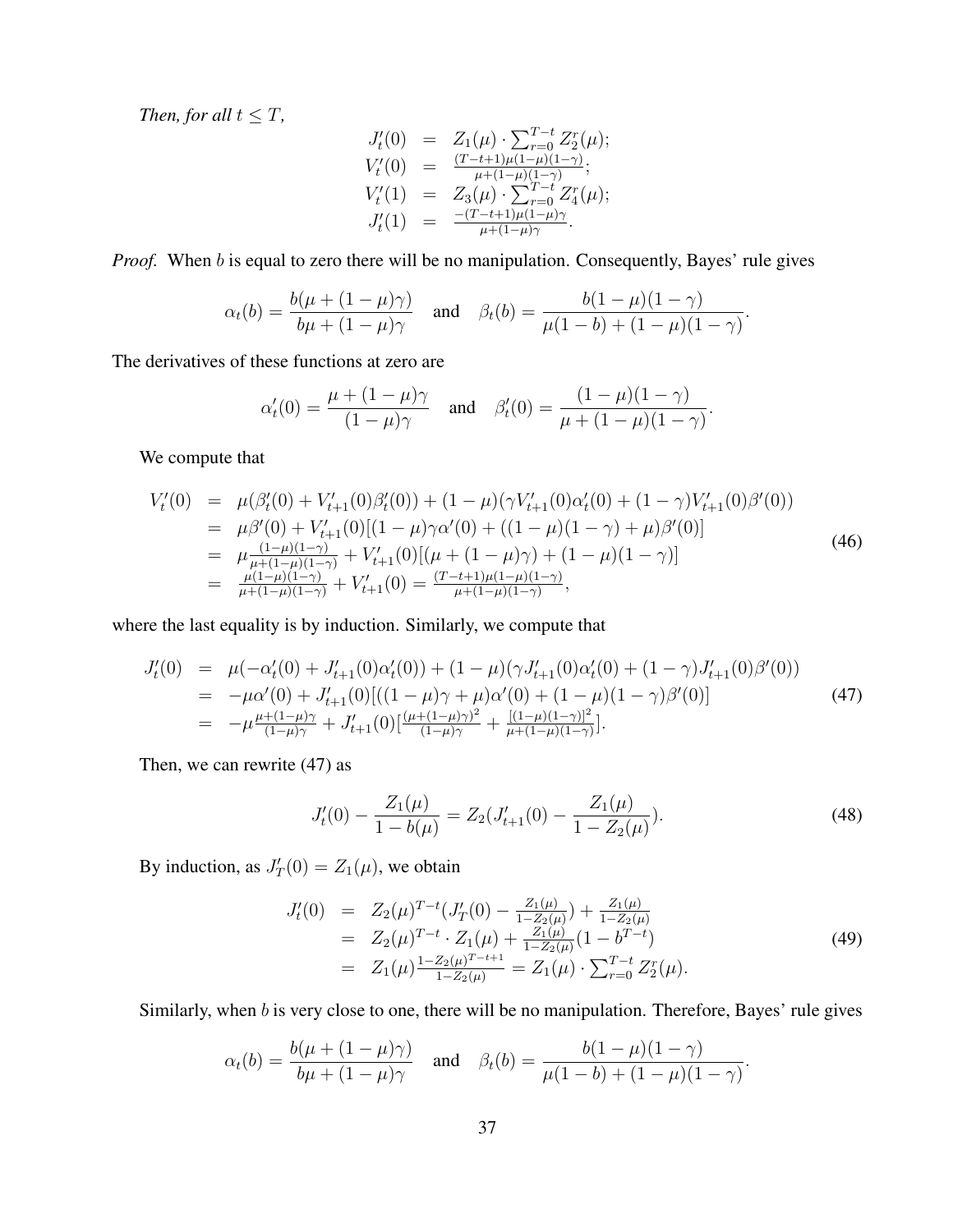The derivatives of these functions at zero are

$$
\alpha'_t(1) = \frac{(1-\mu)\gamma}{\mu + (1-\mu)\gamma}
$$
 and  $\beta'_t(1) = \frac{\mu + (1-\mu)(1-\gamma)}{(1-\mu)(1-\gamma)}$ .

We compute that

$$
V'_{t}(1) = \mu(\beta'_{t}(1) + V'_{t+1}(1)\beta'_{t}(1)) + (1 - \mu)(\gamma V'_{t+1}(1)\alpha'_{t}(1) + (1 - \gamma)V'_{t+1}(1)\beta'(1))
$$
  
\n
$$
= \frac{\mu[\mu + (1 - \mu)(1 - \gamma)]}{(1 - \mu)(1 - \gamma)} + V'_{t+1}(1) \left( \frac{\mu[\mu + (1 - \mu)(1 - \gamma)]}{(1 - \mu)(1 - \gamma)} + \frac{(1 - \mu)^{2}\gamma^{2}}{\mu + (1 - \mu)\gamma} + \mu + (1 - \mu)(1 - \gamma) \right)
$$
  
\n
$$
J'_{t}(1) = \mu(-\alpha'_{t}(1) + J'_{t+1}(1)\alpha'_{t}(1)) + (1 - \mu)(\gamma J'_{t+1}(1)\alpha'_{t}(1) + (1 - \gamma)J'_{t+1}(1)\beta'(1))
$$
  
\n
$$
= \frac{-\mu(1 - \mu)\gamma}{\mu + (1 - \mu)\gamma} + J'_{t+1}(1) ((1 - \mu)\gamma + \mu + (1 - \mu)(1 - \gamma)).
$$
 (50)

By using (50) recursively, we obtain our desired result.

 $\Box$ 

# References

- AGGARWAL, R. and WU, G. (2006). Stock market manipulations theory and evidence. *Journal of Business*, 79, 1915–1953.
- ALLEN, F. and GALE, D. (1992). Stock price manipulation. *Review of Financial Studies*, 5, 503E529.
- and GORTON, G. (1992). Stock price manipulation, market microstructure and asymmetric information. *European Economic Review*, 36, 624E630.
- BACK, K. (1992). Insider trading in continuous time. *The Review of Financial Studies*, 72, 433–465.
- and BARUCH, S. (2004). Information in securities markets: Kyle meets Glosten and Milgrom. *Econometrica*, 72, 433–465.
- and (2007). Working orders in limit-order markets and floor exchanges. *The Journal of Finance*, 61, 1589–1621.
- BIAIS, B., MARTIMORT, D. and ROCHET, J. C. (2000). Competing mechanisms in a common value environment. *Econometrica*, 68, 799–837.
- BOULATOV, A., KYLE, A. and LIVDAN, D. (2005). Uniqueness of equilibrium in the single-period kylee5 model. *Working Paper*.
- and TAUB, B. (2013). Liquidity and the marginal value of information. *Economic Theory*, Forthcoming.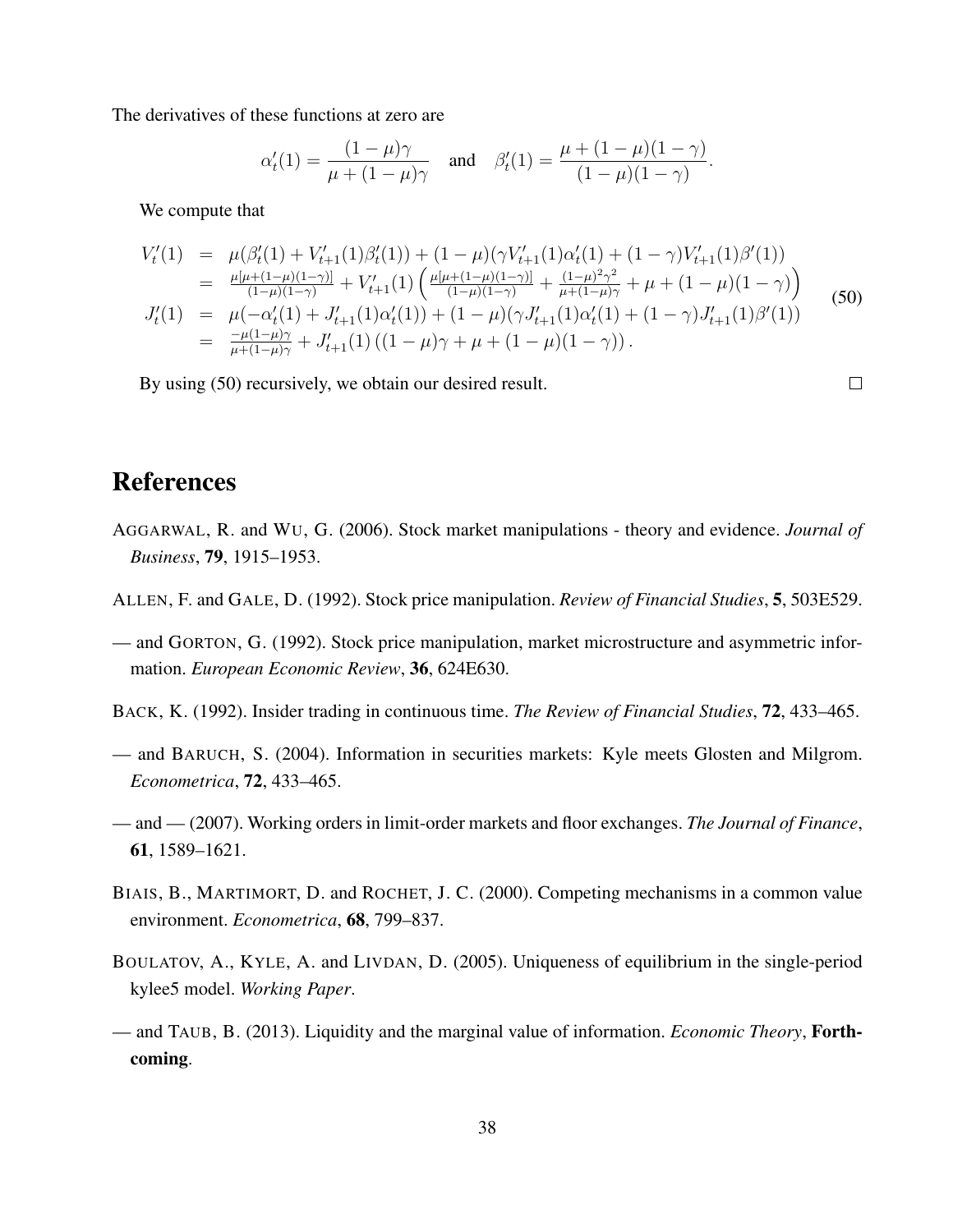- BRUNNERMEIER, M. K. and PEDERSEN, L. H. (2005). Predatory trading. *The Journal of Finance*, LX, 1825–1864.
- CALCAGNO, R. and LOVO, S. (2006). Bid-ask price competition with asymmetric information between market makers. *Review of Economic Studies*, 73, 329–355.
- CHAKRABORTY, A. and YILMAZ, B. (2004). Informed manipulation. *Journal of Economic Theory*, 114, 132–152.
- COLLIN-DUFRESNE, P. and FOS, V. (2012). Insider trading, stochastic liquidity and equilibrium prices. *NBER Working Paper*, No. 18451.
- DE MEYER, B. (2010). Price dynamics on a stock market with asymmetric information. *Games and Economic Behavior*, 69, 42–71.
- DUFFIE, D., GEANAKOPOLOS, J., MAS-COLELL, A. and MCLENNAN, A. (1994). Stationary markov equilibria. *Econometrica*, 62, 745–781.
- FELIXSON, K. and PELLI, A. (1999). Day end returns stock price manipulation. *Journal of Multinational Financial Management*, 9, 95–127.
- GLOSTEN, L. R. and MILGROM, P. R. (1985). Bid, ask and transaction prices in a specialist market with heterogeneously informed traders. *Journal of Financial Economics*, 14, 71–100.
- GOLOSOV, M., LORENZONI, G. and TSYVINSKI, A. (2009). Decentralized trading with private information. *NBER Working Paper*, No. 15513.
- HUBERMAN, G. and STANZL, W. (2004). Price manipulation and quasi-arbitrage. *Econometrica*, 72, 1247–1275.
- JARROW, R. (1992). Market manipulation, bubbles, corners, and short squeezes. *Journal of Financial and Quantitative Analysis*, 27, 311–336.
- JORDAN, B. D. and JORDAN, S. D. (1996). Solomon brothers and the may 1991 treasury auction: Analysis of a market corner. *Journal of Banking and Finance*, 20, 25–40.
- KOSKI, J. and MICHAELY, R. (2000). Prices, liquidity and the information content of trades. *The Review of Financial Studies*, 13, 659–696.
- KRINSKY, I. and LEE, J. (1996). Earnings announcements and the components of the bid-ask spread. *Journal of Finance*, 27, 569–588.
- KYLE, A. S. (1985). Continuous auctions and insider trading. *Econometrica*, 53, 1315–1336.